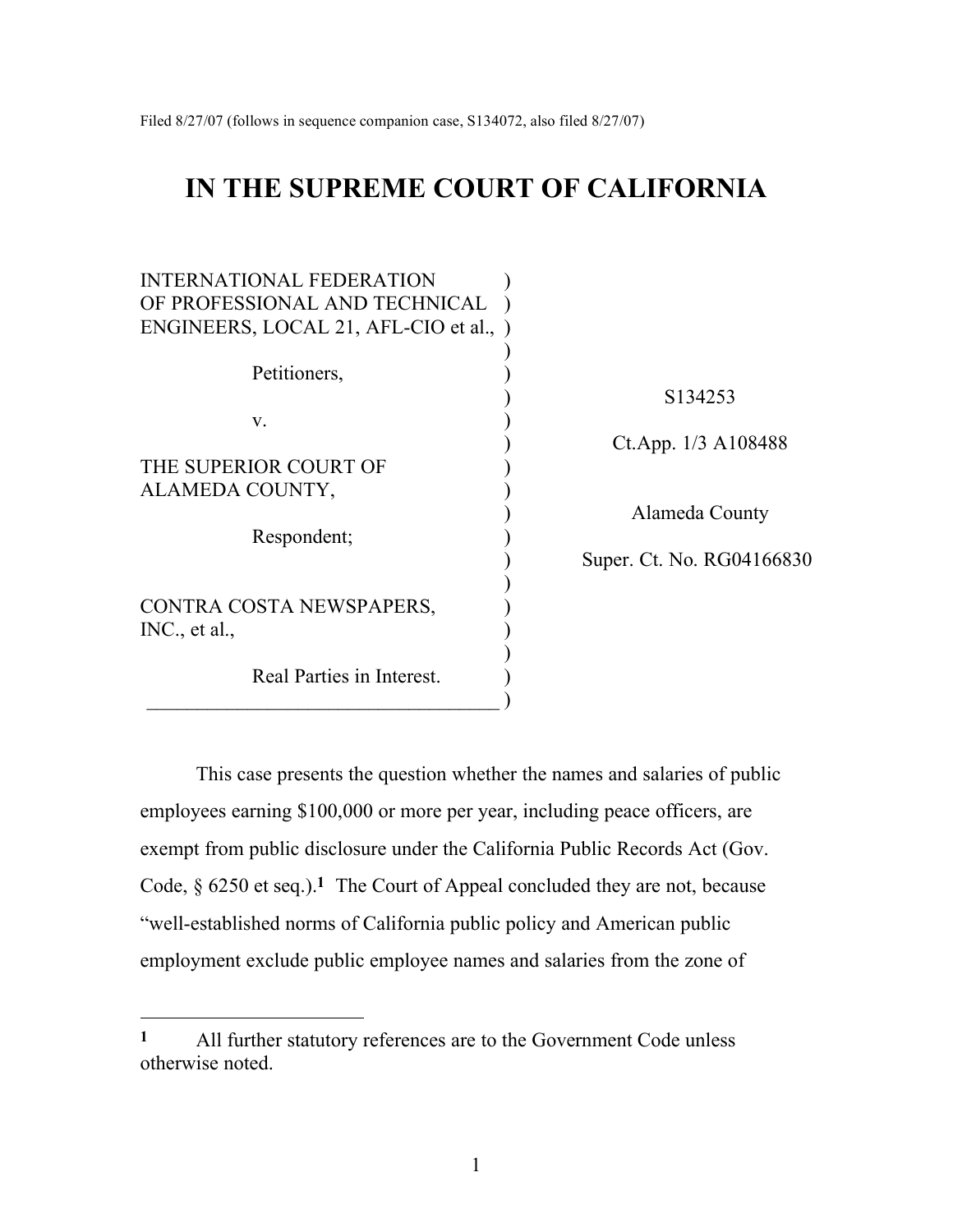financial privacy protection." For the reasons explained below, we affirm the judgment of the Court of Appeal.

I.

Reporters employed by Contra Costa Newspapers, Inc. (the Newspapers) requested under the California Public Records Act (the Act) that the City of Oakland (the City) provide them with the names, job titles, and gross salaries of all city employees who earned \$100,000 or more in fiscal year 2003-2004, including those individuals whose base salary equaled or exceeded that amount and those who earned a lower base salary but were paid \$100,000 or more because of overtime work. The City agreed to disclose salary and overtime information for each job classification, but refused to provide salary information linked to individual employees, claiming that individually identified salary information is exempt from disclosure. The Newspapers sought a writ of mandate in the superior court to compel the City to disclose the requested salary records.

The City's refusal was a departure from its past practice. At least during the years 1996 through 2003, the City's personnel director disclosed the names, job titles, and salaries of all city employees, and this information was published in a local newspaper. The City changed its policy in May 2004, citing as factors supporting this decision (1) two appellate court decisions that recognized a privacy right in public employee salary information (*Teamsters Local 856 v. Priceless, LLC* (2003) 112 Cal.App.4th 1500 (*Priceless*) and *City of Los Angeles v. Superior Court* (2003) 111 Cal.App.4th 883 (*City of Los Angeles*)); (2) increased concerns regarding financial privacy; and (3) strong opposition to its prior policy from two unions that represented city employees. In addition, because the City has a meritbased compensation system, it concluded that disclosing the salaries of public employees by name each year would permit members of the public to construct a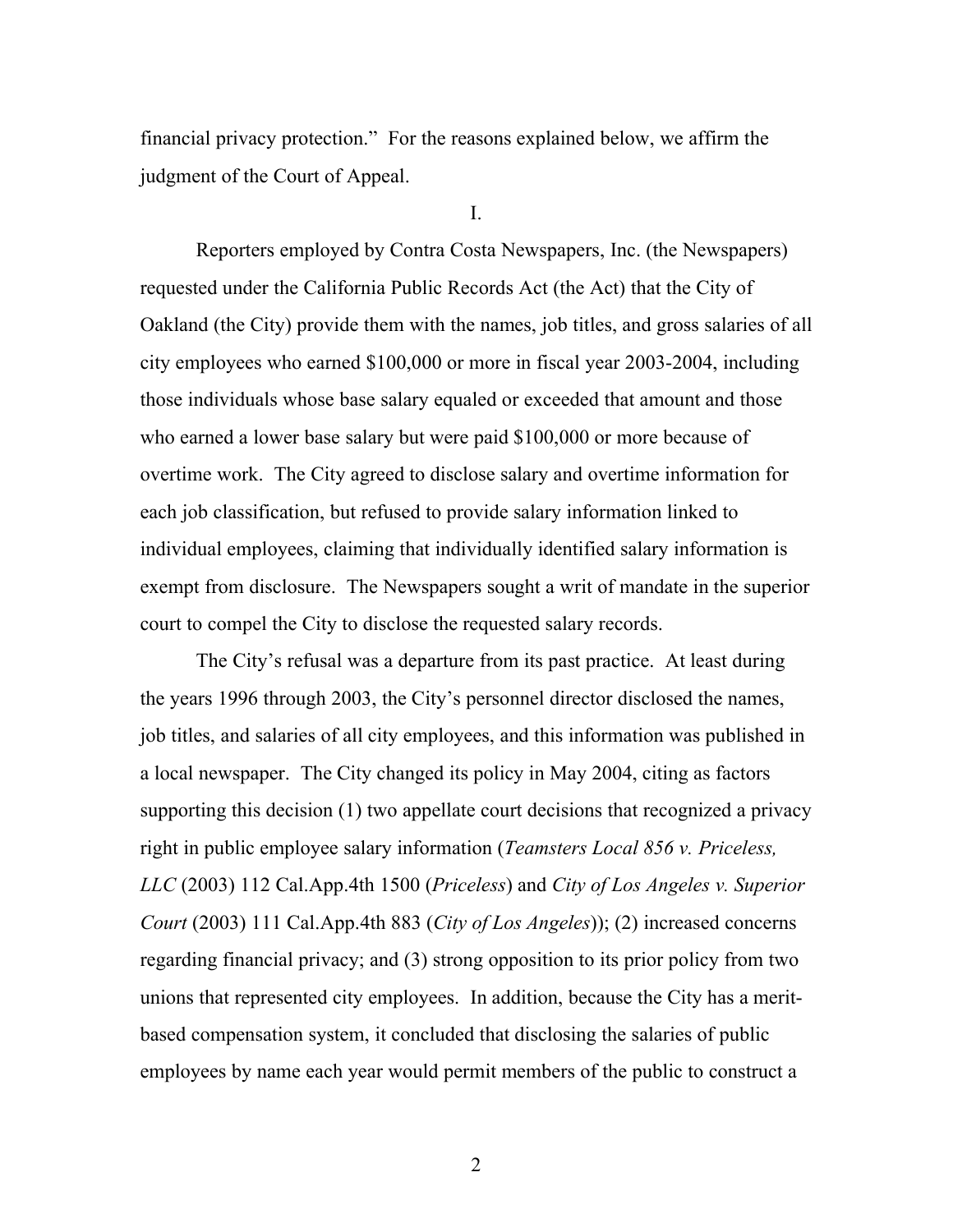performance evaluation of each employee by calculating the percentage increase in his or her salary from year to year, which would invade the employees' privacy.

The superior court granted leave to intervene to two employee unions, the International Federation of Professional and Technical Engineers, Local 21 (Local 21) and the Oakland Police Officers Association (the Police Officers Association). The superior court granted the Newspapers' petition and ordered the City to disclose the requested salary information. The court concluded that the City and the intervening unions had failed to establish that city employees who earn \$100,000 or more have any protected privacy interest in information related to their salary, and found that such salary information consistently had been disclosed in the past, both by the City and by federal, state, and other local governments. Although the City and some other cities recently had refused to disclose individually identified salary information, the court concluded that these refusals appeared to reflect "uncertainty about the proper interpretation of the [Act] in light of recent court decisions."

The superior court also concluded that, even assuming a privacy interest existed, that interest is outweighed by the public interest in disclosure. The court found "extremely speculative" the fears expressed by two declarants that identity fraud and unwanted solicitations would ensue in the event information disclosing their salaries were to be released. Furthermore, the superior court found, the evidence presented by the Newspapers supports their contention that disclosure of the names of employees in connection with their individual salaries is "in many cases necessary to disclose inefficiency, favoritism, nepotism, and fraud with respect to the government's use of public funds for employee salaries." The court also rejected the Police Officers Association's contention that a different result is required under Penal Code sections 832.7 and 832.8 with regard to its members because those statutes render peace officer personnel records confidential, the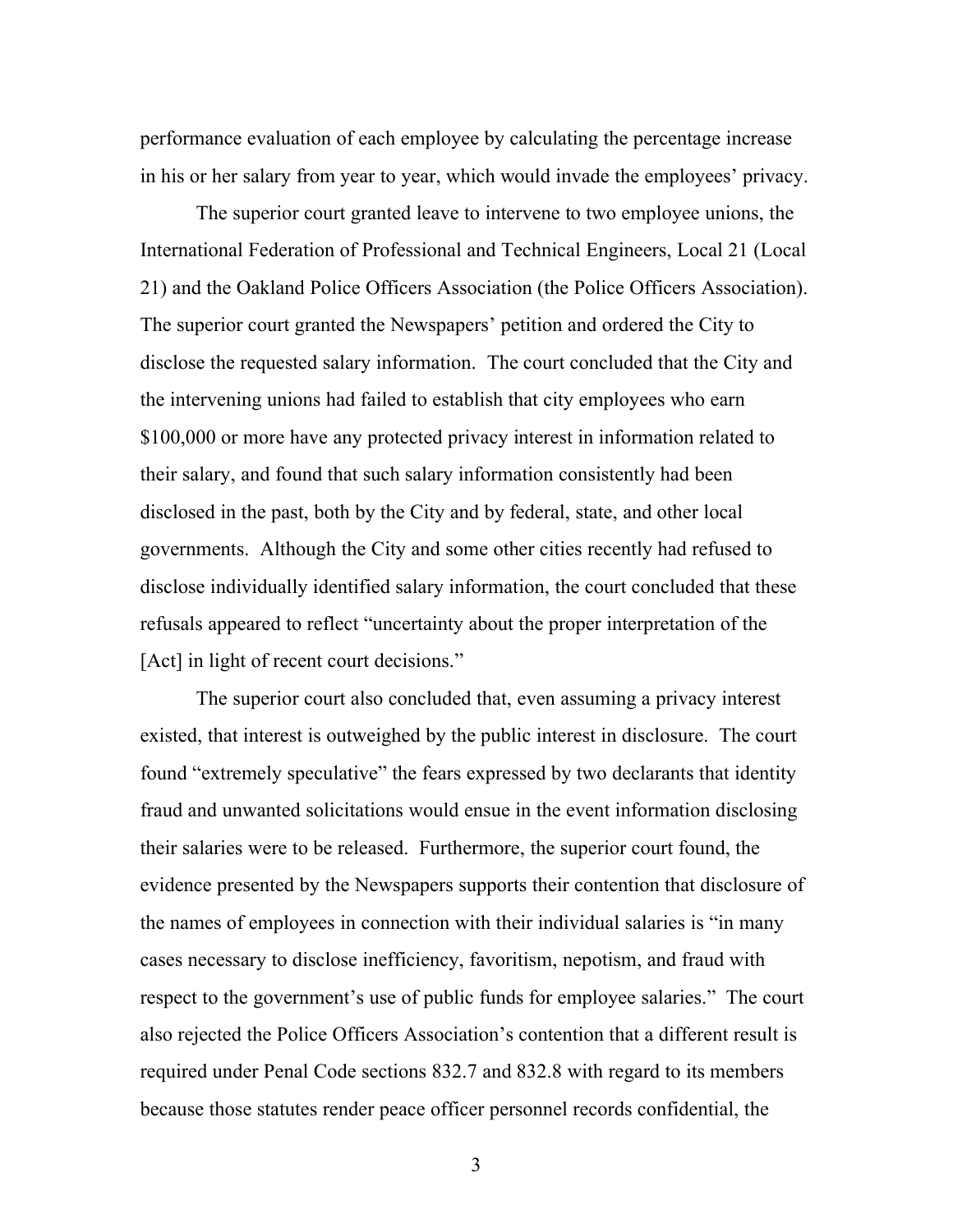court concluding that salary information is not included within the definition of "personnel records" under the latter statute.

The City chose not to appeal from the judgment rendered by the superior court. Local 21 and the Police Officers Association (collectively, the Unions) filed a petition for writ of mandate in the Court of Appeal. After issuing an order to show cause, that court denied the Unions' petitions. The Unions then successfully sought review in this court.

## $II$ .

## A.

Openness in government is essential to the functioning of a democracy. "Implicit in the democratic process is the notion that government should be accountable for its actions. In order to verify accountability, individuals must have access to government files. Such access permits checks against the arbitrary exercise of official power and secrecy in the political process." (*C.B.S., Inc. v. Block* (1986) 42 Cal.3d 646, 651, fn. omitted (*Block*).) In adopting the Act, the Legislature declared that "access to information concerning the conduct of the people's business is a fundamental and necessary right of every person in this state."  $(\S$  6250.) As the result of an initiative adopted by the voters in 2004, this principle is now enshrined in the state Constitution: "The people have the right of access to information concerning the conduct of the people's business, and therefore, . . . the writings of public officials and agencies shall be open to public scrutiny." (Cal. Const., art. I,  $\S$  3, subd. (b)(1).)

The Legislature has been "mindful of the right of individuals to privacy." (§ 6250.) Set forth in the Act are numerous exceptions to the requirement of public disclosure, many of which are designed to protect individual privacy. (See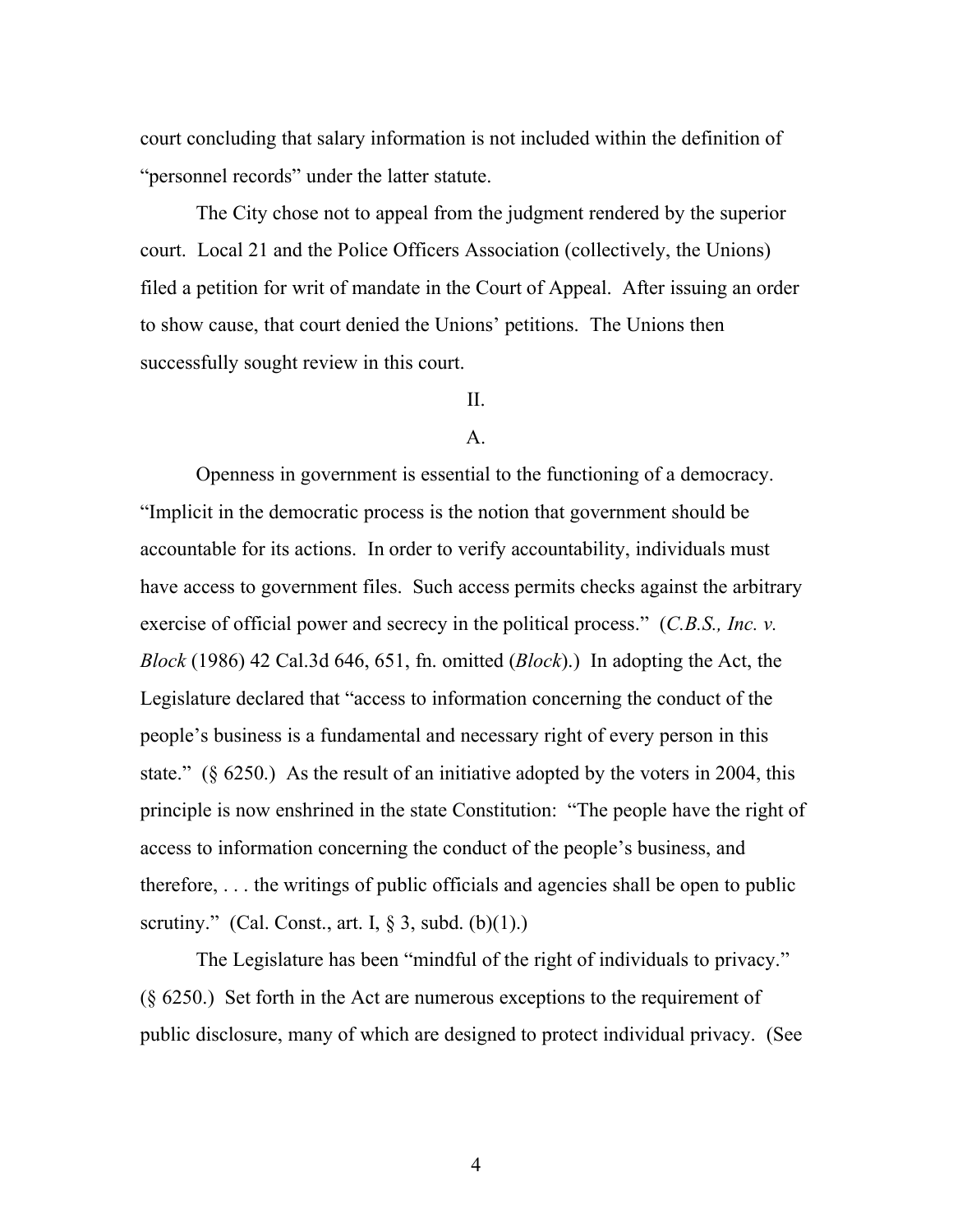§ 6254.)**2** In addition, a catchall exception applies if "on the facts of the particular case the public interest served by not disclosing the record clearly outweighs the public interest served by disclosure of the record." (§ 6255, subd. (a).) Unless one of the exceptions stated in the Act applies, the public is entitled to access to "any writing containing information relating to the conduct of the public's business owned, used, or retained by any state or local agency." (§ 6252, subd. (e); § 6253, subd. (a).)

The parties agree that the records at issue meet the definition of public records contained in the Act. ( $\S$  6252, subd. (d);  $\S$  6253, subd. (a).) The records therefore must be disclosed unless one of the statutory exceptions applies. The party seeking to withhold public records bears the burden of demonstrating that an exception applies. (See  $\S 6255$ .) At issue here is the exemption for "[p]ersonnel, medical or similar files, the disclosure of which would constitute an unwarranted invasion of personal privacy." (§ 6254, subd. (c).) The Unions contend that the salaries of named public employees are "personnel . . . or similar files" and that their disclosure constitutes an "unwarranted invasion of personal privacy" under this exception.

We need not decide whether the records of a public entity's payroll expenditures constitute "personnel . . . or similar files" because, assuming for purposes of discussion that they do, the exemption does not apply; the disclosure here does not constitute an "unwarranted invasion of personal privacy." (§ 6254, subd. (c).) This exemption requires us to balance two competing interests, both of which the Act seeks to protect — the public's interest in disclosure and the

 $\overline{a}$ 

**<sup>2</sup>** The 2004 initiative that amended the state Constitution to include a right of access to public records explicitly preserves such statutory exceptions. (Cal. Const., art.1, § 3, subd. (b)(5).)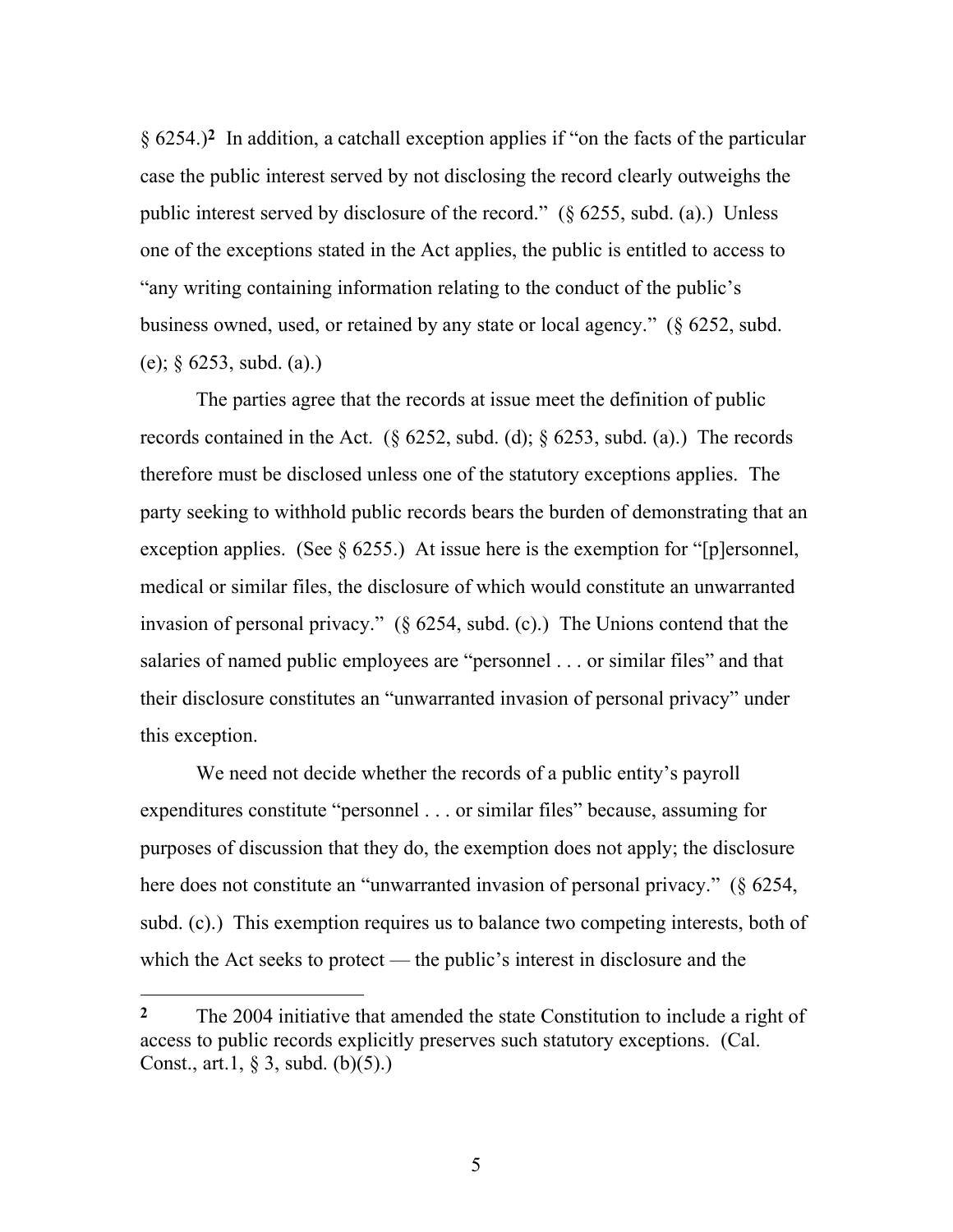individual's interest in personal privacy. Balancing these interests, we conclude that disclosure of the salary information at issue in the present case would not constitute an unwarranted invasion of personal privacy.

"A particular class of information is private when well-established social norms recognize the need to maximize individual control over its dissemination and use to prevent unjustified embarrassment or indignity." (*Hill v. National Collegiate Athletic Assn.* (1994) 7 Cal.4th 1, 35 (*Hill*).)**3** The parties agree that individuals have a legally recognized privacy interest in their personal financial information. Even before the explicit incorporation of the right of privacy into our state Constitution, we recognized that "the protection of one's personal financial affairs and those of his (or her) spouse and children against compulsory public disclosure is an aspect of the zone of privacy which is protected by the Fourth Amendment and which also falls within that penumbra of constitutional rights into which the government may not intrude absent a showing of compelling need and that the intrusion is not overly broad." (*City of Carmel-by-the-Sea v. Young*  (1970) 2 Cal.3d 259, 268.) The financial disclosure statute at issue in *City of Carmel* required every public officer and every candidate for state or local office to disclose the nature and extent of his or her investments in excess of \$10,000 as well as those of his or her spouse and their minor children. We held that the law

**<sup>3</sup>** As we stated in *Commission on Peace Officer Standards and Training v. Superior Court* (Aug. 27, 2007, S134072) *Cal.4th* , footnote 11 [at p. 25, fn. 11] (*Commission on Peace Officer Standards*): "Our decision in *Hill*, *supra*, 7 Cal.4th 1, defined the elements that must be proved in order to establish a claim for invasion of the state constitutional right of privacy. Although we find the definition of privacy used in *Hill* to be useful in the present context, we do not intend to suggest that an intrusion upon a privacy interest must rise to the level of an invasion of the constitutional right of privacy in order to be recognized under ... section 6254, subdivision (c)."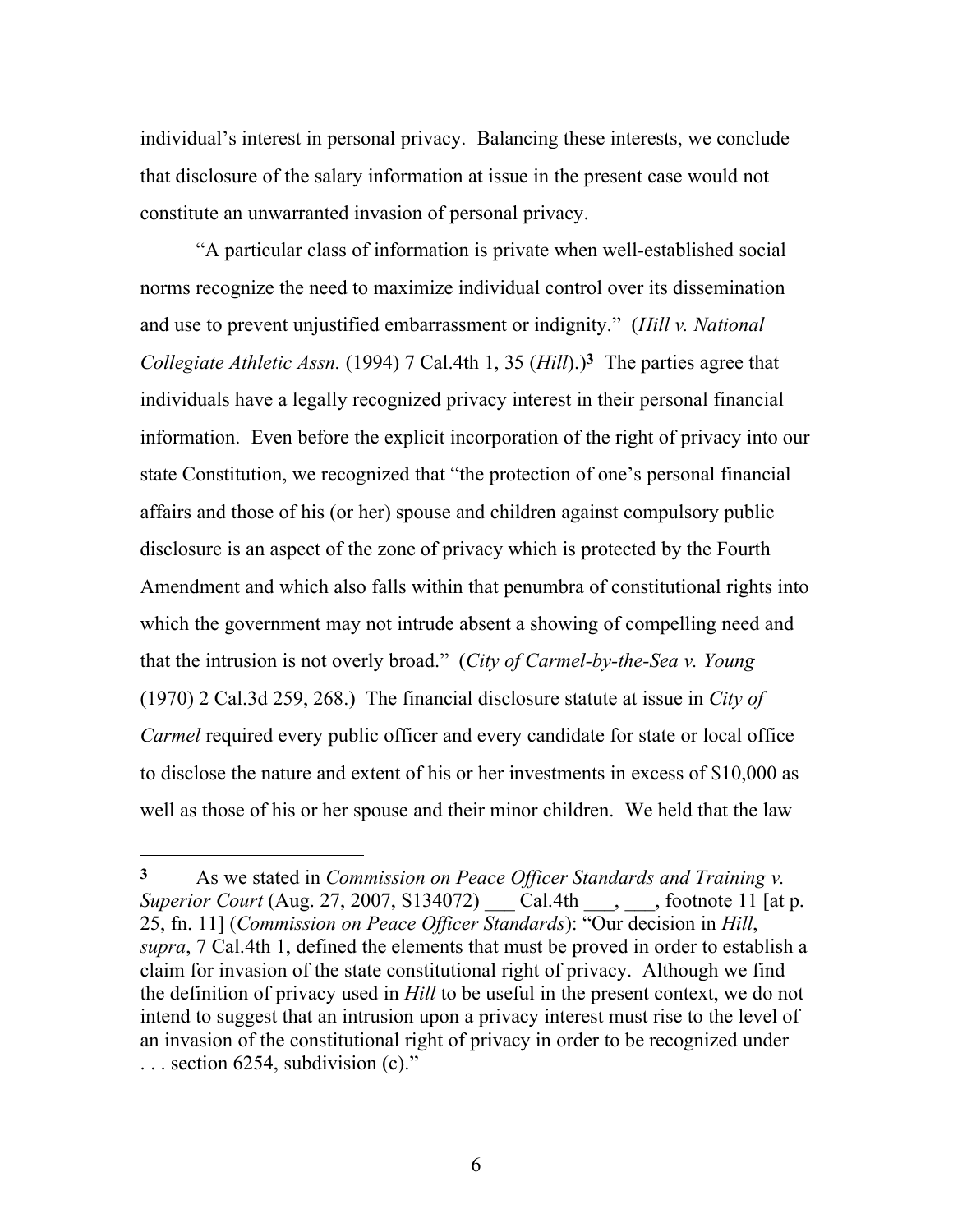was an overbroad intrusion into the right of privacy and thereby invalidly restricted the right to seek or hold public office or employment. "[T]he right of privacy concerns one's feelings and one's own peace of mind [citation] and certainly one's personal financial affairs are an essential element of such peace of mind." (*Ibid*.) In *City of Carmel,* we balanced the government's need to minimize conflicts of interest against the individual's right to maintain privacy in his or her personal financial affairs, concluding that the financial disclosure statute at issue was unconstitutional because it made no attempt to link the disclosure requirements to the dealings or assets that might be expected to give rise to a conflict. (*Id*. at p. 269; but see *County of Nevada v. MacMillan* (1974) 11 Cal.3d 662 [upholding later enacted, more narrowly drawn financial disclosure law].)

The statute at issue in *City of Carmel* required disclosure of personal financial matters unrelated to the individual's public employment. The present case, in contrast, involves disclosure of financial matters directly related to the individual's public employment. Of course, we recognize that many individuals, including public employees, may be uncomfortable with the prospect of others knowing their salary and that many of these individuals would share that information only on a selective basis, even within the workplace. Nor do we question that public disclosure of an individual's salary may cause discomfort or embarrassment. Nonetheless, in light of the strong public policy supporting transparency in government, an individual's expectation of privacy in a salary earned in public employment is significantly less than the privacy expectation regarding income earned in the private sector.

To the extent some public employees may expect their salaries to remain a private matter, that expectation is not a reasonable one and is, accordingly, entitled to diminished weight in the balancing test we apply under section 6254, subdivision (c). The "customs, practices, and physical setting surrounding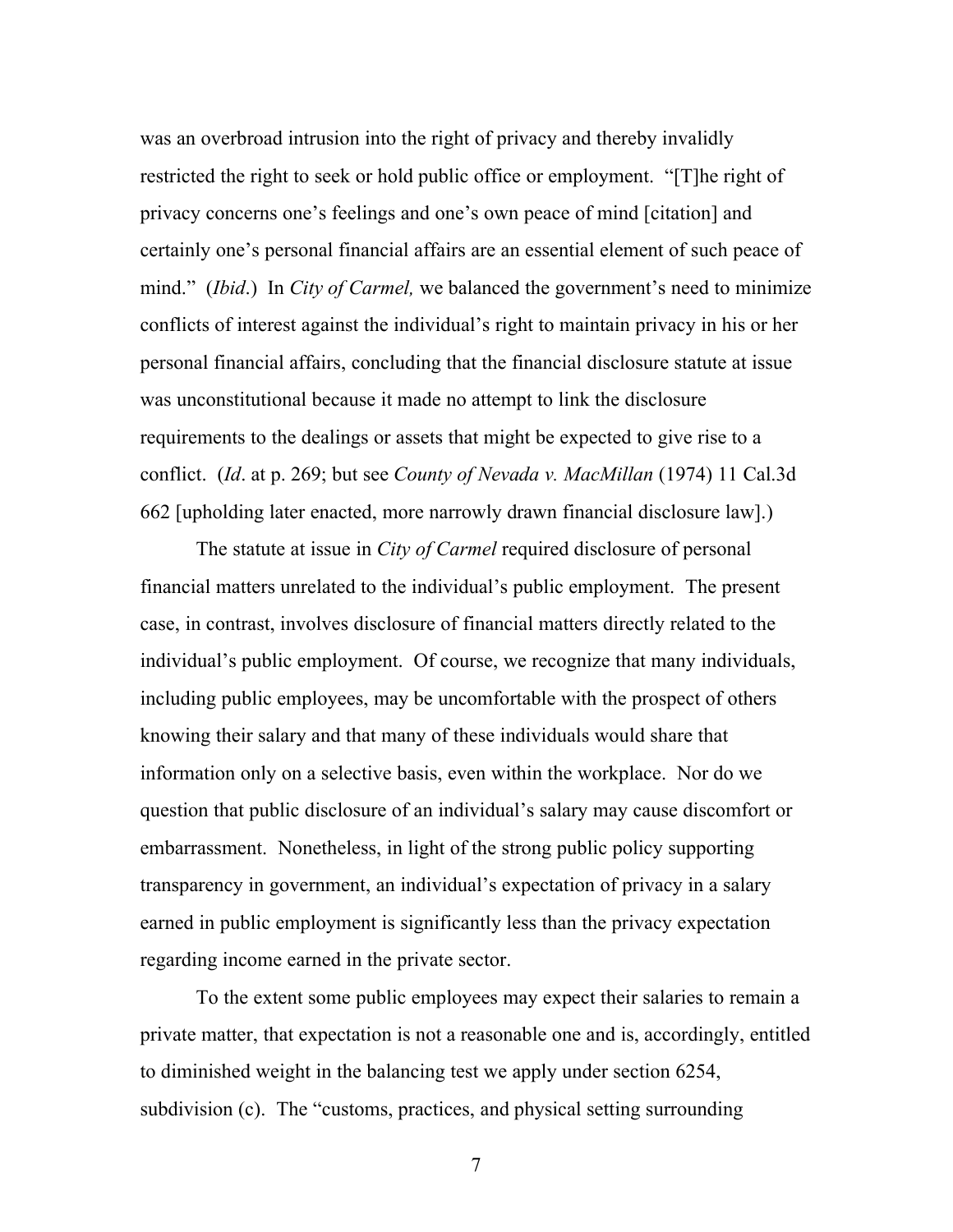particular activities may create or inhibit reasonable expectations of privacy." (*Hill, supra*, 7 Cal.4th at p. 36.) "A 'reasonable' expectation of privacy is an objective entitlement founded on broadly based and widely accepted community norms." *(Id.* at p. 37.) The "broadly based and widely accepted community norm<sup>[]"</sup> applicable to government employee salary information is public disclosure.

Well before the Act was adopted, the Attorney General stated that "the name of every public officer and employee, as well as the amount of his salary, is a matter of public record." (*State Employees' Retirement Act*, 25 Ops.Cal.Atty.Gen. 90, 91 (1955) [concluding that state-paid retirement benefits are public records].) Following adoption of the Act, the Attorney General consistently has maintained that same position. (See *County Payroll Records as Public Records*, 60 Ops.Cal.Atty.Gen. 110 (1977) [county payroll records of names and amounts received by retirees are public records]; *Records for Performance Awards*, 68 Ops.Cal.Atty.Gen. 73 (1985) [records of the amounts and reasons for performance awards granted to executive managers of a city are subject to disclosure under the Act].)

The Attorney General's long-standing position that government payroll information is public is consistent with the widespread practice of federal, state, and local governments.**4** Evidence submitted to the superior court by the

 $\overline{a}$ 

*(footnote continued on next page)*

**<sup>4</sup>** Local 21 cites a line of federal cases, decided under analogous provisions of the federal Freedom of Information Act (FOIA) (5 U.S.C. § 552), that have recognized a privacy interest in the salaries of employees of private companies who are paid with public funds. (See, e.g., *Painting Industry of Hawaii v. Dept. of Air Force* (9th Cir. 1994) 26 F.3d 1479, 1483-1484; *Painting and Drywall Work Preservation Fund v. HUD* (D.C. Cir. 1991) 936 F.2d 1300, 1303; *Hopkins v. U.S. Dept. of Housing & Urban Dev.* (2d Cir. 1991) 929 F.2d 81, 87-88; *Sheet Metal Workers v. Dept. of Veterans Affairs* (3d Cir. 1998) 135 F.3d 891, 903; see also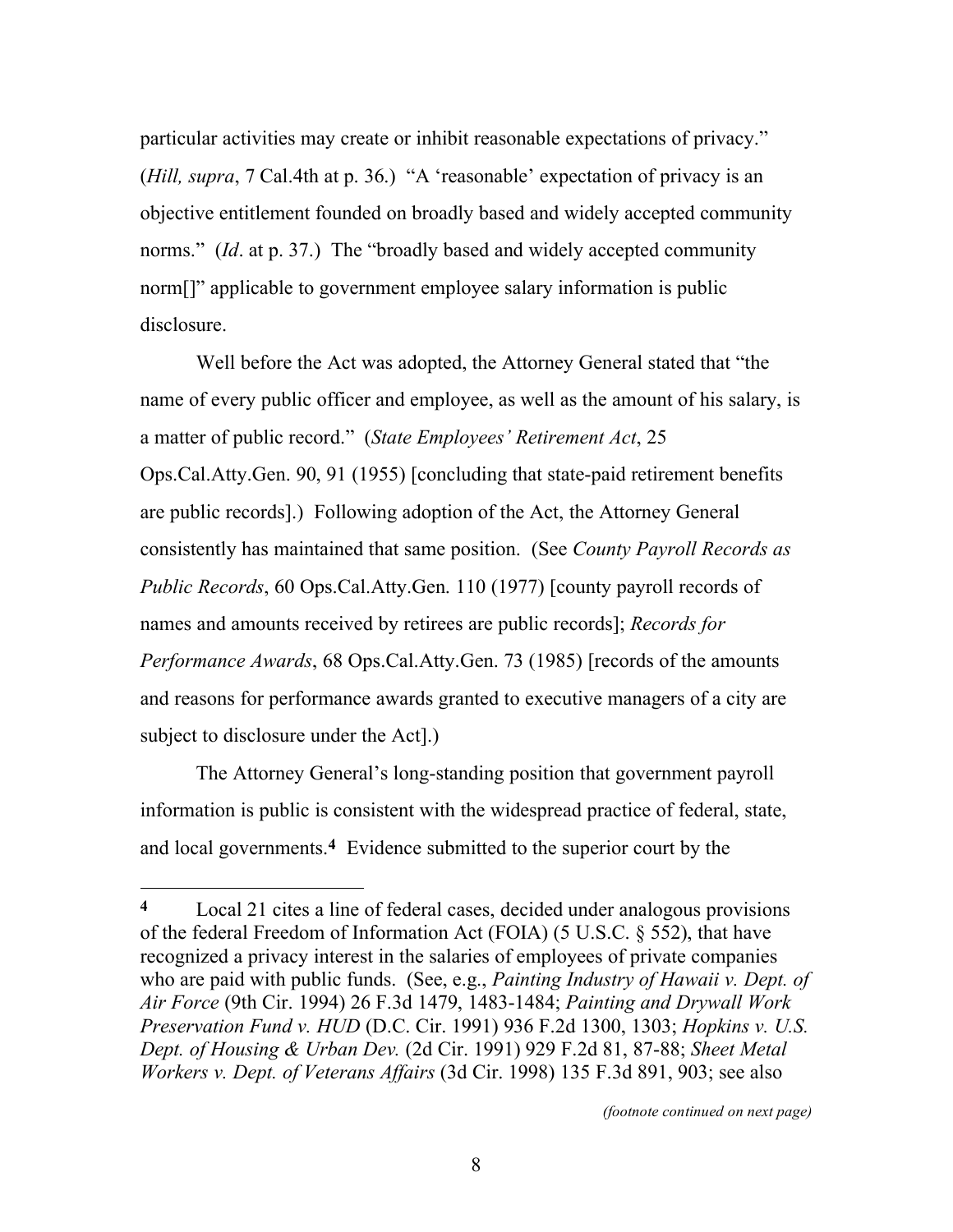Newspapers demonstrates that disclosure of salary information has been the practice of both the state and of local governments, including not only the City of Oakland itself but also the nearby City of Berkeley, the City and County of San Francisco, as well as Contra Costa County. The Newspapers' evidence also establishes that it is a policy of the State Controller to consider the name and salary of every public employee a matter of public record and to disclose this information to any member of the public upon request. Additionally, federal regulations require that the salary rates, including special performance awards and bonuses, of most employees be made public. (5 C.F.R. § 293.311 (2007).) The Court of Appeal in the present case, undertaking a review of case law from other jurisdictions, observed that "disclosure of public employee names and salaries is overwhelmingly the norm."**5**

#### *(footnote continued from previous page)*

l

*Campbell v. United States Civil Service Commission* (10th Cir. 1976) 539 F.2d 58, 62.) These cases are distinguishable from the present one because they do not involve public employees.

**5** The Court of Appeal cited the following cases: *Local 1264 v. Municipality of Anchorage* (Alaska 1999) 973 P.2d 1132 (disclosure of municipal employees' names and salaries does not violate their constitutional right of privacy or municipal code provision exempting personnel records from disclosure); *Richmond County Hospital Authority v. Southeastern Newspapers Corp*. (Ga. 1984) 311 S.E.2d 806 (county hospital authority required to disclose names and salaries of employees earning \$28,000 or more per year); *Magic Valley Newspapers, Inc. v. Magic Valley Regional Medical Center* (Idaho 2002) 59 P.3d 314 (names and salaries of employees earning more than \$50,000 per year not exempt from disclosure under public records law); *People ex rel. Recktenwald v. Janura* (Ill.App.Ct. 1978) 376 N.E.2d 22 (county forest preserve district required to disclose names and salaries of employees); *Clymer v. City of Cedar Rapids* (Iowa 1999) 601 N.W. 2d 42 (compensation of city employees, including amount of sick leave used, subject to disclosure under open records act); *State Dept. of SRS v. PERB* (Kan. 1991) 815 P.2d 66 (statute exempted personnel records but required disclosure of employee names, salaries, and length of employment);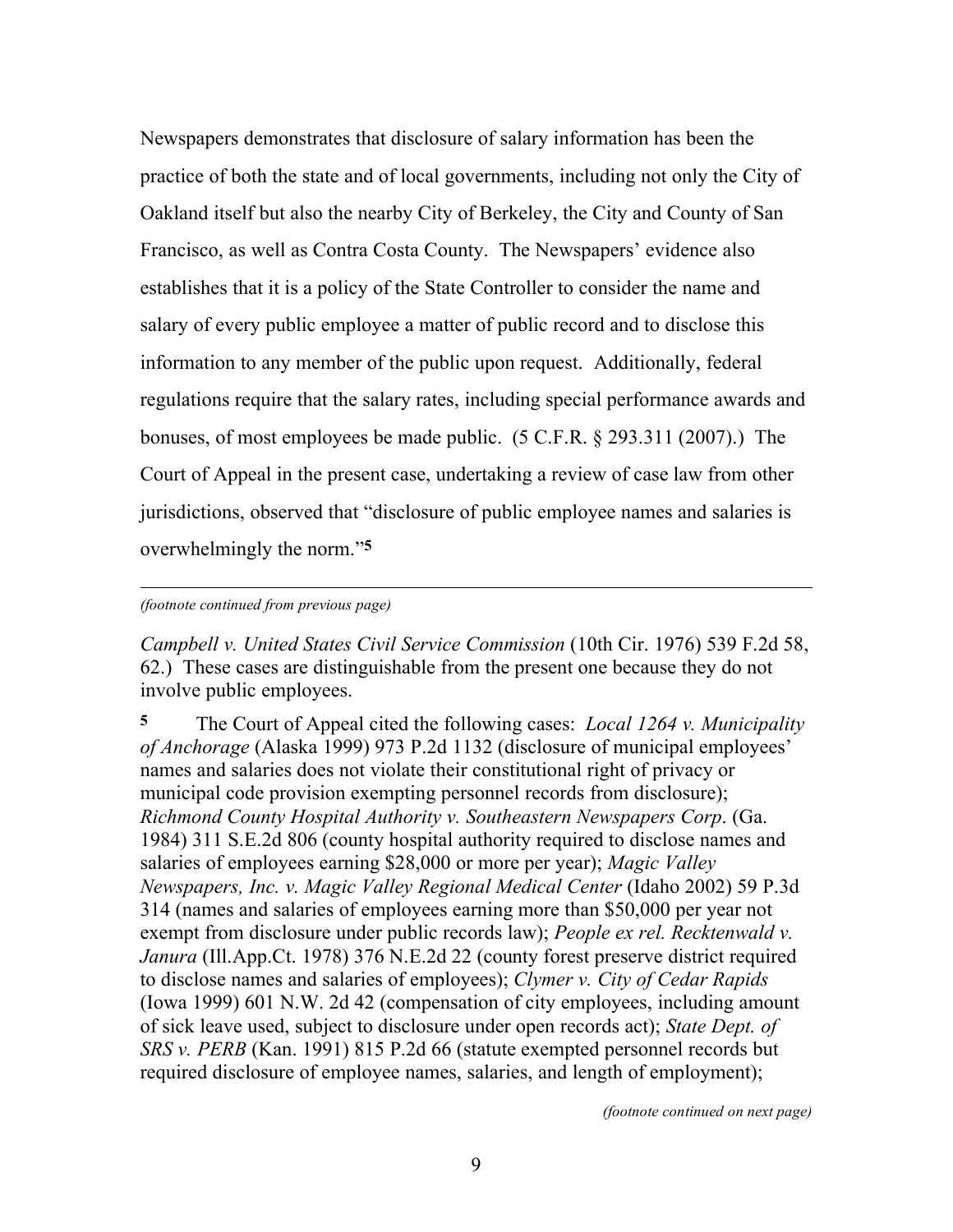#### *(footnote continued from previous page)*

 $\overline{a}$ 

*Caple v. Brown* (La. 1975) 323 So.2d 217 (sheriff required to disclose records of salary fund); *Moberly v. Herboldsheimer* (Md. 1975) 345 A.2d 855 (hospital required to disclose salary of director); *Hastings & Sons Pub. Co. v. City Treasurer* (Mass. 1978) 375 N.E.2d 299 (city required to disclose payroll records, including payroll records of police department); *Penokie v. Mich. Technological University* (Mich.Ct.App. 1980) 287 N.W.2d 304 (public university required to disclose salaries and wages of university employees); *Ms. Dept. of Wildlife v. Wildlife Enf. Off.* (Miss. 1999) 740 So.2d 925 (state agency required to disclose amount of compensation time accrued by each of its employees); *Pulitzer Pub. v. MOSERS* (Mo.App. 1996) 927 S.W.2d 477 (statute requiring disclosure of public employees' salaries also required disclosure of retirees' pensions); *Mans v. Lebanon School Board* (N.H. 1972) 290 A.2d 866 (school board required to disclose teachers' salaries); *Winston v. Mangan* (Sup. Ct. 1972) 338 N.Y.S.2d 654 (list of park district employees and their salaries subject to disclosure); *State ex rel. Petty v. Wurst* (Ohio Ct.App. 1989) 550 N.E.2d 214 (county required to provide names and salary rates or total compensation of its employees); *Moak v. Philadelphia Newspapers, Inc.* (Pa.Commw.Ct. 1975) 336 A.2d 920 (city finance department required to disclose police department payroll records); *Cleveland Newspapers, Inc. v. Bradley* (Tenn.Ct.App.1981) 621 S.W.2d 763 (hospital required to disclose payroll records); *Redding v. Brady* (Utah 1980) 606 P.2d 1193 (state college required to disclose names and gross salaries of employees); but cf. *Redding v. Jacobsen* (Utah 1981) 638 P.2d 503 (statute prohibiting disclosure of salary information for employees of institutions of higher education is not unconstitutional); *Tacoma Public Library v. Woessner* (Wn.Ct.App. 1998) 951 P.2d 357 (records of employee names, salaries, benefits, and vacation and sick leave pay not exempt from disclosure); but see *Smith v. Okanogan County*  (Wn.Ct.App. 2000) 994 P.2d 857 (list of persons employed by county prosecutor's office, including titles and rates of compensation, not within scope of public records act); *Board of School Dir. of Milwaukee v. Wisconsin Emp. Rel. Com'n*  (Wis. 1969) 168 N.W.2d 92 (names, addresses, and salaries of public school teachers are public record).

Neither Local 21 nor the Police Officers Association challenges the Court of Appeal's conclusions regarding the prevailing norm in other states. We note that an American Law Reports Annotation on the subject identified only two cases in which records disclosing the salaries of current government employees were held to be exempt from disclosure under state public records laws: *Priceless, supra*, 112 Cal.App.4th 1500, and *Smith v. Okanogan County*, *supra*, 994 P.2d 857. (Annot., Payroll Records of Individual Government Employees as Subject to

*(footnote continued on next page)*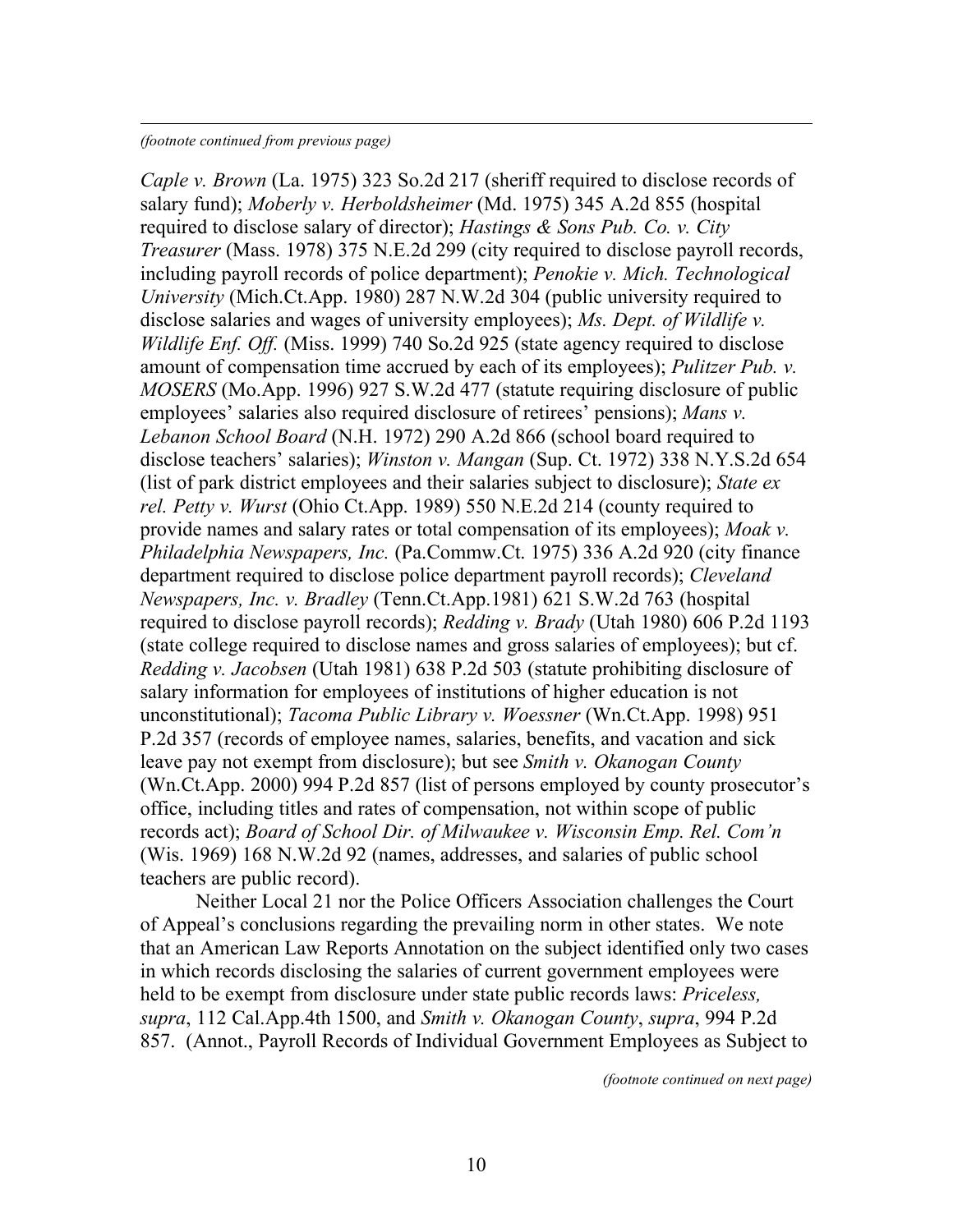Counterbalancing any cognizable interest that public employees may have in avoiding disclosure of their salaries is the strong public interest in knowing how the government spends its money. As we have observed in the context of the public's right of access to court proceedings and documents, public access makes it possible for members of the public " 'to expose corruption, incompetence, inefficiency, prejudice, and favoritism.' " (*NBC Subsidiary (KNBC-TV), Inc. v. Superior Court* (1999) 20 Cal.4th 1178, 1211, fn. 28, quoting *Estate of Hearst* (1977) 67 Cal.App.3d 777.)

In the analogous context of open meeting laws, a distinction has been drawn between personnel matters, which may be discussed in sessions closed to the public, and salaries, which must be discussed in open session.**6** (*San Diego Union v. City Council* (1983) 146 Cal.App.3d 947.) California's open meetings law, the Ralph M. Brown Act (Brown Act), requires that the meetings of local legislative bodies be open to the public, except as otherwise provided. (§ 54953.) The Brown Act permits a closed session for the consideration of "the appointment, employment, evaluation of performance, discipline, or dismissal of a public employee . . . ." (§ 54957, subd. (b)(1).) Accordingly, the *San Diego Union* case held that the Brown Act permitted a city council to discuss, in closed session, the performance of various city management employees, but that any discussion or

*(footnote continued from previous page)*

 $\overline{a}$ 

Disclosure to Public (1980) 100 A.L.R.3d 699, 705-706, § 3[b], and later cases (2006 Supp.) p. 80, § 3[b].)

**6** The Brown Act serves the same democratic purposes as the California Public Records Act: "The people of this State do not yield their sovereignty to the agencies which serve them. The people, in delegating authority, do not give their public servants the right to decide what is good for the people to know and what is not good for them to know. The people insist on remaining informed so that they may retain control over the instruments they have created." (§ 54950.)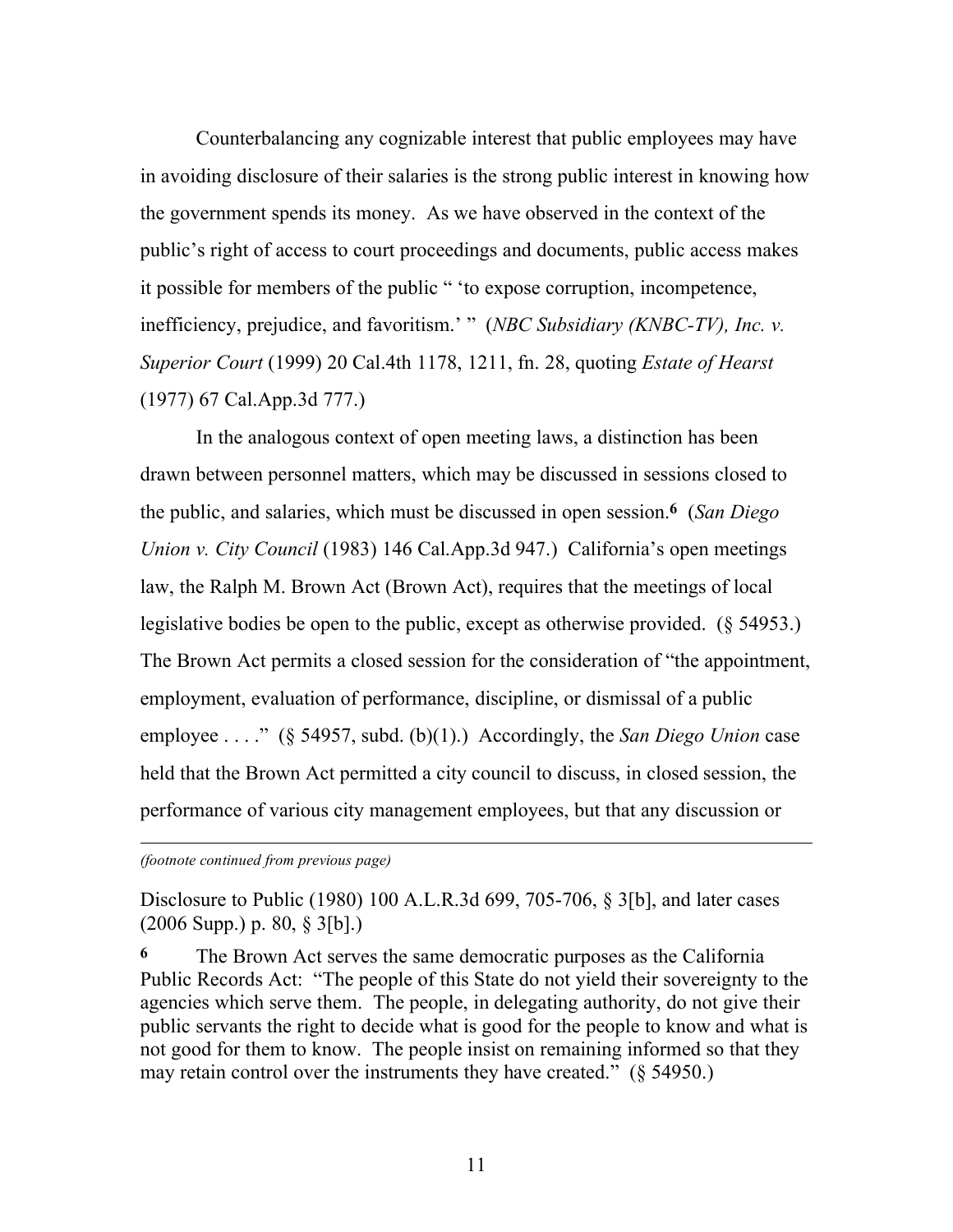decision about salary increases for those employees must take place in open session. The court rejected the argument that salary fell within the exception for discussions of "employment" or "evaluation of performance" because an employee's salary was a term and condition of the employee's continued employment and closely related to performance. "Salaries and other terms of compensation constitute municipal budgetary matters of substantial public interest warranting open discussion and eventual electoral . . . ratification. Public visibility breeds public awareness which in turn fosters public activism[,] politically and subtly encouraging the governmental entity to permit public participation in the discussion process. It is difficult to imagine a more critical time for public scrutiny of its governmental decision-making process than when the latter is determining how it shall spend public funds." (*San Diego Union, supra,* 146 Cal.App.3d at p. 955.)**7**

These same considerations support the conclusion that salary information should not be exempt from disclosure under the Act. The Newspapers submitted to the trial court numerous examples of articles published throughout the state that used information concerning public employee salaries to illustrate claimed nepotism, favoritism, or financial mismanagement in state and local government.

**<sup>7</sup>** The only portion of the Act that addresses public employee compensation directly is section 6254.8, which provides that "[e]very employment contract between a state or local agency and any public official or public employee is a public record which is not subject to" the exemptions specified in sections 6254 and 6255. Although the Newspapers do not contend that Oakland's employees come within the terms of section 6254.8, this statute indicates that the Legislature viewed the amount of compensation paid to public employees in the context of employment contracts as a matter of public interest so substantial that it could not be outweighed by any claim of privacy (under § 6254, subd. (c)) or other public interests (under  $\S$  6255, subd. (a)).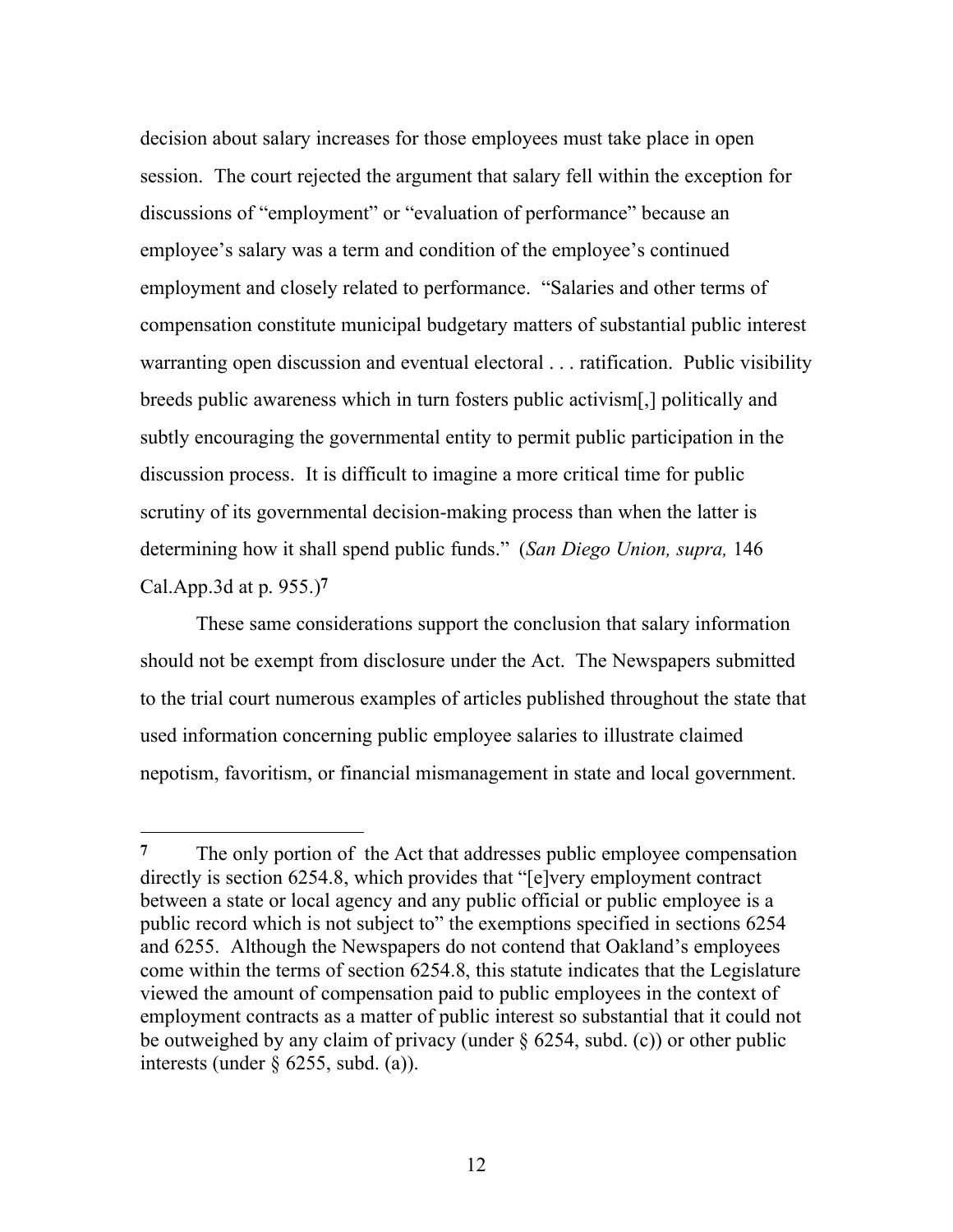For instance, one article disclosed that a city department manager's wife was earning \$80,000 as an information technology specialist assigned to that department while the department was suffering a budget shortfall requiring layoffs. Another article exposed the circumstance that a city assessor hired a number of individuals who had contributed to (or worked on) her election campaign. Other articles revealed numerous additional instances of questionable use of public funds. Changes in a school district pension system resulted in large pension increases to some of the district's top administrators. Legislation reclassified an increasing number of state employees as safety workers eligible for pensions higher than those received by other state workers. A University of California executive received a substantial pay raise at the same time the university was laying off other employees and raising student tuition. A city firefighter, a police officer, and a transit supervisor were the city's highest grossing employees due to overtime pay. These examples, even when they reveal no impropriety, amply illustrate that disclosure of government salary information serves a significant public interest.

In upholding the trial court's order requiring disclosure, the Court of Appeal expressly declined to follow *Priceless, supra,* 112 Cal.App. 4th 1500, a case that, as noted above, contributed to the City of Oakland's decision to discontinue its historical practice of disclosing the salaries of its employees. Like the Court of Appeal, we find *Priceless* to be unpersuasive.

In that case, a newspaper requested, from a number of cities, disclosure of the names and salaries of city employees. The appellate court upheld a trial court order granting a preliminary injunction, sought by a number of employee unions, requiring the cities to withhold such records pending resolution of the case. In that procedural posture and limited context, the appellate court concluded that the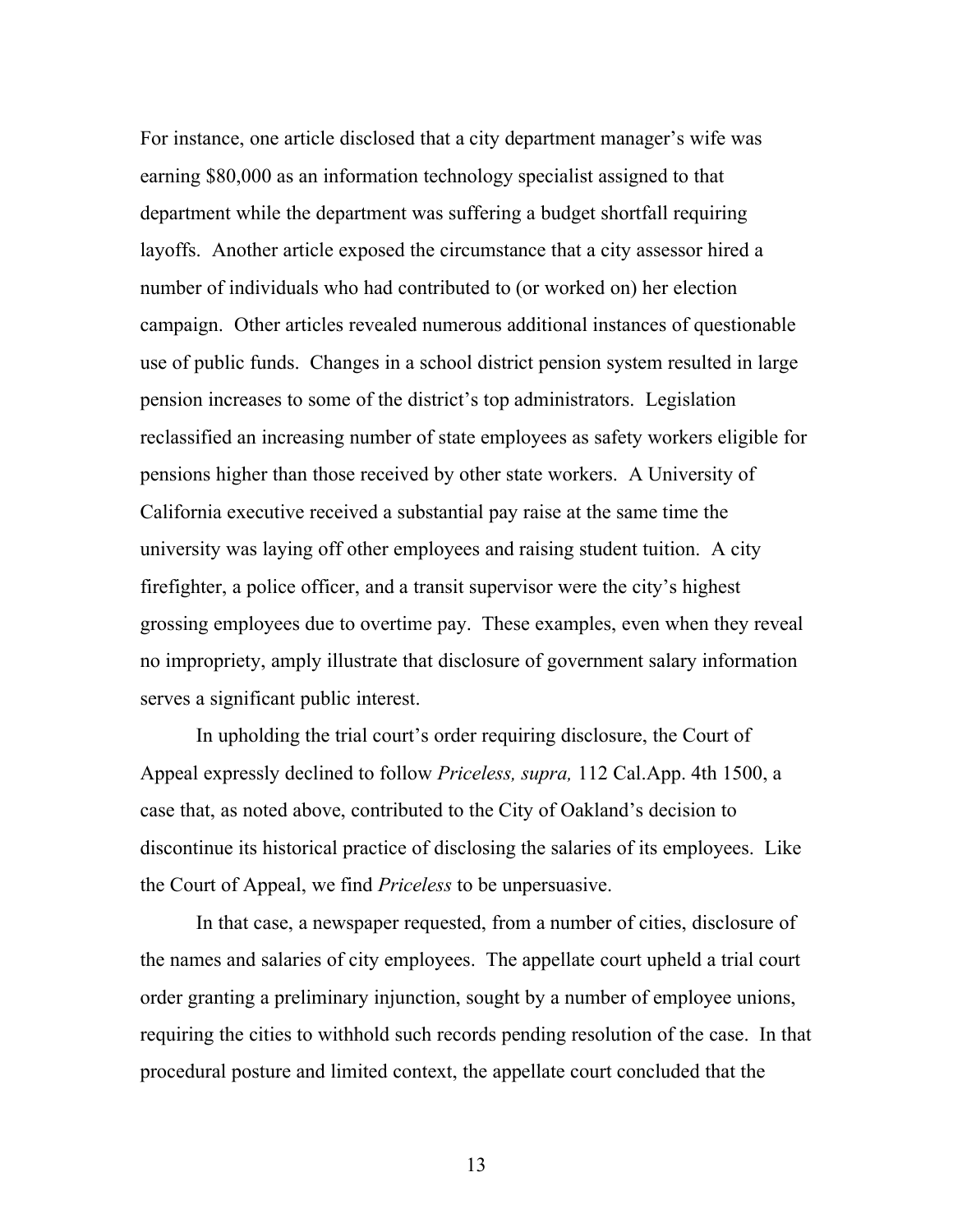unions were likely to prevail on their claim that the records were exempt from disclosure under section 6250, subdivision (c).

The Court of Appeal in *Priceless* rejected the newspaper's argument that public employees had no right to control the dissemination of their individually identified salary information. The appellate court reasoned that the Act recognizes a right of privacy in one's personnel files. (§ 6254, subd. (c); *Priceless*, *supra*, 112 Cal.App.4th at pp. 1514-1515.) Because the parties had stipulated that the details of the city employees' salaries were maintained in confidential personnel files, the Court of Appeal found support for "the trial court's recognition that a privacy interest was at stake and that the expectation of privacy was reasonable under the circumstances." (*Priceless, supra*, 112 Cal.App.4th at p. 1516, fn. omitted.) Weighing the individual's privacy interests against the public's right to disclosure, the appellate court found no evidence in the trial record to support the newspaper's contention that "revealing the individuals' names would shed light on government conduct." (*Id*. at p. 1522.) The reviewing court concluded that on the record before it, the public interest in knowing how public money is spent and in being informed of the earnings of government employees at various levels was met by the bare disclosure of the staff positions and of the compensation set for each position, without the need to disclose the names of the employees occupying those positions. The court characterized as "speculative" the newspaper's contention that revealing the names of employees might disclose improprieties, but also noted that both sides would have the "opportunity to present additional evidence" on the issue. (*Id*. at pp. 1522-1523.) Ultimately, the appellate court upheld the preliminary injunction "in light of the limited evidence before the trial court." (*Id*. at p. 1523.)

Because of the procedural posture of the case, the precedential value of *Priceless* is slight. In contrast to the limited record available to the court in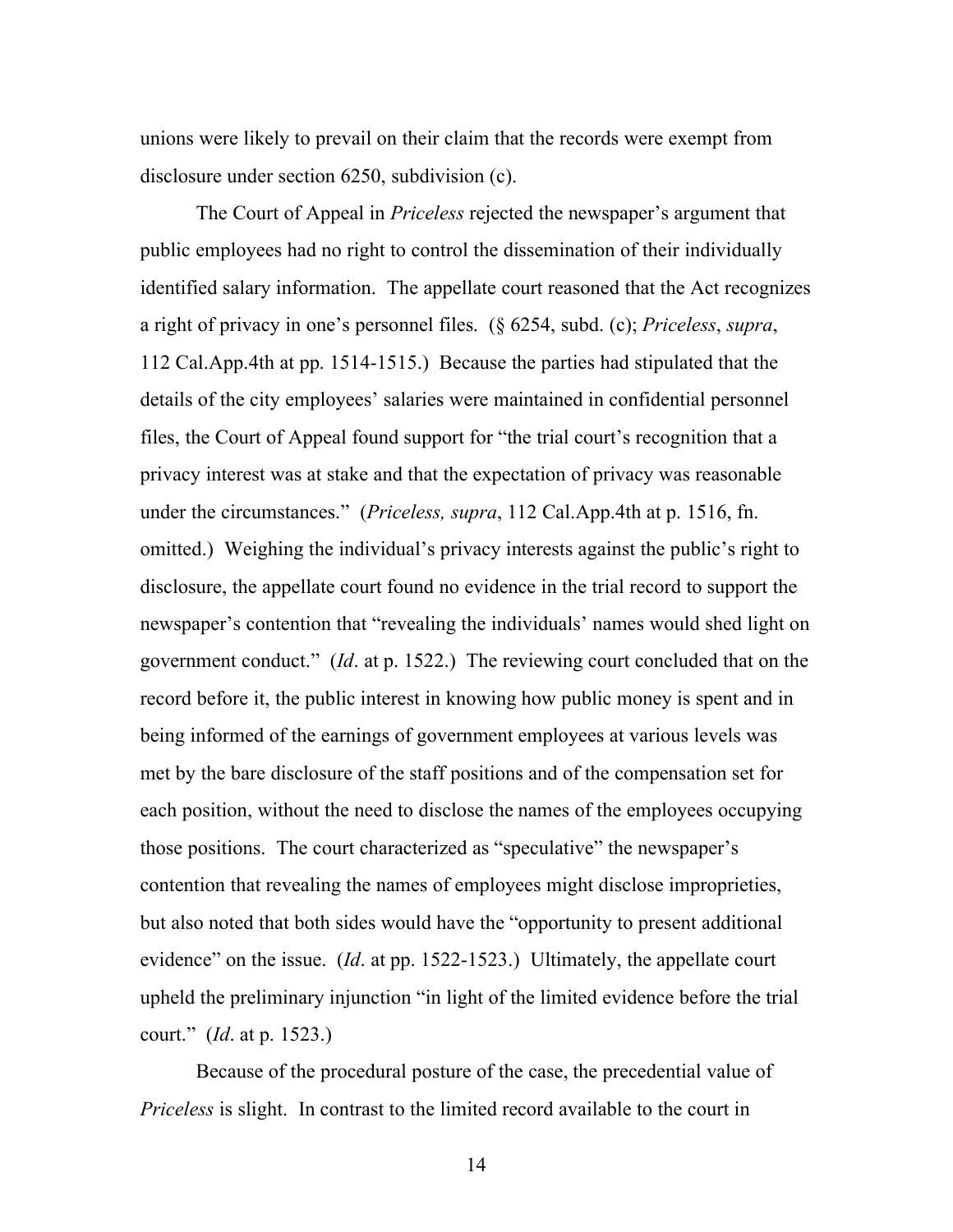*Priceless*, the present case was decided after a full hearing. As noted above, the Newspapers presented substantial evidence demonstrating that disclosure of the names and salaries of public employees would serve the public interest sought to be protected by the Act. The Newspapers also presented evidence concerning the historic practices of other governmental entities, which supported the conclusion that any expectation of privacy that public employees may have that their salaries will be confidential is not reasonable.

To the extent the decision in *Priceless* may be read to stand for the proposition that the practice of particular governmental entities in refusing to disclose salary information can create a privacy interest in those records that must be recognized under the Act, we disagree. The appellate court in *Priceless* concluded that because the cities that were parties in that case kept salary information confidential, the employees' expectation of privacy in their salary information was reasonable. The court's decision focused narrowly on the practice of the particular cities whose records were being sought in that case, apparently because those practices were the only ones in evidence. The practice of a few cities does not, however, demonstrate a "broadly based and widely accepted community norm[]." (*Hill, supra*, 7 Cal.4th at p. 37.) The Act should apply in the same way to comparable records maintained by comparable governmental entities. Whether or not a particular type of record is exempt should not depend upon the peculiar practice of the government entity at issue — otherwise, an agency could transform public records into private ones simply by refusing to disclose them over a period of time.

Local 21 also contends that before individually identified salary information may be disclosed, section 6254, subdivision (c) must be applied on a case-by-case basis, taking into account the privacy interest peculiar to the individual employee as well as the particular public interest in being informed of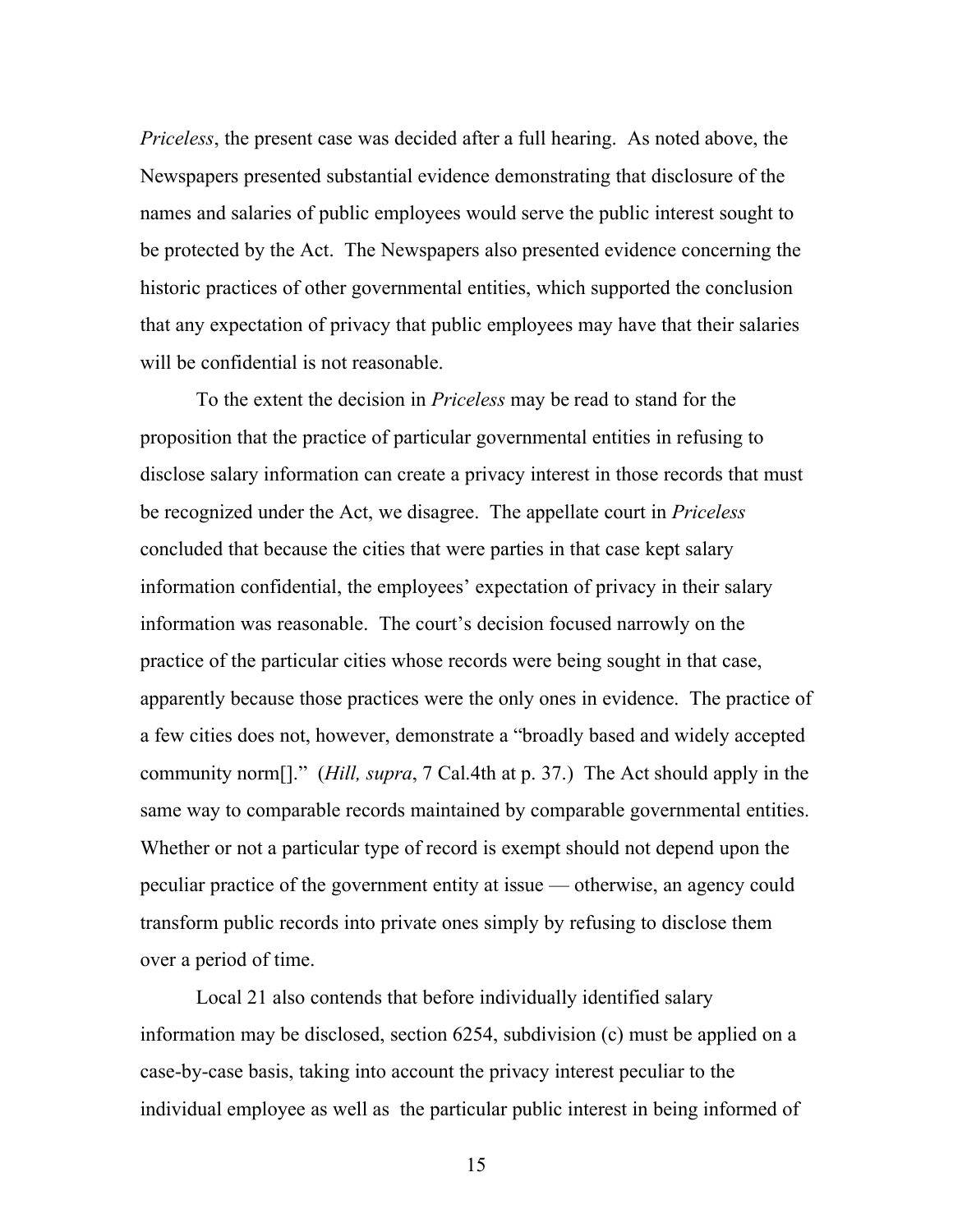the salary of that employee.**8** The approach proposed by Local 21 would reverse the presumption of openness contained in the Act. The records at issue are

 $\overline{a}$ 

*Favish* denied relief to an individual seeking to compel the production of death-scene photographs of the body of the President's deputy counsel, whose death resulted from an apparent suicide. The high court considered the FOIA's exemption for "records or information compiled for law enforcement purposes" when their production "*could reasonably be expected to constitute an unwarranted invasion of personal privacy*." (5 U.S.C. § 552 (b)(7)(C), italics added.) In recognizing that the deceased's surviving family members had a privacy interest in the photographs of his body, the high court took an expansive view of the concept of personal privacy. It specifically relied upon the circumstance that the language used in the law enforcement records exemption — " 'could reasonably be expected to constitute an unwarranted invasion of personal privacy' " — was "in marked contrast to" the language used in the exemption for personnel records, which applies only when the disclosure " 'would constitute a clearly unwarranted invasion of personal privacy.' " (*Favish*, *supra*, 541 U.S. at p. 165, quoting 5 U.S.C.  $\frac{552}{10}(6)(6), (7)$ .

The high court held that "[w]here the privacy concerns addressed by [the law enforcement records] exemption are present, the exemption requires the person requesting the information to establish a sufficient reason for the disclosure. First, the citizen must show that the public interest sought to be advanced is a significant one, an interest more specific than having the information for its own sake. Second, the citizen must show the information is likely to advance that interest. Otherwise, the invasion of privacy is unwarranted." (*Favish*, *supra*, 541 U.S. at p. 172.) The court in *Favish* stated that the exemption in 5 United States Code section 552 (b)7(C) "requires us to protect, in the proper degree, the personal privacy of citizens against the uncontrolled release of information compiled through the power of the State." (*Favish,* at p. 172.) When, as in *Favish*, the requesting party seeks the disclosure in order to show that the responsible government officials acted improperly, "the requestor must establish more than a bare suspicion in order to obtain disclosure." (*Id.* at p. 174.)

The law enforcement records exemption at issue in *Favish* is not comparable to the personnel records exemption of the Act, and shifting the burden of proof to the party seeking disclosure under the Act would be unwarranted.

**<sup>8</sup>** In support of this argument, Local 21 relies upon the decision of the United States Supreme Court in *National Archives and Records Admin. v. Favish* (2004) 541 U.S. 157 (*Favish*), interpreting the FOIA. As explained below, because the provision of the FOIA interpreted in *Favish* is dissimilar to section 6254, subdivision (c), that case is inapposite.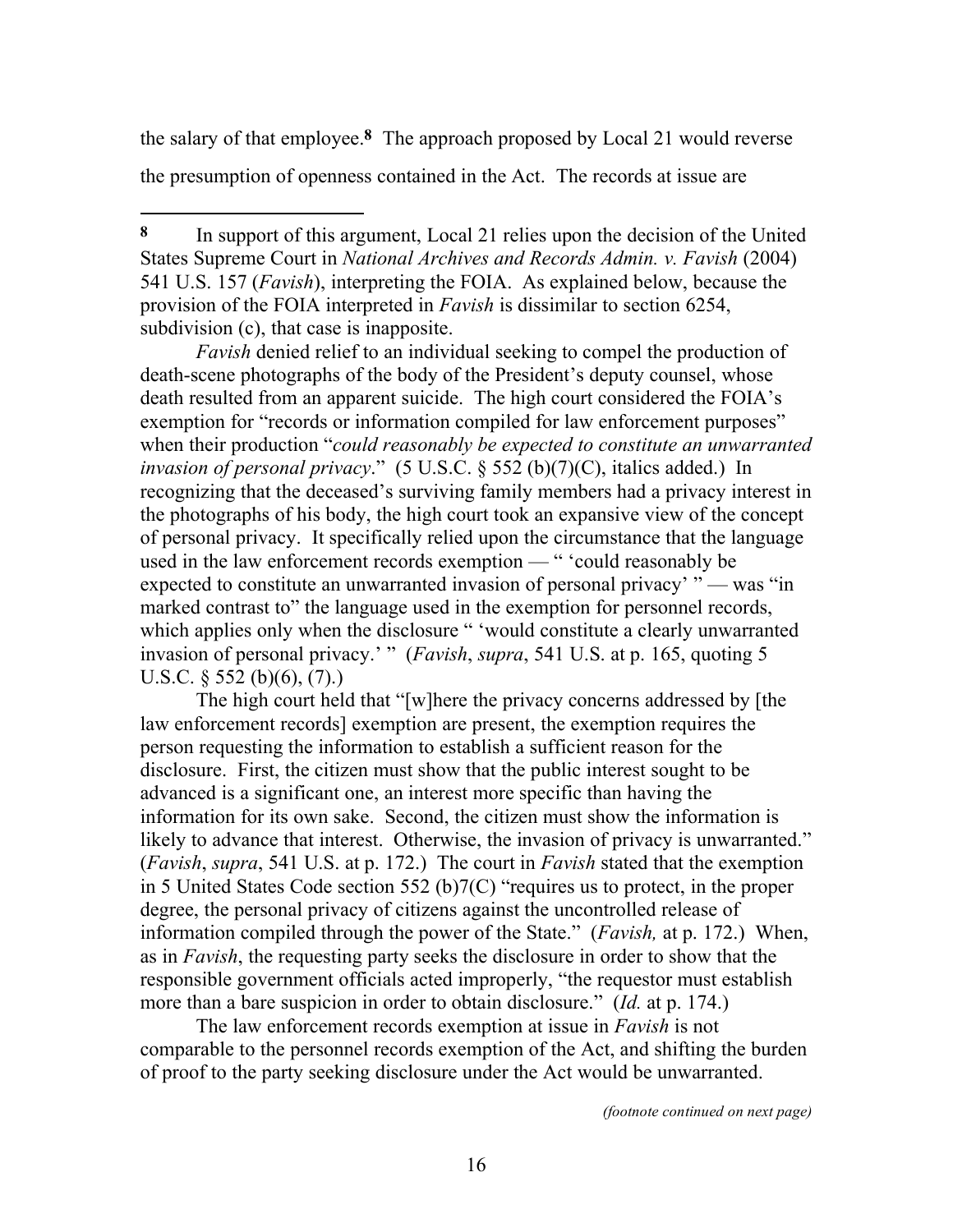presumptively open because they contain "information relating to the conduct of the public's business." ( $\S$  6252, subd.(e).) The burden is on the agency maintaining the records to demonstrate that the record in question is exempt. (§ 6255.) The City and the Unions failed to present any evidence establishing that the City's consistent past practice of disclosing its employees' salaries created any safety or privacy problems for those employees that would outweigh the public interest in disclosure.

Claims for exemption based upon facts and circumstances peculiar to an individual and his or her duties could, of course, be considered either under section 6254, subdivision (c) or under the catchall exemption, which applies when "on the facts of the particular case the public interest served by not disclosing the record clearly outweighs the public interest served by disclosure of the record." (§ 6255, subd. (a).) For example, the Police Officers Association contends that officers who are working undercover often receive large amounts of overtime pay, and that disclosure of their names and salaries could reveal their identities and endanger their safety. If an officer's anonymity is essential to his or her safety, the need to protect the officer would outweigh the public interest in disclosure and would justify withholding the officer's name. (*Commission on Peace Officer Standards, supra,* Cal.4th at p. [at p. 26].) "The public has a strong interest in maintaining the safety and efficacy of its law enforcement agencies. But '[t]he prospect that somehow this information in the hands of the press will increase the danger to some . . . cannot alone support a finding in favor of

*(footnote continued from previous page)*

l

Furthermore, the payroll records here at issue, unlike information collected and maintained solely for law enforcement purposes, plainly are relevant to the business of the government.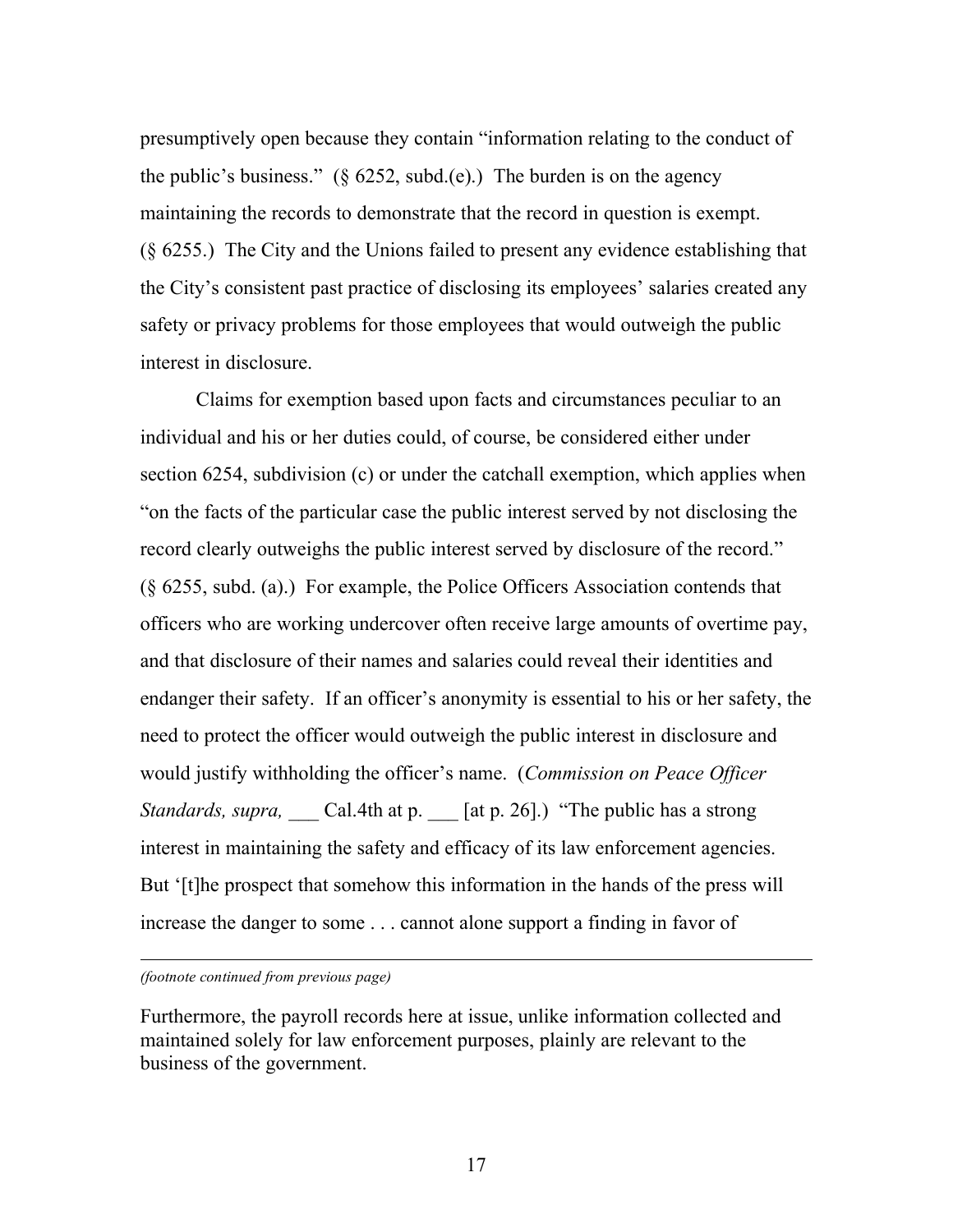nondisclosure as to all.' (*CBS, Inc. v. Block* (1986) 42 Cal.3d 646, 652.) The means for protecting such officers is to segregate the information relating to them from the records that are disclosed." (*Commission on Peace Officer Standards*, *supra*, \_\_\_ Cal.4th at p. \_\_\_ [at pp. 26-27]; see also Gov. Code, § 6257; *American Civil Liberties Union Foundation v. Deukmejian* (1982) 32 Cal.3d 440, 453, fn. 13.) Neither the City nor the Unions offered any evidence in the superior court that salary information pertaining to particular individuals should be exempted under section 6254, subdivision (c) or 6255, subdivision (a).

#### B.

Local 21 argues that even if the salaries of government employees are a matter of public record, "limitations on the method of disclosure of that information . . . are appropriate to prevent intrusions upon constitutionally protected privacy rights." Local 21 contends that the mass, indiscriminate disclosure of salary information related to all City of Oakland employees earning \$100,000 or more constitutes an invasion of their right of privacy under article I, section 1 of the California Constitution, because providing the information in that form could contribute to the accumulation of information concerning these individuals that might be exploited by commercial interests. For example, Local 21 asserts that "[a] database of government employees who make \$100,000 a year or more would obviously be of great commercial interest to marketers of certain kinds of investments and insurance policies," who could supplement this information with addresses, phone numbers, or e-mail addresses obtainable on the Internet and contact employees to solicit their business. Therefore, Local 21 argues, the issue whether the salaries of government employees must be disclosed should be decided on a case-by-case basis, taking into account the particular privacy interest of the individual involved and the asserted public interest in the disclosure of that individual's salary.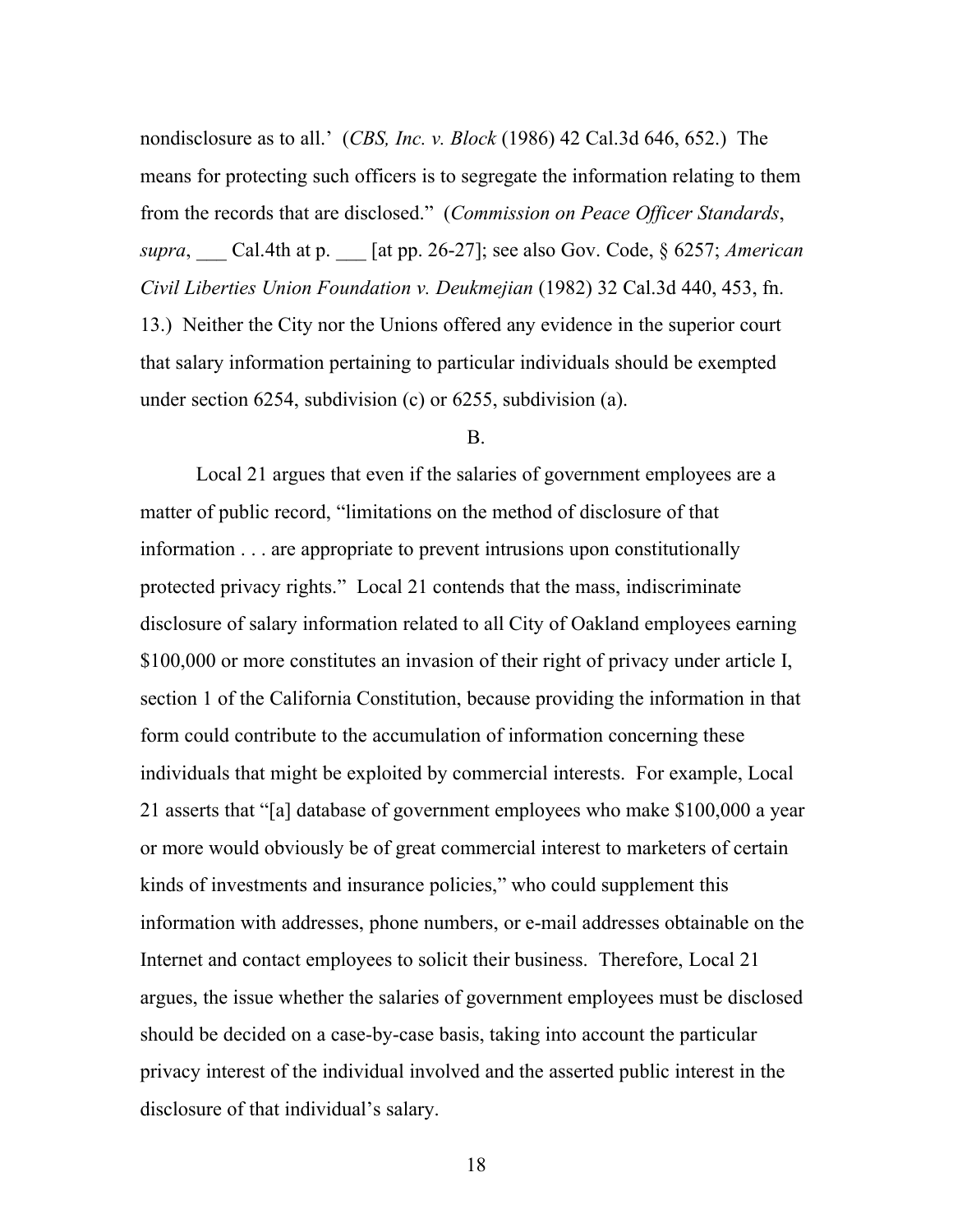The party claiming a violation of the constitutional right of privacy established in article I, section 1 of the California Constitution must establish (1) a legally protected privacy interest, (2) a reasonable expectation of privacy under the circumstances, and (3) a serious invasion of the privacy interest. (*Hill, supra*, 7 Cal.4th at pp. 39-40.) As discussed above, we conclude that public employees do not have a reasonable expectation of privacy in the amount of their salaries. Furthermore, Local 21 offered no evidence in the superior court supporting its assertion that the information at issue was likely to be exploited by commercial interests in a manner that would invade the privacy of employees. As the superior court observed, Local 21 has not introduced any evidence of adverse consequences resulting from the disclosure of this information in the past, although the information regularly was published in a local newspaper.

Even were we to assume that Local 21 is correct in asserting that the information at issue might be exploited by commercial enterprises, that circumstance alone would not render disclosure of the information here at issue a violation of the constitutional right of privacy. In order to determine whether an alleged invasion of privacy is sufficiently serious to constitute a violation of that constitutional right, the competing privacy and nonprivacy interests must be balanced. (*Hill*, *supra*, 7 Cal.4th at p. 37.) "Invasion of a privacy interest is not a violation of the state constitutional right to privacy if the invasion is justified by a competing interest." (*Id*. at p. 38.)

As discussed above, the public has a strong, well-established interest in the amount of salary paid to public employees. Indeed, Local 21 does not dispute that the job classifications of individual employees and the range of pay associated with those classifications should be available to the public. The interest of employees in avoiding unwanted solicitations or marketing efforts is, on the other hand, comparatively weak. The City has not been asked to disclose any contact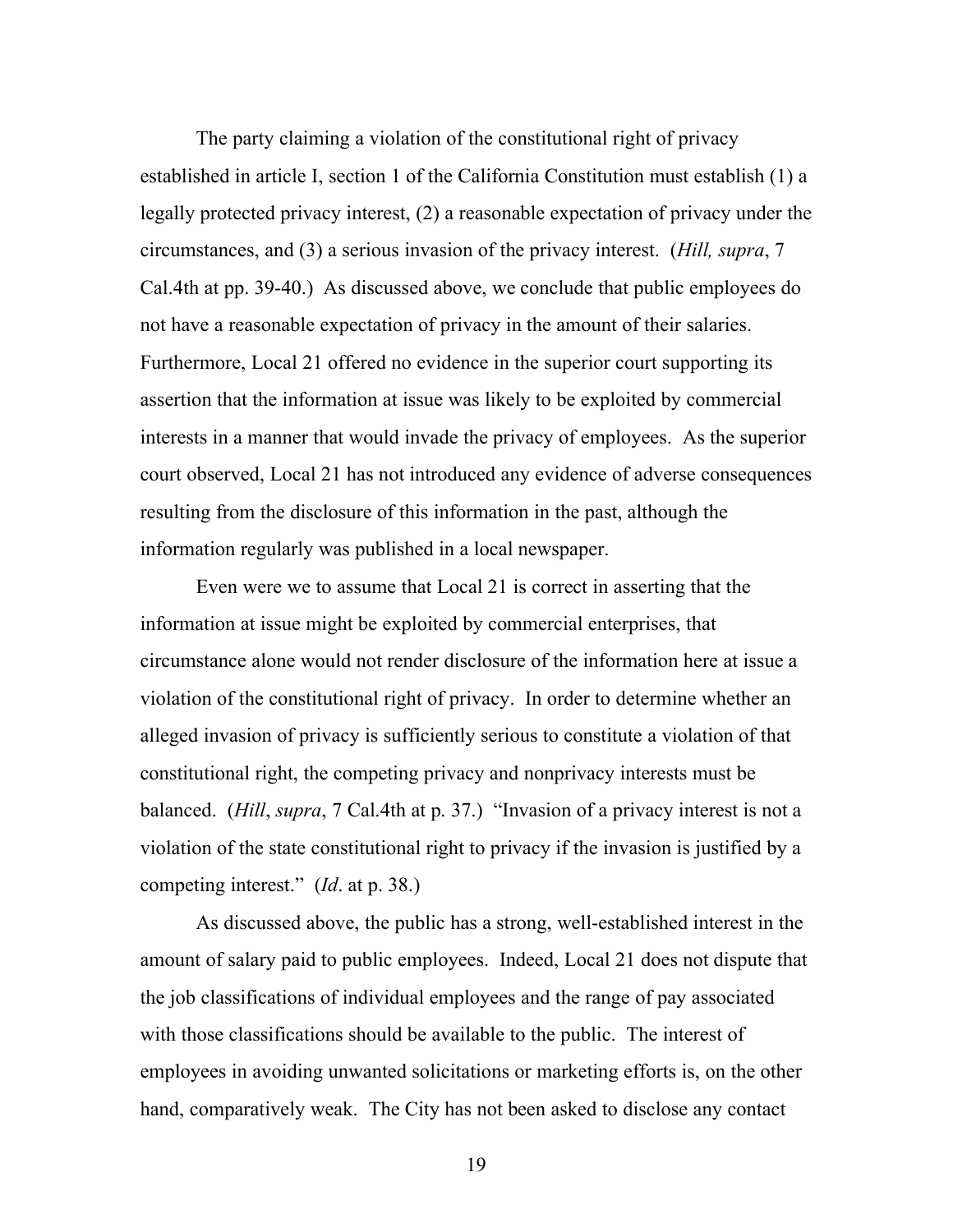information for these employees, such as home addresses or telephone numbers. (Cf. *San Jose v. Superior Court* (1999) 74 Cal.App.4th 1008, 1021 [city not required to disclose names, addresses, and telephone numbers of persons who made complaints about airport noise, because invasion of privacy not outweighed by public interest in disclosure under section 6255]; see also *Department of Defense v. FLRA* (1994) 510 U.S. 487 [FOIA does not require federal agencies to disclose employees' home addresses to union].)

Local 21 cites *Westbrook v. County of Los Angeles* (1994) 27 Cal.App.4th 157 (*Westbrook*) and provisions of the California Rules of Court as demonstrating a constitutionally cognizable privacy interest in preventing commercial enterprises from employing government records to compile and exploit personal information. (See Cal. Rules of Court, rule 2.500 et seq.) Neither *Westbrook* nor the California Rules of Court support such an expansive view of the constitutional right of privacy. In *Westbrook*, a person in the business of selling criminal offender background information brought an action to compel a municipal court to sell him computer tapes containing copies of the court's information system. The system contained a plethora of information obtained from criminal case files, including not only information concerning the charges and their disposition but also personal identifying information such as the date of birth, race, sex, personal description, and Social Security number of each defendant. (*Westbrook, supra*, 27 Cal.App.4th at p. 161.) The Court of Appeal concluded that the distribution of such information would violate Penal Code section 13300, which generally prohibits a local criminal justice agency, including a court, from distributing information that relates a person's criminal history. The court reasoned that although the public was entitled to access individual court files, providing electronic access in the form of the court's information system would permit the compilation and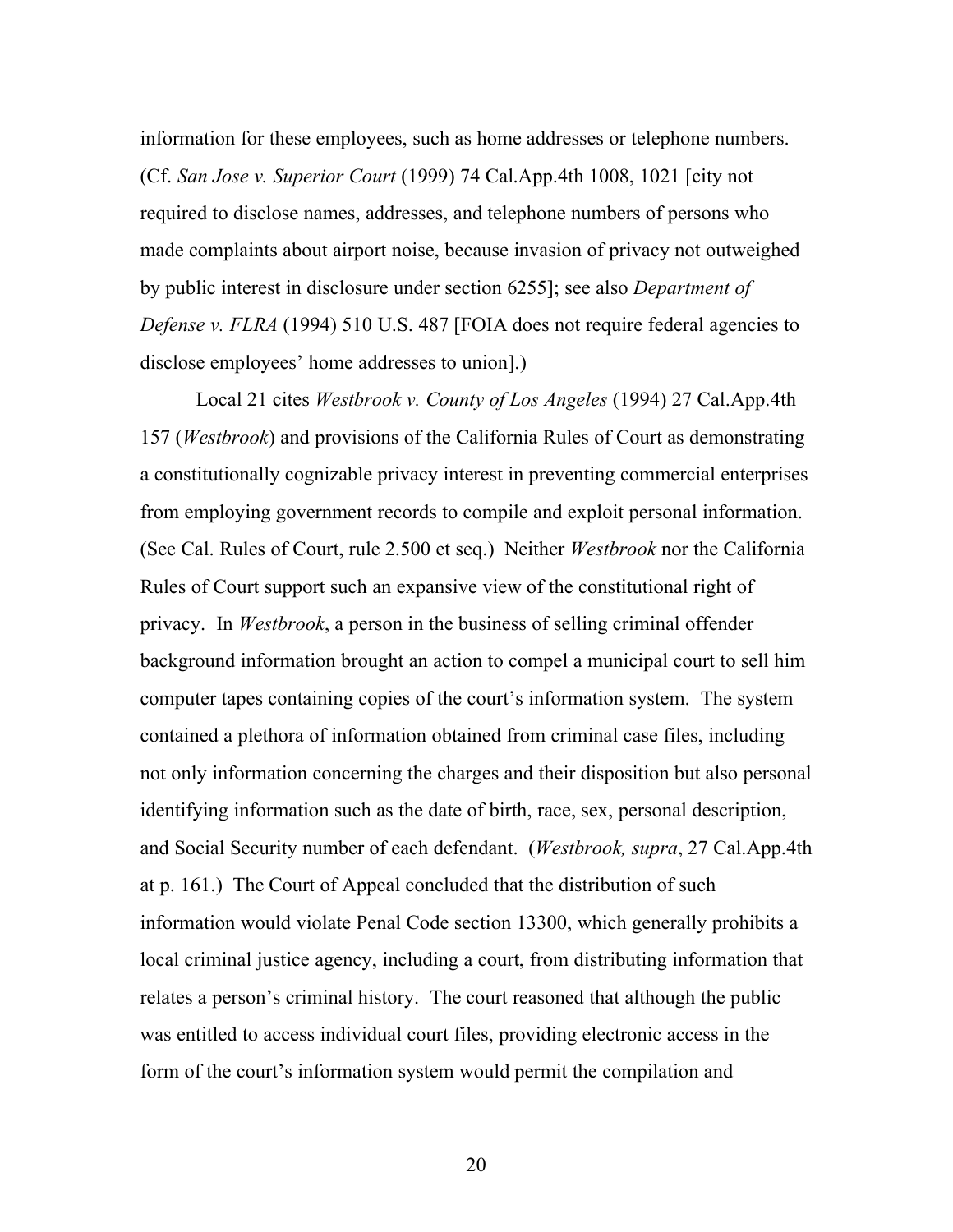distribution of criminal histories, in violation of the statute. (*Westbrook*, *supra*, at pp. 163-165.)

The court in *Westbrook* also concluded that the "state constitutional right of privacy extends to protect defendants from unauthorized disclosure of criminal history records." (*Westbrook*, *supra*, 27 Cal.App.4th at pp. 165-166, citing *Craig v. Municipal Court* (1979) 100 Cal.App.3d 69, 76-77.) In support of this conclusion, *Westbrook* cited *U. S. Dept. of Justice v. Reporters Committee* (1989) 489 U.S. 749, which held that the FOIA did not require the disclosure of an individual citizen's rap sheet compiled by the Department of Justice. The high court in that case concluded that such disclosure "can reasonably be expected to invade that citizen's privacy, and that when the request seeks no 'official information' about a Government agency, but merely records that the Government happens to be storing, the invasion of privacy is 'unwarranted.' " (*Id*. at p. 780.) The decisions in *Westbrook* and *Reporters Committee* protect sensitive information contained in governmental records that does not, when separated from those records and compiled, contribute to the public's understanding of government operations.

The California Rules of Court cited by the Police Officers Association similarly serve to prevent the compilation of private information contained in court records. The rules limit internet access to (and bulk distribution of) electronic court records, except for the calendar, register of actions, and index. (Cal. Rules of Court, rule 2.503, subds. (b), (f), and (g); but see *id*., rule 2.503, subd. (f) [exception to prohibition on internet access to criminal case files in which public interest is extraordinary].) These limitations are designed to prevent courts from distributing their records in a manner that permits the compilation of "personal information culled from any document, paper, or exhibit filed in a lawsuit." (Advisory Com. Com., Cal. Rules of Court, rule 2.503, subds. (f)  $\&$  (g).)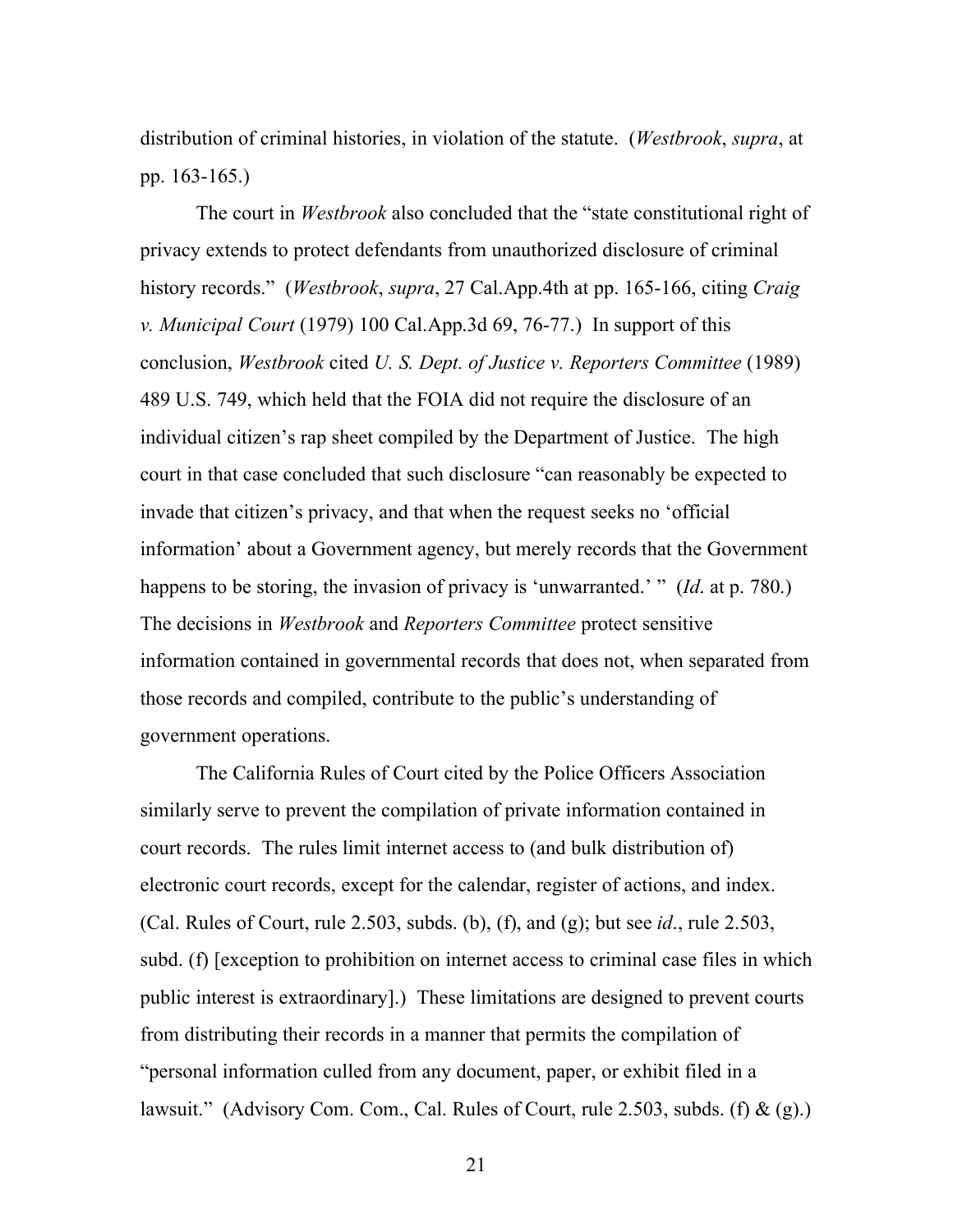Otherwise, "[t]his type of aggregate information may be exploited for commercial or other purposes unrelated to the operations of the courts, at the expense of privacy rights of individuals." (*Ibid*.)

The salary information sought by the Newspapers in the present case, in contrast to the type of information addressed in *Westbrook, Reporters Committee,* and the California Rules of Court, is not private information that happens to be collected in the records of a public entity. Rather, it is information regarding an aspect of government operations, the disclosure of which contributes to the public's understanding and oversight of those operations by allowing interested parties to monitor the expenditure of public funds. The disclosure of such information under the Act does not violate the right of privacy protected by the California Constitution.

## C.

As to employees who are peace officers, the Police Officers Association contends that Penal Code section 832.7 bars disclosure of the amount of an officer's salary. The Act exempts from disclosure any records "the disclosure of which is exempted or prohibited pursuant to federal or state law." (Gov. Code § 6254, subd. (k).) Penal Code section 832.7 provides that "[p]eace officer . . . personnel records, . . . or information obtained from [those] records, are confidential." Because peace officer personnel records and information obtained from such records are made confidential by Penal Code section 832.7, they are exempt from disclosure under Government Code section 6254, subdivision (k). (*Commission on Peace Officer Standards*, *supra*, \_\_\_ Cal.4th at p. \_\_\_ [at p. 8]; *Copley Press, Inc. v. Superior Court* (2006) 39 Cal.4th 1272, 1284-1286;  $§ 6276.34.$ 

The phrase "personnel records" is defined in Penal Code section 832.8 to include "any file maintained under that individual's name by his or her employing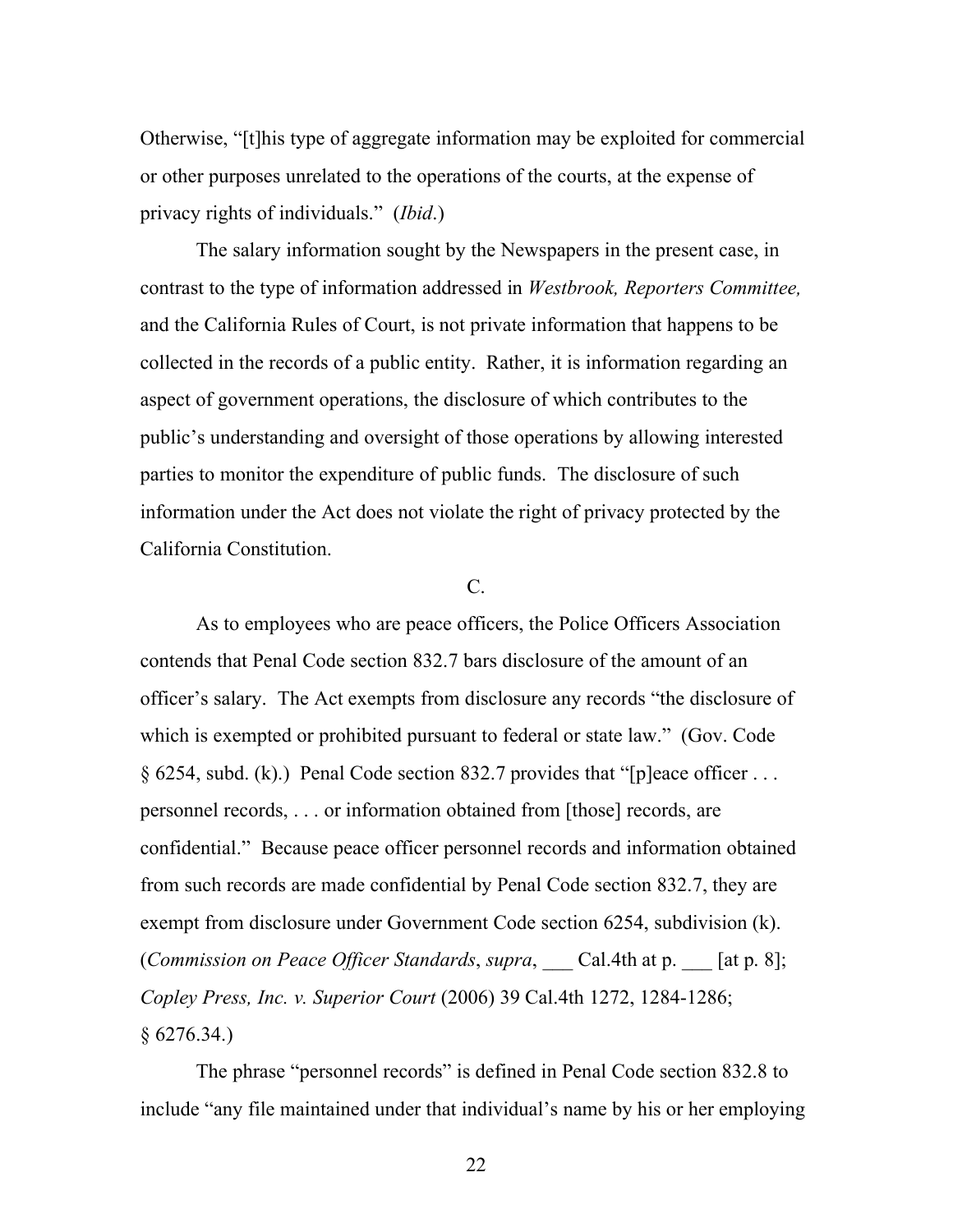agency and containing records relating to any of the following: [¶] (a) Personal data, including marital status, family members, educational and employment history, home addresses, or similar information. [¶] (b) Medical history. [¶] (c) Election of employee benefits. [¶] (d) Employee advancement, appraisal, or discipline. [¶] (e) Complaints, or investigations of complaints, concerning an event or transaction in which he or she participated, or which he or she perceived, and pertaining to the manner in which he or she performed his or her duties. [¶] (f) Any other information the disclosure of which would constitute an unwarranted invasion of personal privacy." The Police Officers Association contends that salary information constitutes "personal data" under Penal Code section 832.8, subdivision (a). It argues that salary is "personal" because it relates to the individual and because most persons view their salary as a private matter. We disagree.

We begin with the ordinary meaning of the word in question. " 'Personal' generally is defined to mean 'of or relating to a particular person.' (Webster's 3d New Internat. Dict. (2002), p. 1686; American Heritage Dict. (4th ed. 2000) p. 1311.) The word 'personal,' however, also carries a connotation of 'private,' meaning 'peculiar or proper to private concerns,' 'not public or general' (Webster's 3d New Internat. Dict., *supra*, at p. 1686), or '[c]oncerning a particular person and his or private business, interests, or activities; intimate' (American Heritage Dict., *supra*, at p. 1311)." (*Commission on Peace Officer Standards*, *supra*, Cal.4th at p. [at p. 18] [names of peace officers are not personal information within the meaning of Pen. Code  $\S$  832.8, subd. (a).) A public employee's salary relates to a particular person, but, as discussed above, it is a matter of public interest and not primarily a matter of the individual's private business.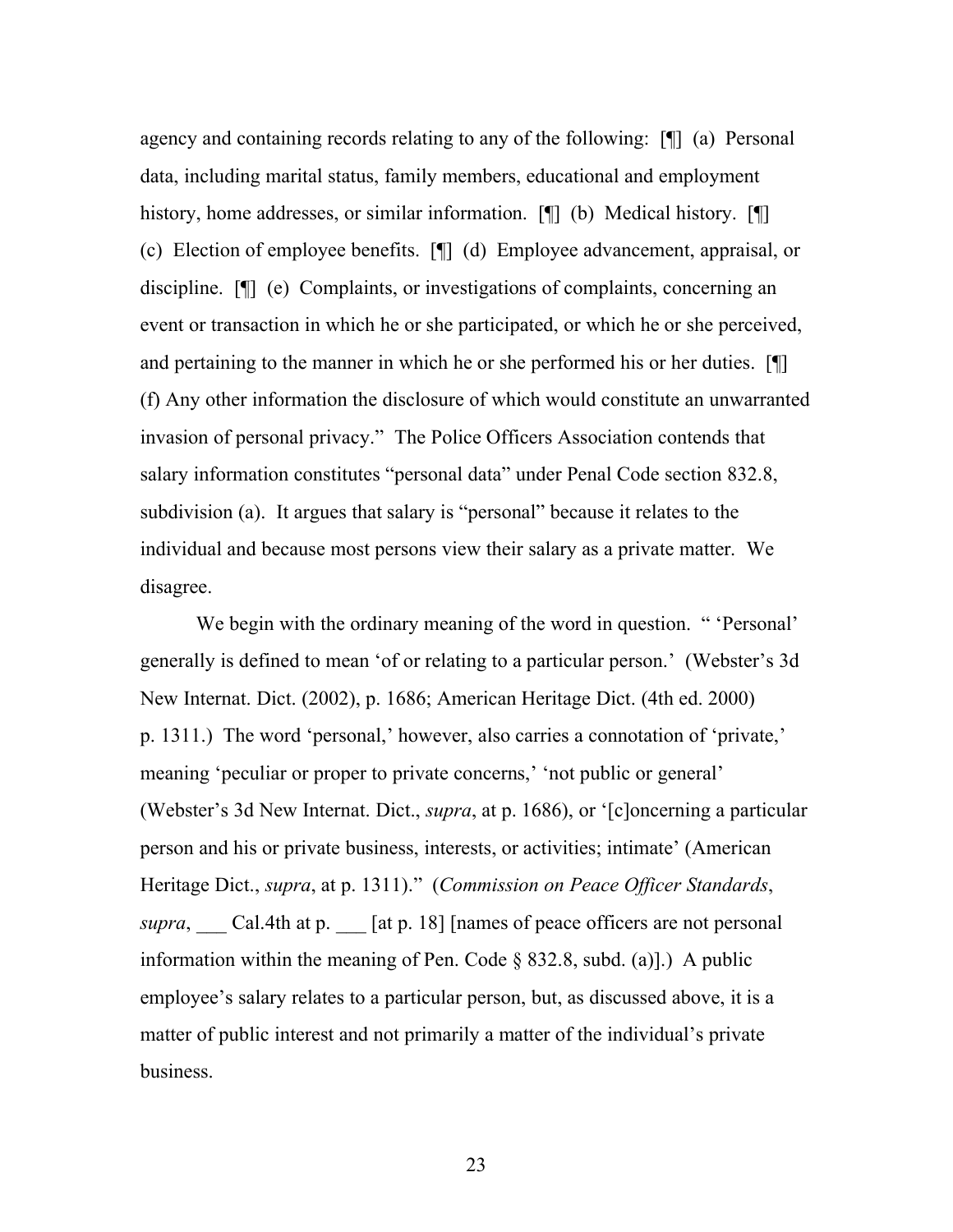Furthermore, considering the language of Penal Code section 832.8, subdivision (a) as a whole, we conclude that the Legislature did not intend the words "personal data" to carry their broadest possible meaning, encompassing any and all information related to a particular officer. Because subdivision (a) includes a general term — "personal data" — followed by a nonexhaustive list of specific examples — "marital status, family members, educational and employment history, home addresses" — the principle of *ejusdem generis* provides guidance in discerning the Legislature's intent. "*Ejusdem generis* applies whether specific words follow general words in a statute or vice versa. In either event, the general term or category is 'restricted to those things that are similar to those which are enumerated specifically.' " (*Harris v. Capital Growth Investors XIV* (1991) 52 Cal.3d 1142, 1160, fn. 7.) "The canon presumes that if the Legislature intends a general word to be used in its unrestricted sense, it does not also offer as examples peculiar things or classes of things since those descriptions then would be surplusage." (*Kraus v. Trinity Management Services, Inc.* (2000) 23 Cal.4th 116, 141; see also Civ. Code, § 3534 ["Particular expressions qualify those which are general"]; *Peralta Community College Dist. v. Fair Employment & Housing Com.* (1990) 52 Cal.3d 40, 46 [statute authorizing commission to take "such action" as it believes will effectuate the purposes of the Fair Employment and Housing Act, "including, but not limited to, hiring, reinstatement or upgrading of employees, with or without back pay, and restoration to membership in any respondent labor organization," does not authorize commission to award compensatory damages]; *Sears, Roebuck & Co. v. San Diego County Dist. Council of Carpenters* (1979) 25 Cal.3d 317, 330-331 [statute's reference to " 'conduct that is unlawful, including breach of the peace, disorderly conduct, the unlawful blocking of access or egress to premises where a labor dispute exists, or other similar unlawful activity' " does not apply to peaceful picketing, which, unlike the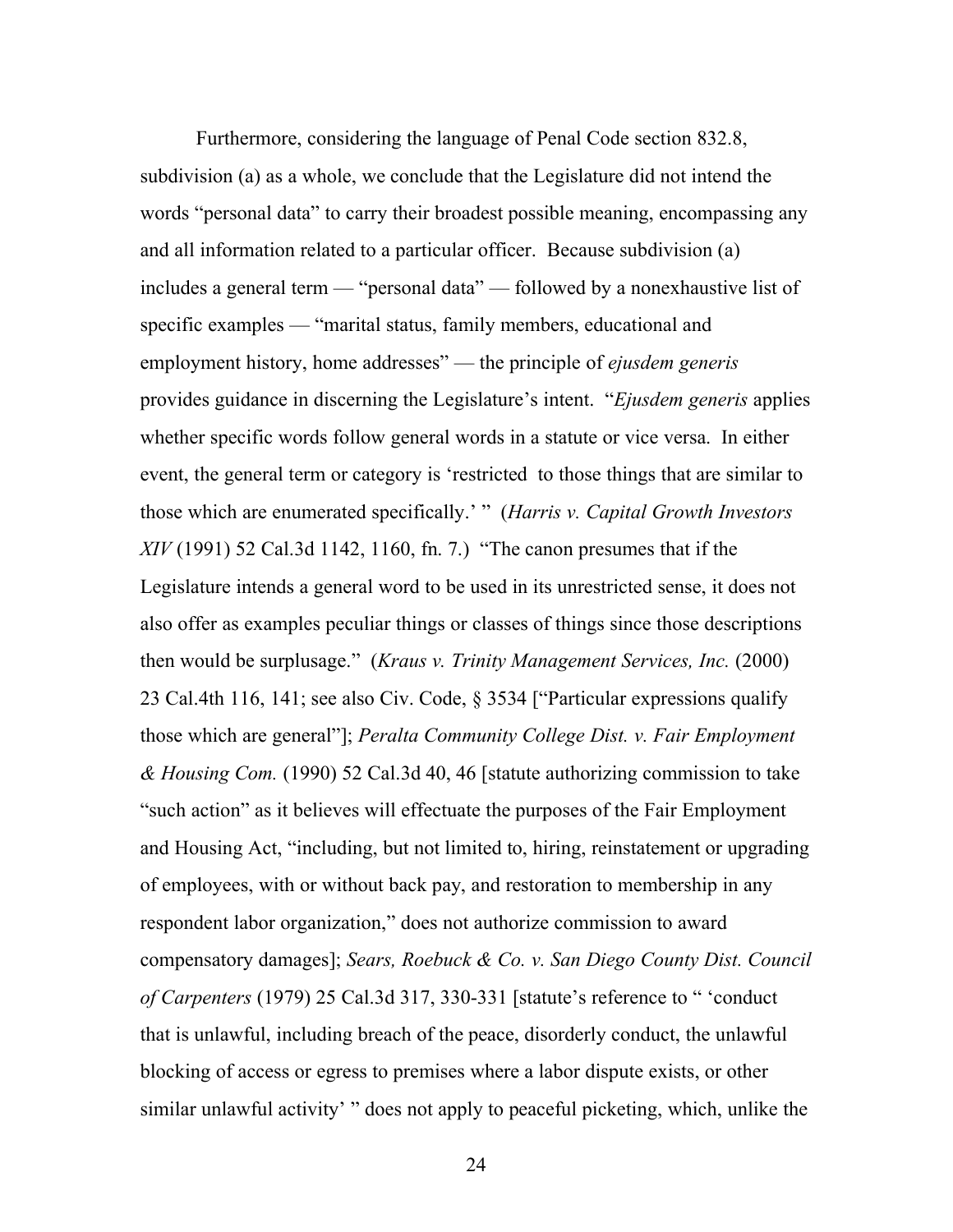listed examples, "does not involve violence or substantially impair the rights of others"].)

The examples of "personal data" listed in Penal Code section 832.8, subdivision (a) do not include information, such as salary, arising from the officer's employment with the agency that maintains his or her personnel file. "Rather, they are the types of personal information that commonly are supplied by an employee to his or her employer, either during the application process or upon employment." *(Commission on Peace Officer Standards, supra,* Cal. 4th, fn. omitted [at p. 16]; compare, e.g., *Garden Grove Police Department v. Superior Court of Orange County* (2001) 89 Cal.App.4th 430, 434 [birth date of peace officer is "personal data" under Penal Code section 832.8, subdivision (a)].) In contrast, categories of information that arise out of the employment relationship employee advancement, appraisal, or discipline, and complaints — are listed separately, in subdivisions (d) and (e) of Penal Code section 832.8. Had the Legislature intended the word "personal" to be employed in its broadest sense, the listing of examples in subdivision (a) would have been unnecessary; indeed, there would have been no need to include items (b) through (e), each of which relates to the individual officer.

In view of the foregoing history and widespread practice of disclosure of public salary information, had the Legislature intended Penal Code section 832.7 to change the law in that respect we would expect to see specific language to that effect in the statute. The Legislature easily could have added "salary" to the list of personnel records set forth in Penal Code section 832.8. Indeed, the Legislature's inclusion of one form of compensation — "election of employee benefits" — is a strong indication that the omission of "salary" was deliberate. Ordinarily, the enumeration of one item in a statute implies that the Legislature intended to exclude others. (*People v. Guzman* (2005) 35 Cal.4th 577, 588.) Although this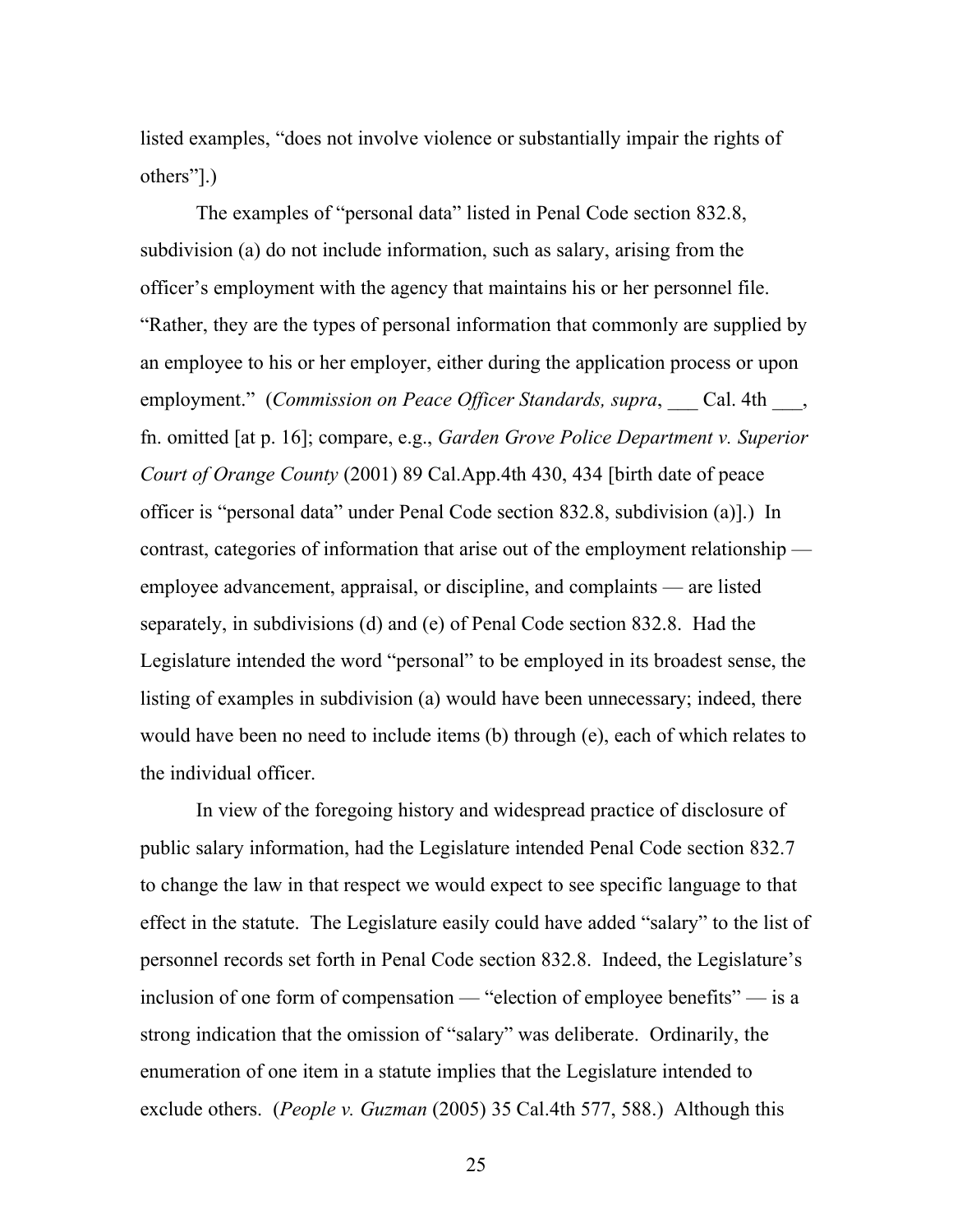principle is not applied if the result would be contrary to legislative intent or when no manifest reason appears for excluding one matter and including another (see *People v. Anavalone* (1999) 19 Cal.4th 1074, 1079; *Estate of Banerjee* (1978) 21 Cal.3d 527, 539, fn. 10), in the present context there is an obvious rationale for the Legislature's decision to include election of benefits but not salary as part of a peace officer's confidential personnel record. Absent unusual circumstances, an employee's selection of benefits — such as the type of medical insurance, the number of family members covered, and the choice whether to obtain life or disability insurance — reveals information concerning the individual's personal life and financial decisions but little, if anything, about the operations of the government agency that would not be revealed by making public the types of benefits offered generally by the agency to its employees. The amount of salary paid to a particular individual, on the other hand, does provide information concerning the governmental agency in which the public has a legitimate and traditionally recognized interest.

The Police Officers Association alternatively contends that peace officers' salary information is "obtained from" information in personnel records. In support, the Police Officers Association observes that (1) the City of Oakland employs a merit-based compensation system, and the amount of salary paid is based on an appraisal of the officer's performance; (2) education, training, and special abilities such as bilingualism also can result in an increase in compensation; and (3) the payment of overtime wages is based on time sheets, which assertedly also are protected personnel records (see *Guthrey v. State of California* (1998) 63 Cal.App.4th 1108, fn. 5). Because information in a personnel file is used to establish a peace officer's rate of earnings and, thereby, to calculate his or her salary rate, the Police Officers Association contends that salary information is "obtained from" the personnel file.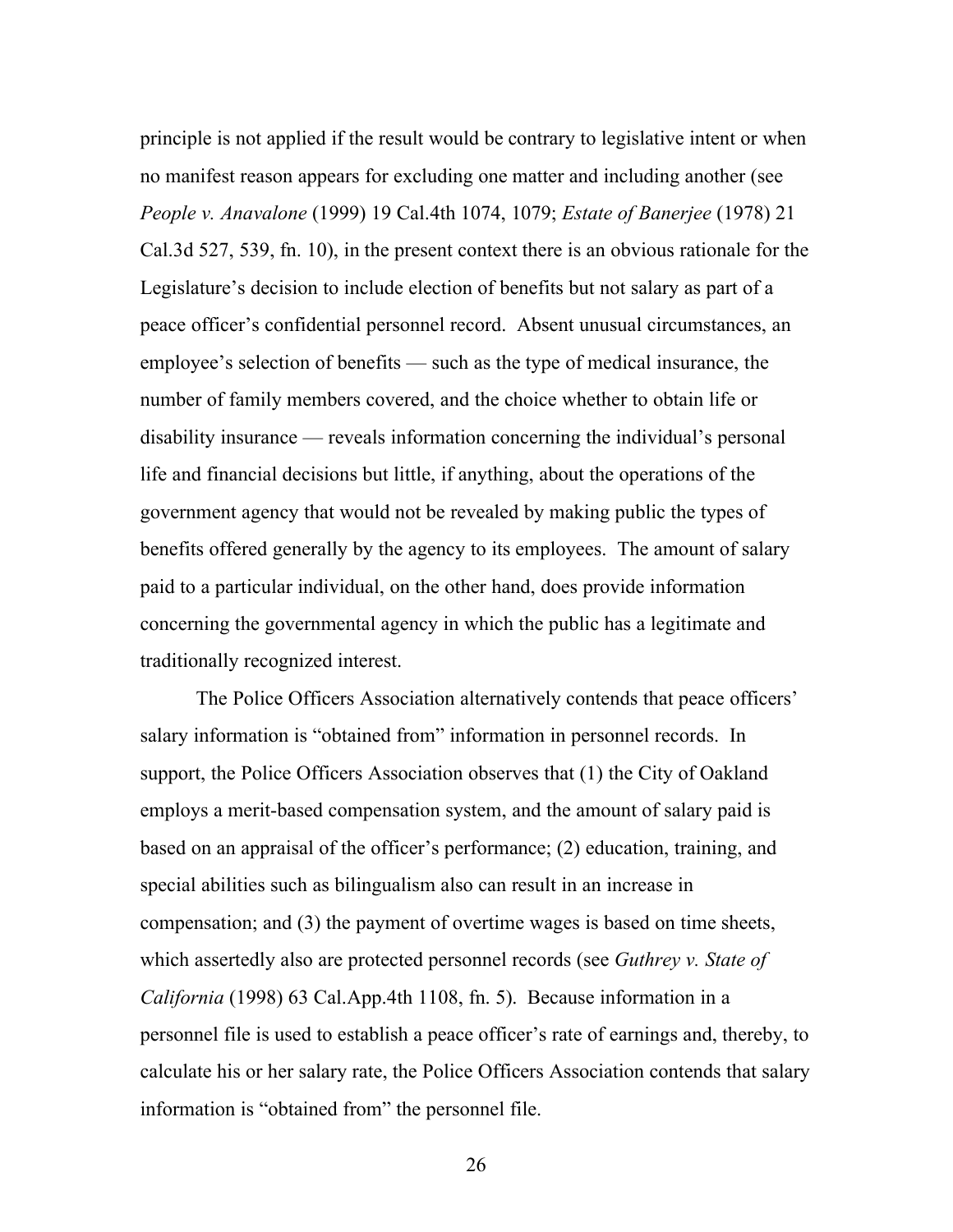The Police Officers Association's proposed interpretation of the phrase "obtained from" is strained. In its ordinary sense, to *obtain* information means to come into possession of it. (See Webster's 3d New Internat. Dict. *supra*, at p. 1589.) The phrase "information obtained from personnel files" is most reasonably read to encompass information that was acquired from a personnel file maintained by the employer. Thus, Penal Code sections 832.7 and 832.8 do not mandate that city payroll records reflecting peace officer salary information be excluded from disclosure merely because some of the facts relied upon in determining the amount of salary may be recorded in the agency's personnel files.

Amicus Curiae Operating Engineers Local Union No. 3 argues that peace officers' salary information falls under subdivision (f) of Penal Code section 832.8, which includes "[a]ny other information the disclosure of which would constitute an unwarranted invasion of personal privacy." We reject the argument for the same reasons that led us to conclude above that the disclosure of public employee salary information does not constitute an "unwarranted invasion of personal privacy" under the Act. (Gov. Code  $\S 6254$ , subd. (c).) In this context, we reject the notion that peace officers in general have a greater privacy interest in the amount of their salaries than that possessed by other public employees, and we observe that the public interest in disclosure is equally strong as between peace officers and other public employees. As noted above, individual peace officers, such as those working undercover, may have a legitimate interest in maintaining their anonymity, and that interest would warrant exempting their names from disclosure under the Act. This circumstance, however, does not support the conclusion that peace officers as a general category have a privacy interest in their identity sufficient to render salary records confidential under Penal Code section 832.8, subdivision (f) whenever those records include individually identified officers. (See *Commission on Peace Officer Standards*, *supra*, \_\_\_ Cal.4th at p. \_\_\_ [at pp. 26-27].)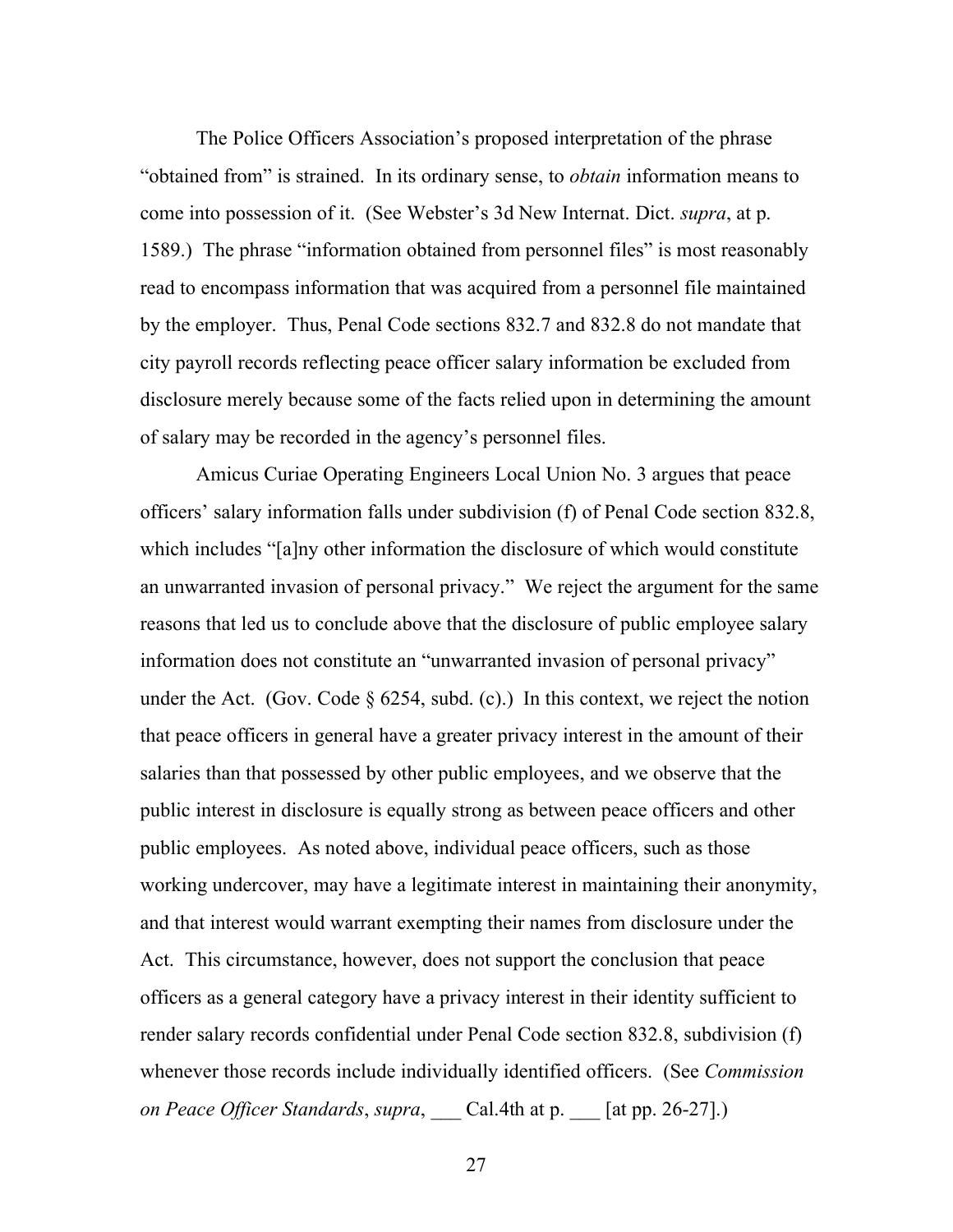We disagree with the contrary conclusion reached in *City of Los Angeles*, *supra*, 111 Cal.App.4th 883. In that case, a peace officer's wife subpoenaed her husband's payroll records in a marital dissolution proceeding, requesting information concerning all sums paid to him for any reason, records of his interest in a retirement plan, savings plan, or stock plan, any interest in any insurance plan or program, and any sums held in a savings plan, credit union, deferred compensation plan, or elsewhere. (*Id*. at p. 886.) The husband challenged the subpoena, claiming the records were confidential peace officer personnel records pursuant to Penal Code sections 832.7 and 832.8 and therefore could be disclosed only upon a showing of good cause pursuant to the procedures established in Evidence Code sections 1043 and 1045. The Court of Appeal in *City of Los Angeles* agreed that a peace officer's payroll records are "personnel records" as defined in Penal Code section 832.8, but held that the spouse of a peace officer is not required, in a marital dissolution proceeding, to comply with those Evidence Code sections in order to obtain such information, because "peace officers owe their spouses the same fiduciary duty to reveal financial information as any other citizen of this state." (*City of Los Angeles*, at p. 885.)

The appellate court in *City of Los Angeles* concluded that the records at issue came within the definition of peace officer personnel records, because they constituted "information the disclosure of which would constitute an unwarranted invasion of personal privacy." (Pen. Code § 832.8, subd. (f).) The court stated: "Payroll information is personal. Ask any ordinary reasonable person if he or she would want their payroll information routinely disclosed to parties involved in litigation and one would hear a resounding, 'No.' [Citation] Even though the pay scale of public employees is generally a matter of public record, it is quite a different thing to know with precision another person's salary, selection of benefits, and potential retirement income. Few records are deemed more personal.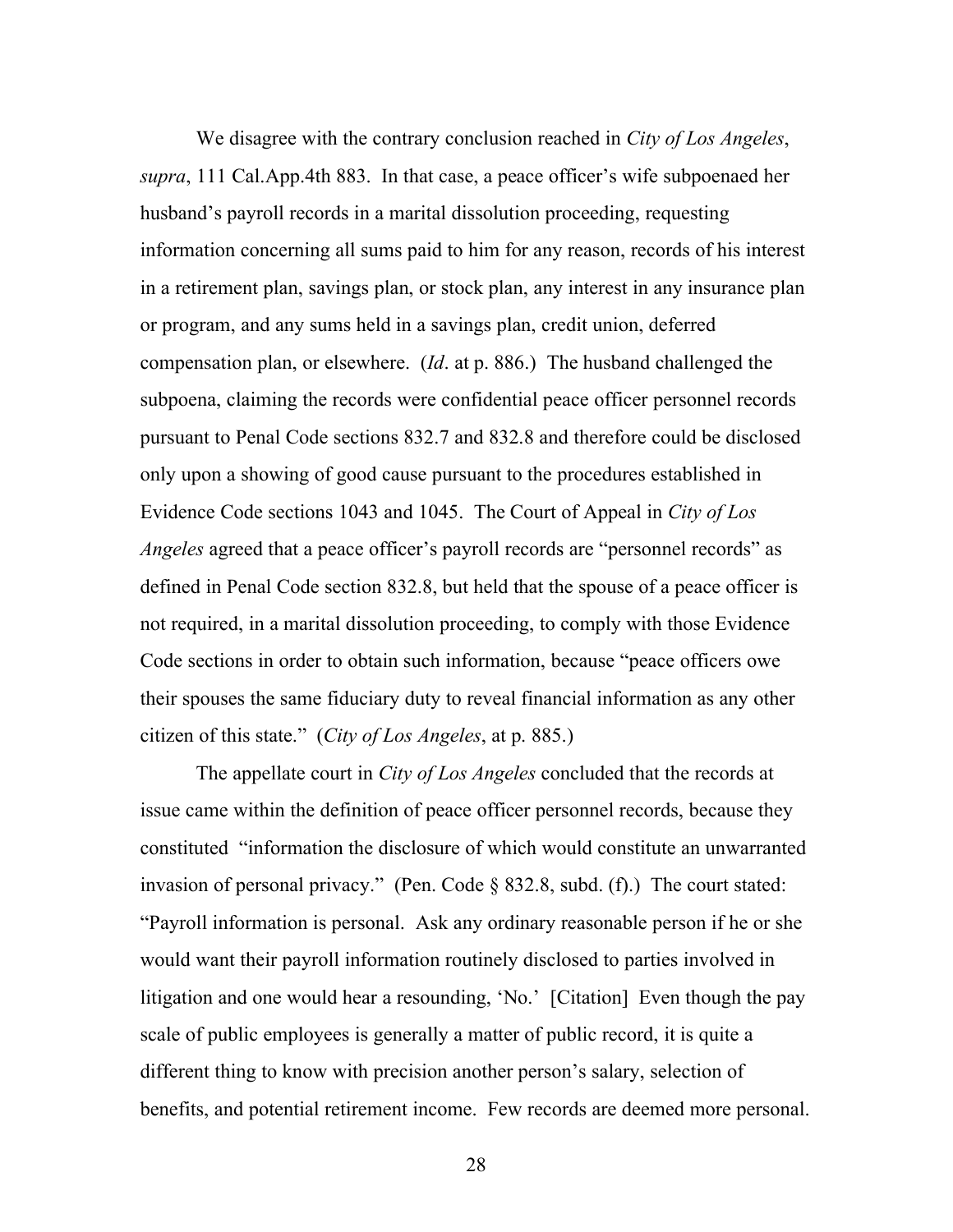Of all records kept by employers, it is the disclosure of payroll records that would constitute one of the greatest 'unwarranted invasions of personal privacy.' " (*City of Los Angeles*, *supra*, 111 Cal.App.4th at p. 892.)

Because *City of Los Angeles* ultimately upheld the subpoena of the officer's financial records, the foregoing comments in that opinion are dicta. In addition, the records at issue in that case encompassed far more than the peace officer's salary; they included information concerning his selection of benefits, insurance plans, and investments. Because such records reveal information related to the individual's personal financial decisions but little, if anything, about the operations of the employing entity, the appellate court reasonably could conclude that their disclosure would constitute an unwarranted invasion of personal privacy. The same cannot be said regarding the amount of a public employee's salary. The appellate court in *City of Los Angeles* did not consider the long-standing and widespread practice of disclosing government salary expenditures and did not address the question of whether any invasion of privacy resulting from the disclosure of such information might be warranted in light of the public interest in knowing the salary expenditures of government entities. Accordingly, we do not consider *City of Los Angeles* persuasive and, to the extent it is inconsistent with this opinion, it is disapproved.

The Police Officers Association urges us to conclude that even if salary is not included within any of the categories of information enumerated in Penal Code section 832.8, that statute nevertheless renders confidential not only the types of information specified, but also any information "related to" the types of information enumerated in section 832.8. The Police Officers Association relies upon language in the statute defining "personnel records" to include "any file maintained under that individual's name by his or her employing agency and containing records relating to" the enumerated items. Specifically, the Police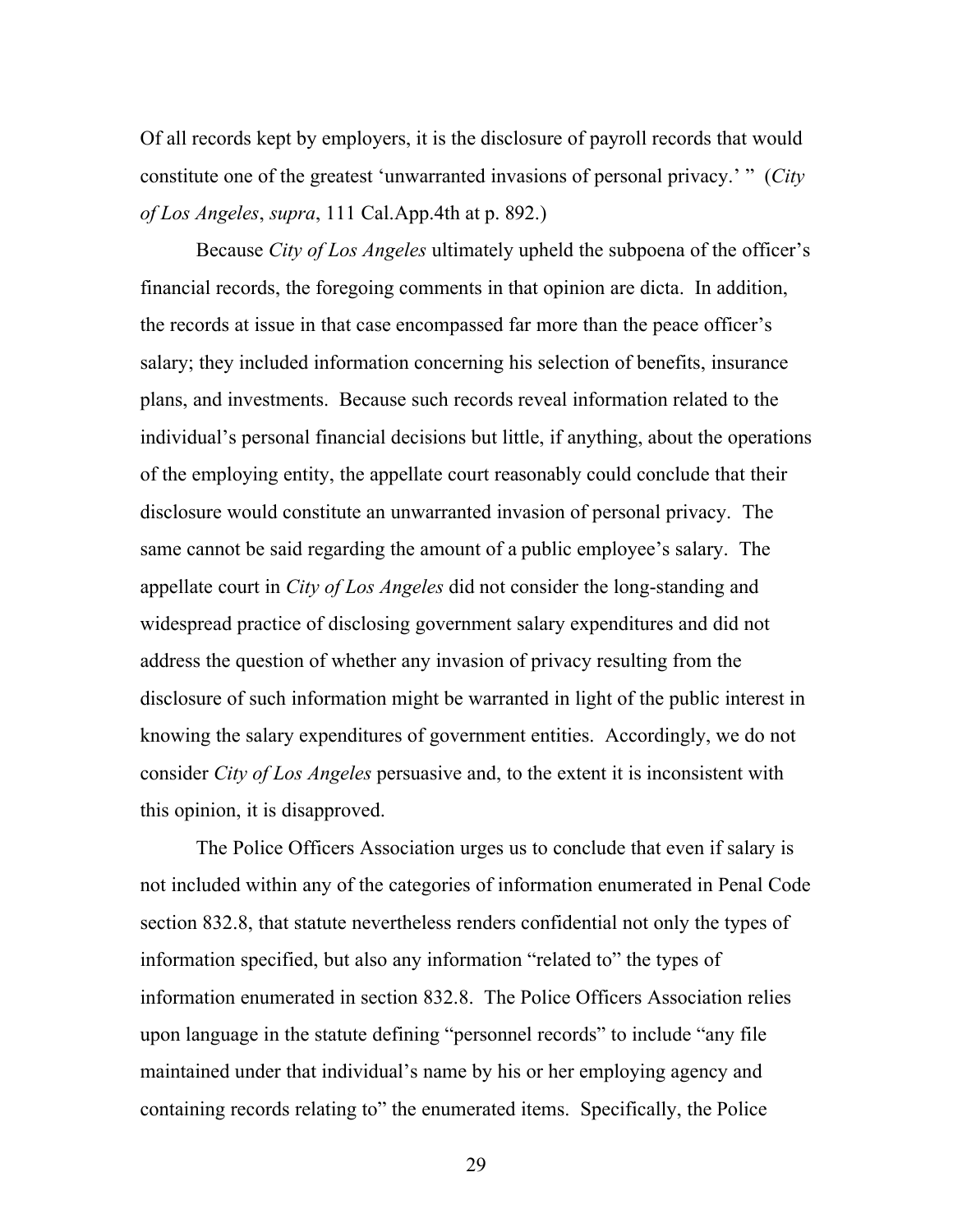Officers Association argues, salary information is confidential because it is related to matters listed in the statute such as benefits (Pen. Code § 832.8, subd. (c)) and employee performance (*id*., subd. (d)).

We agree with the Court of Appeal below that "this reading of the statute is demonstrably overbroad. It would make confidential not only the kinds of information specified by the Legislature, but also *any* information from *any* file containing *any* item 'relating to' confidential information. We do not believe the Legislature intended to paint with so broad a brush. The term 'records relating' to the kinds of information specified in Penal Code section 832.8 is more reasonably understood as a reference to records that actually reflect the enumerated items." Records of salary expenditures do not reflect any of the items enumerated in the statute. Thus, Penal Code sections 832.7 and 832.8 do not mandate that peace officer salary information be excluded from disclosure under the Act.

III.

For the reasons stated above, the judgment of the Court of Appeal is affirmed.

GEORGE, C. J.

WE CONCUR:

WERDEGAR, J. MORENO, J. KRIEGLER, J.**\***

<sup>\*</sup> Associate Justice, Court of Appeal, Second Appellate District, Division Five, assigned by the Chief Justice pursuant to article VI, section 6 of the California Constitution.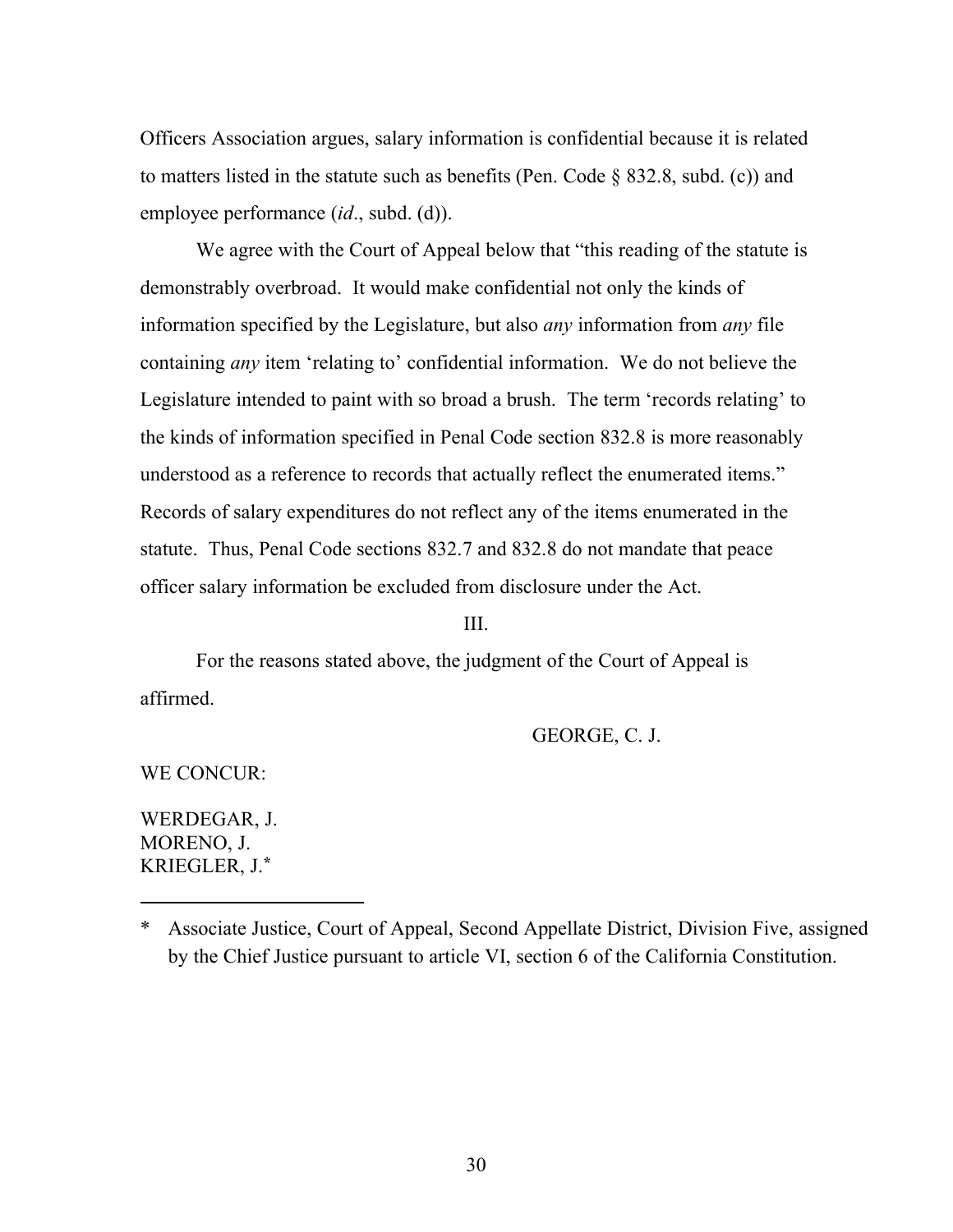### **CONCURRING AND DISSENTING OPINION BY KENNARD, J.**

The majority holds that the names and salaries of public employees are records that are subject to disclosure under the California Public Records Act. (Gov. Code, § 6250, et seq.) I agree. And I agree with the majority that public employees serving as peace officers have no statutory right to prevent disclosure of their names and salaries; but unlike the majority I would simply rely on the plain language of Penal Code sections 832.7 and 832.8 in reaching that conclusion.

**I**

The scope of confidentiality accorded a peace officer's personal information is properly determined by construing two statutory schemes as well as certain provisions of our state Constitution. I briefly discuss the pertinent law below.

In 1968, the Legislature enacted the California Public Records Act (Gov. Code, § 6251), a statutory scheme affirming every Californian's fundamental right of "access to information concerning the conduct of the people's business." (Gov. Code, § 6250, added by Stats. 1968, ch. 1473, § 39, p. 2946.) But public access is not unlimited. The act does not require disclosure of records that are "exempted or prohibited pursuant to . . . state law." (Gov. Code, § 6254, subd. (k), added by Stats. 1968, ch. 1473, § 39, p. 2947; see also *id.*, subd. (c) [exempting from disclosure "[p]ersonnel . . . or similar files, the disclosure of which would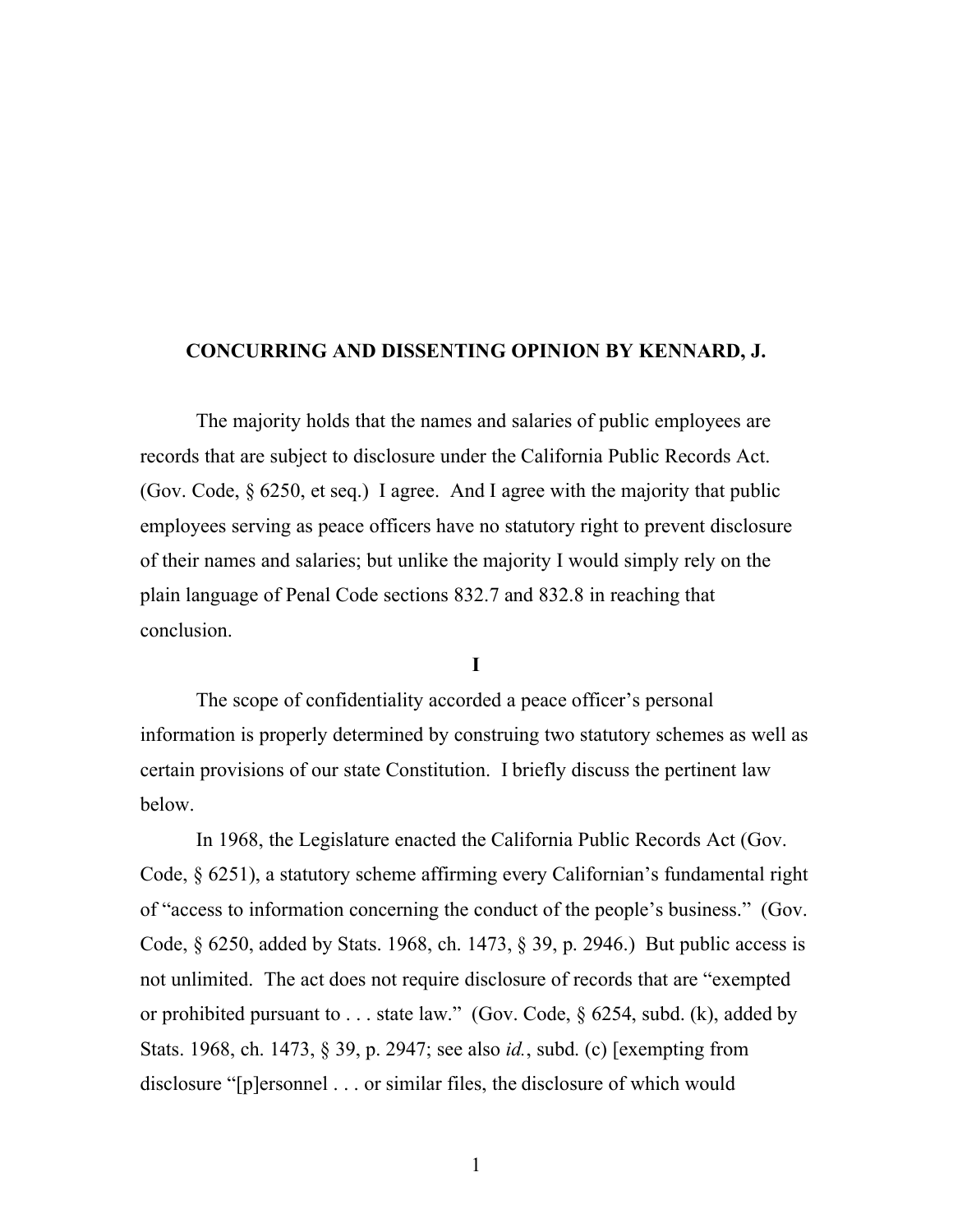constitute an unwarranted invasion of personal privacy"], added by Stats. 1968, ch. 1473, § 39, p. 2946.)

A decade later, in 1978, the Legislature enacted Penal Code sections 832.7 and 832.8, as part of a statutory scheme mandating confidentiality of peace officer personnel records. (Added by Stats. 1978, ch. 630, §§ 5, 6, p. 2083.) Peace officer "personnel records" made confidential by subdivision (a) of Penal Code section 832.7 are defined in a companion statute, section 832.8. (Pen. Code, § 832.8, subds. (a)-(e), added by Stats. 1978, ch. 630, § 6, p. 2083, amended by Stats. 1990, ch. 264, § 1, p. 1535.) Subdivision (a) of Penal Code section 832.8 defines a personnel record as any file kept by the employing agency under the name of the officer and containing records relating to: "[p]ersonal data, including marital status, family members, educational and employment history, home addresses, or other similar information."

Thereafter, in November 2004, the voters through the power of initiative passed Proposition 59, which amended the California Constitution to affirm the "right of access to information concerning the conduct of the people's business." (Cal. Const., art. I,  $\S 3$ , subd. (b)(1).) Added to the state Constitution was this provision: "Nothing in this subdivision . . . affects the construction of any statute . . . to the extent that it protects [the state Constitution's] right to privacy, including any statutory procedures governing discovery or disclosure of information concerning the official performance or professional qualifications of a peace officer*.*" (Cal. Const., art. I, § 3, subd. (b)(3).) The initiative also directed: "A statute, . . . including those in effect on the effective date of this subdivision, shall be broadly construed if it furthers the people's right of access, and narrowly construed if it limits the right of access." (Cal. Const., art. I,  $\S 3$ , subd. (b)(2).)

### **II**

As I stated at the outset, I have no quarrel with the majority's reasoning and its conclusion that the California Public Records Act does not shield from disclosure the salaries paid to named public employees. I also agree with the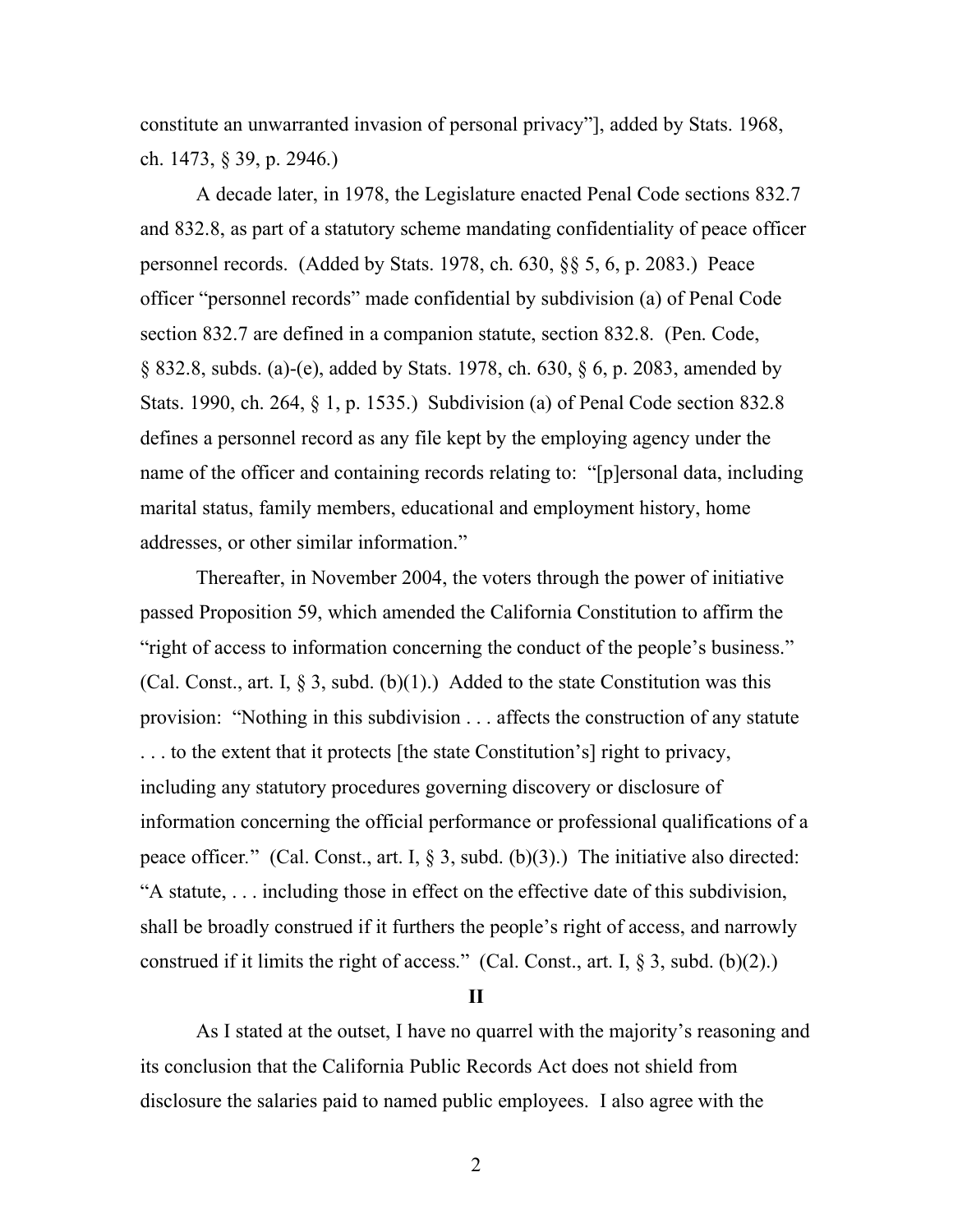majority that such disclosure applies to peace officers as well. But unlike the majority I would reach the latter conclusion based on the plain language of Penal Code sections 832.7 and 832.8, which govern the confidentiality of peace officer personnel records.

The majority reasons that disclosing the salaries of named public employees is permissible because public employees have no reasonable expectation of privacy as to their salaries in light of article I, section 1 of the California Constitution. (Maj. opn., *ante*, at p. 19.) In contrast, the majority observes, peace officers do have privacy protections created by statute.

Penal Code section 832.7, subdivision (a), makes confidential the "personnel records" of peace officers. Subdivision (a) of Penal Code section 832.8 states that files containing "[p]ersonal data, including marital status, family members, educational and employment history, home addresses, or similar information" are personnel records. Responding to a claim that peace officer salaries fall within that provision's definition of "personal data," the majority concludes that the definition pertains to employees as they come to the job. (Maj. opn., *ante*, at p. 25.) That is, salary does *not* fall within "the types of personal information that commonly are supplied by an employee to his or her employer, either during the application process or upon employment." (*Commission on Peace Officer Standards and Training v. Superior Court* (Aug. 27, 2007, S134072) Cal.4th  $\alpha$ , fn. omitted [at p. 16].) In contrast, the majority observes, the salary being paid to a peace officer relates to current rather than prior employment. (Maj. opn., *ante*, at p. 25.) My analysis differs.

I would simply follow the mandate of the initiative the voters passed in 2004 amending the California Constitution to, among other things, direct courts to construe narrowly any statute *limiting* the people's right of access to public records. (Cal. Const., art. I, § 3, subd. (b)(2).) Penal Code sections 832.7 and 832.8 do limit public access to peace officer personnel records. But they are silent on the question of peace officer salaries, and they do not make officer names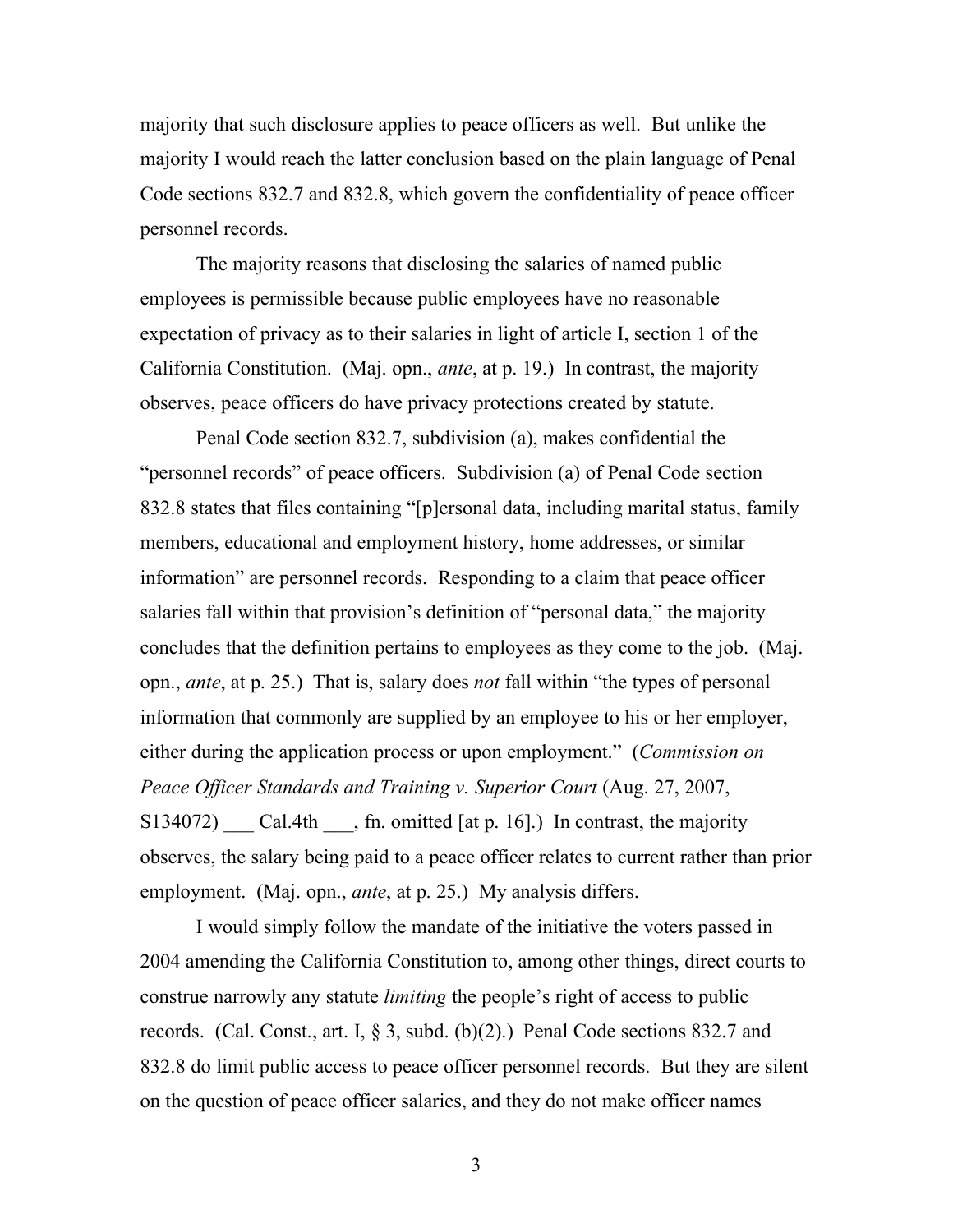confidential. Therefore, an officer's salary is not exempt from disclosure under the California Public Records Act. (Gov. Code, §§ 6253, subd. (b), 6254, subd. (k).) And the public interest in disclosure of a named officer's salary is not clearly outweighed by any public interest in withholding disclosure. (Gov. Code, § 6255, subd. (a).) Accordingly, the annual pay of peace officers is subject to public disclosure.

With respect to disclosure of peace officer names, I find nothing in Penal Code section 832.8 that would bring that information within the category of "personal data" deemed confidential under that section; nor do I find any statutory provision exempting such information from public disclosure. Nondisclosure of peace officer names is permissible only when the public interest in withholding disclosure "clearly" outweighs the public interest in disclosure. (Gov. Code, § 6255, subd. (a).) I agree with the majority that the public interest exception to disclosure may apply to certain undercover officers, but that, as a general rule, peace officers do not have a privacy interest in the confidentiality of their names that outweighs the public interest in disclosing the names. (Maj. opn., *ante*, at p. 27.)

## KENNARD, J.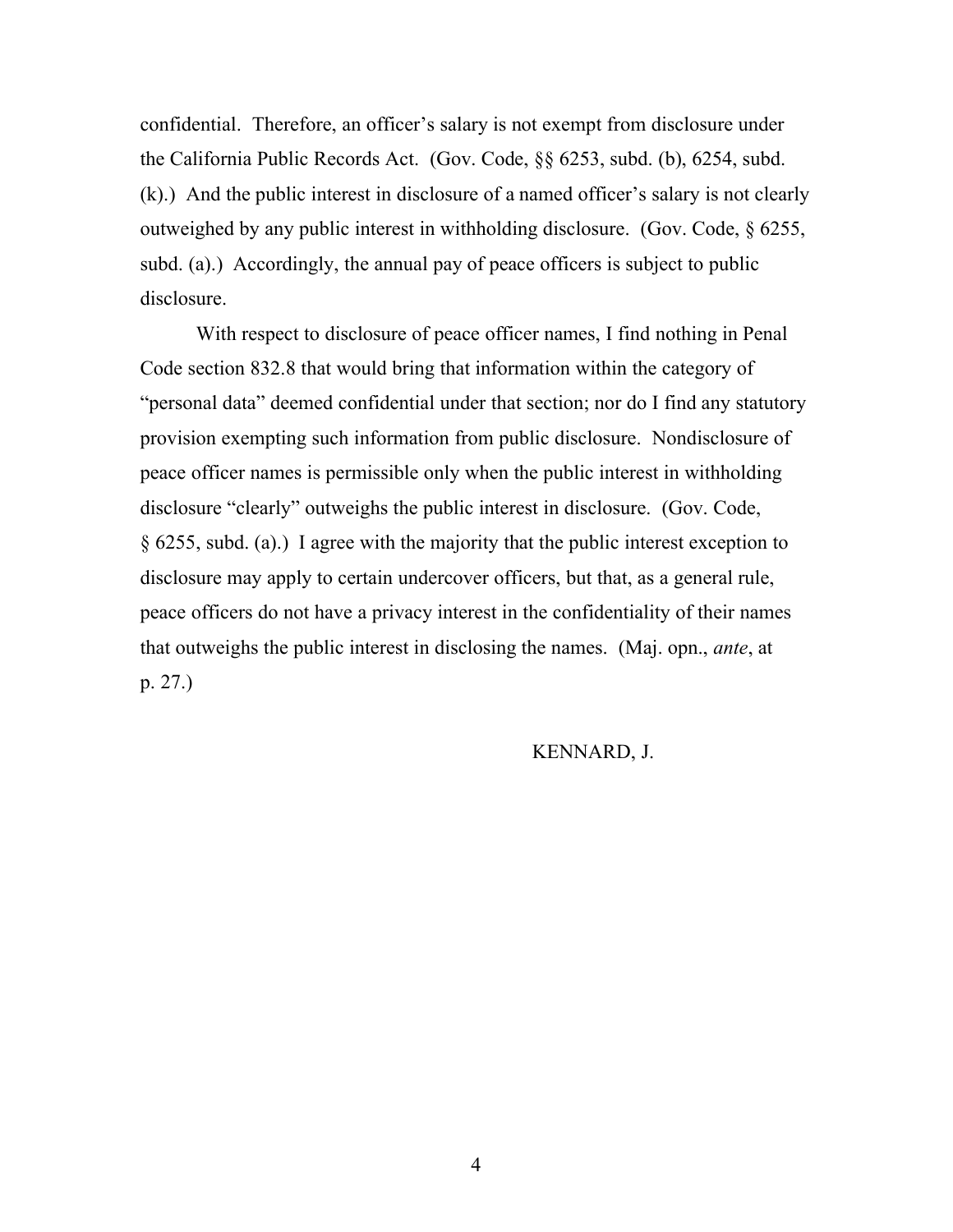## **CONCURRING AND DISSENTING OPINION BY BAXTER, J.**

Except as to peace officers, I agree with the majority that the names and salaries of public employees earning \$100,000 or more per year are not exempt from public disclosure under the California Public Records Act (CPRA) (Gov. Code, § 6250 et seq.).

With regard to peace officers, I also agree with the majority's conclusion that the salaries of peace officers earning \$100,000 or more per year, as a general matter, are not exempt from public disclosure under the CPRA. However, I have joined Justice Chin's dissenting opinion in *Commission on Peace Officer* 

*Standards and Training v. Superior Court* (Aug. 27, 2007, S134072) \_\_\_ Cal.4th \_\_\_ (dis. opn. of Chin, J.), which, contrary to the majority view in that case,

recognizes that peace officers' names themselves fall into the category of confidential "[p]ersonal data," within the meaning of Penal Code section 832.8, subdivision (a), when the names are recorded in peace officer personnel records.**1**

**<sup>1</sup>** Penal Code sections 832.7 and 832.8 are part of the statutory scheme mandating confidentiality of peace officer personnel records. (Stats. 1978, ch. 630, §§ 5, 6, p. 2083.) Peace officer "personnel records" made confidential by subdivision (a) of Penal Code section 832.7 are defined in subdivision (a) of section 832.8, the companion statute, as any file kept by the employing agency under the name of the officer and containing records relating to "[p]ersonal data,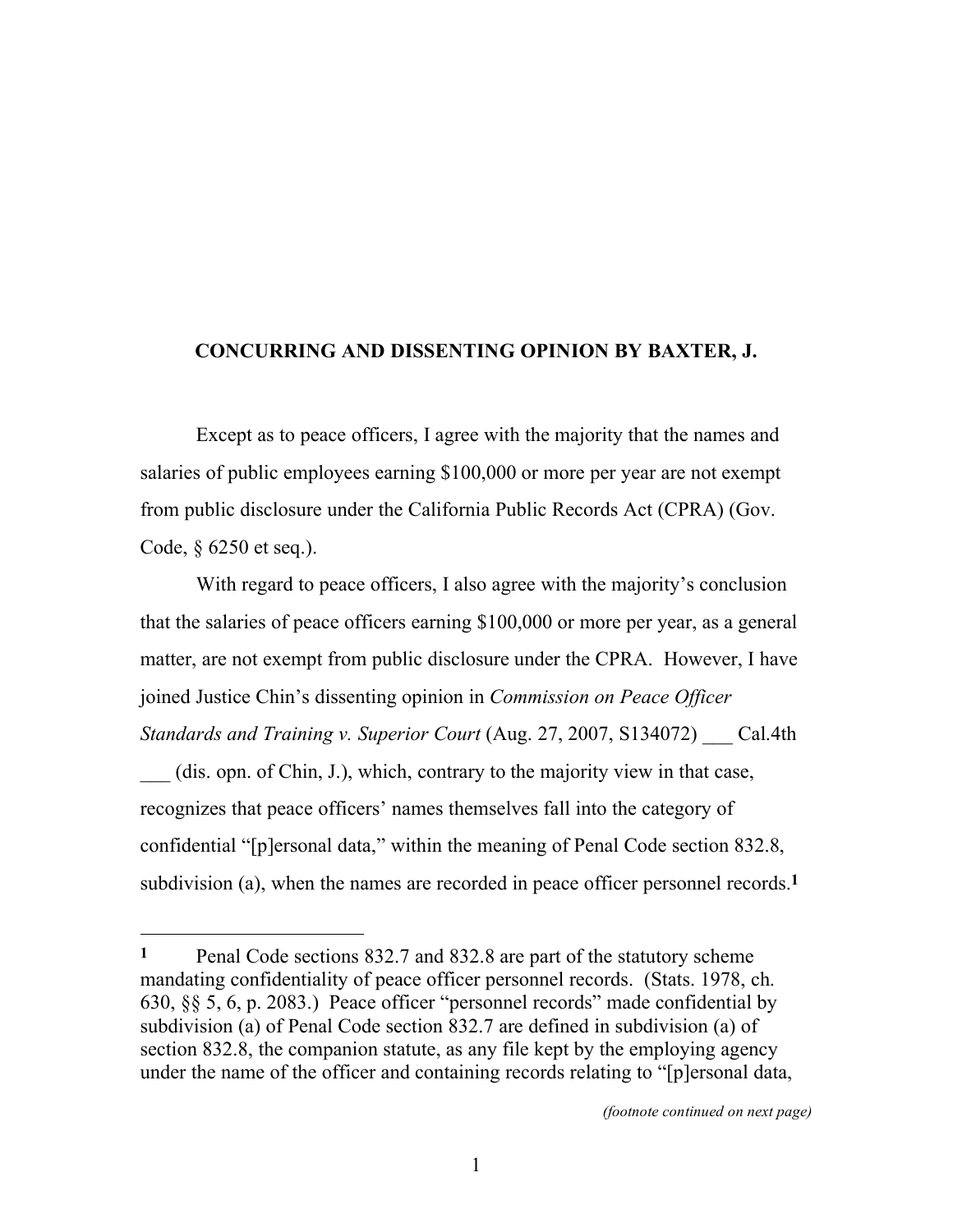Accordingly, I agree with Justice Chin here that where a request is made for disclosure of peace officers' names in connection with a request for disclosure of peace officer salary information, "names may not be disclosed to the extent the source of that information is a 'file maintained under [the peace officer's] name by his or her employing agency.' (Pen. Code, § 832.8.)" (Conc. & dis. opn. of Chin, J., *ante*, at p. 1.)

## BAXTER, J.

*(footnote continued from previous page)*

l

including marital status, family members, educational and employment history, home addresses, or other similar information."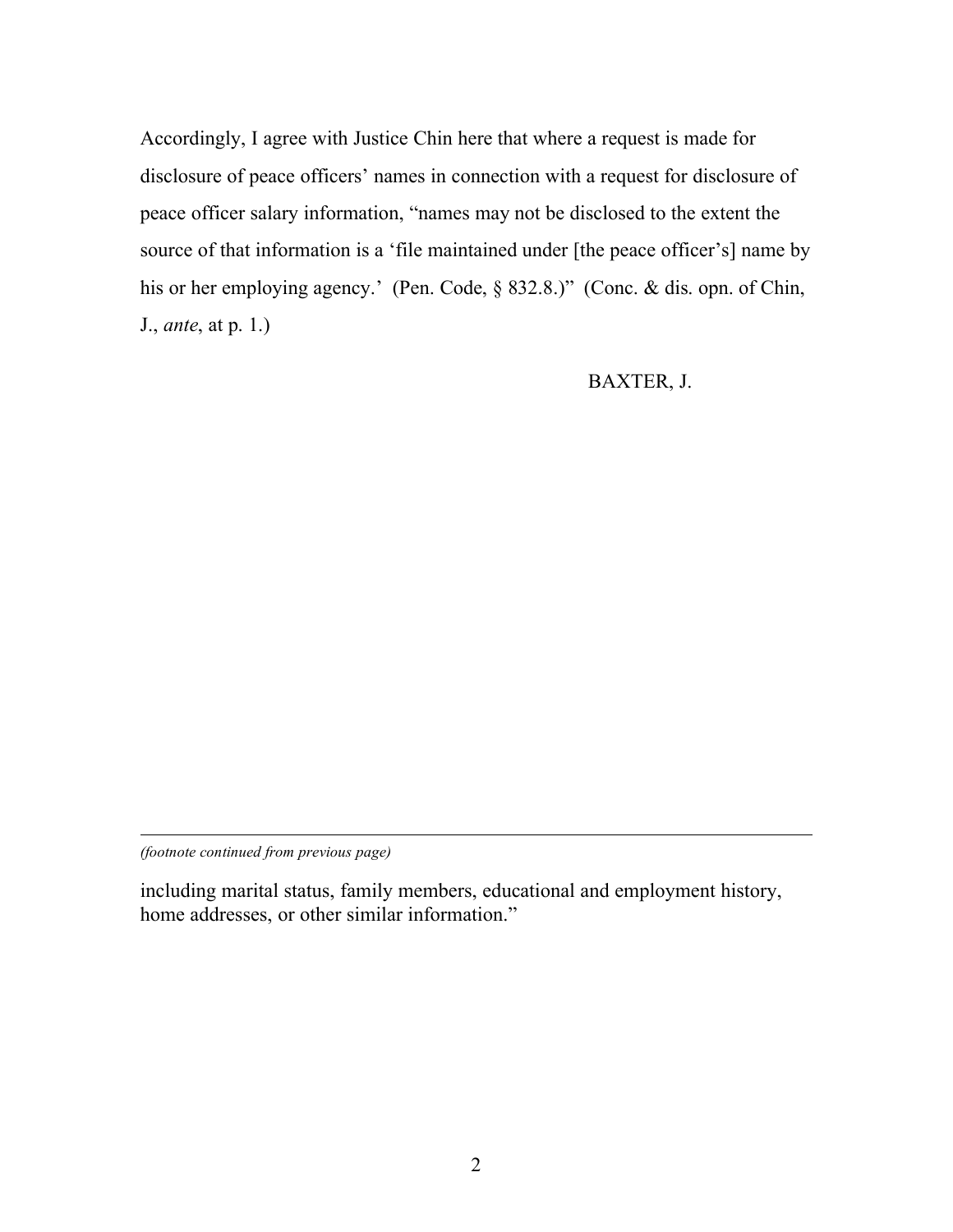### **CONCURRING AND DISSENTING OPINION BY CHIN, J.**

Except as to peace officers, I agree with the majority's conclusion that names and salaries of public employees earning \$100,000 or more per year are not exempt from public disclosure under the California Public Records Act (CPRA) (Gov. Code, § 6250 et seq.).**1** As explained below, however, my analysis of this question is somewhat different from the majority's and I do not endorse all of the majority's reasoning. Regarding peace officers, I agree with the majority's conclusion that salary information is not exempt from disclosure. However, as explained in my dissenting opinion in *Commission on Peace Officer Standards and Training v. Superior Court* (Aug. 27, 2007, S134072) \_\_\_ Cal.4th \_\_\_ (dis. opn. of Chin, J.), I believe that peace officers' names are "[p]ersonal data" within the meaning of Penal Code section 832.8, subdivision (a). Thus, I would hold that where, as here, a request is made for disclosure of names linked to salary, officers' names may not be disclosed to the extent the source of that information is a "file maintained under [the peace officer's] name by his or her employing agency." (Pen. Code, § 832.8.) I dissent to the extent the majority holds otherwise.

**<sup>1</sup>** All further unlabeled statutory references are to the Government Code.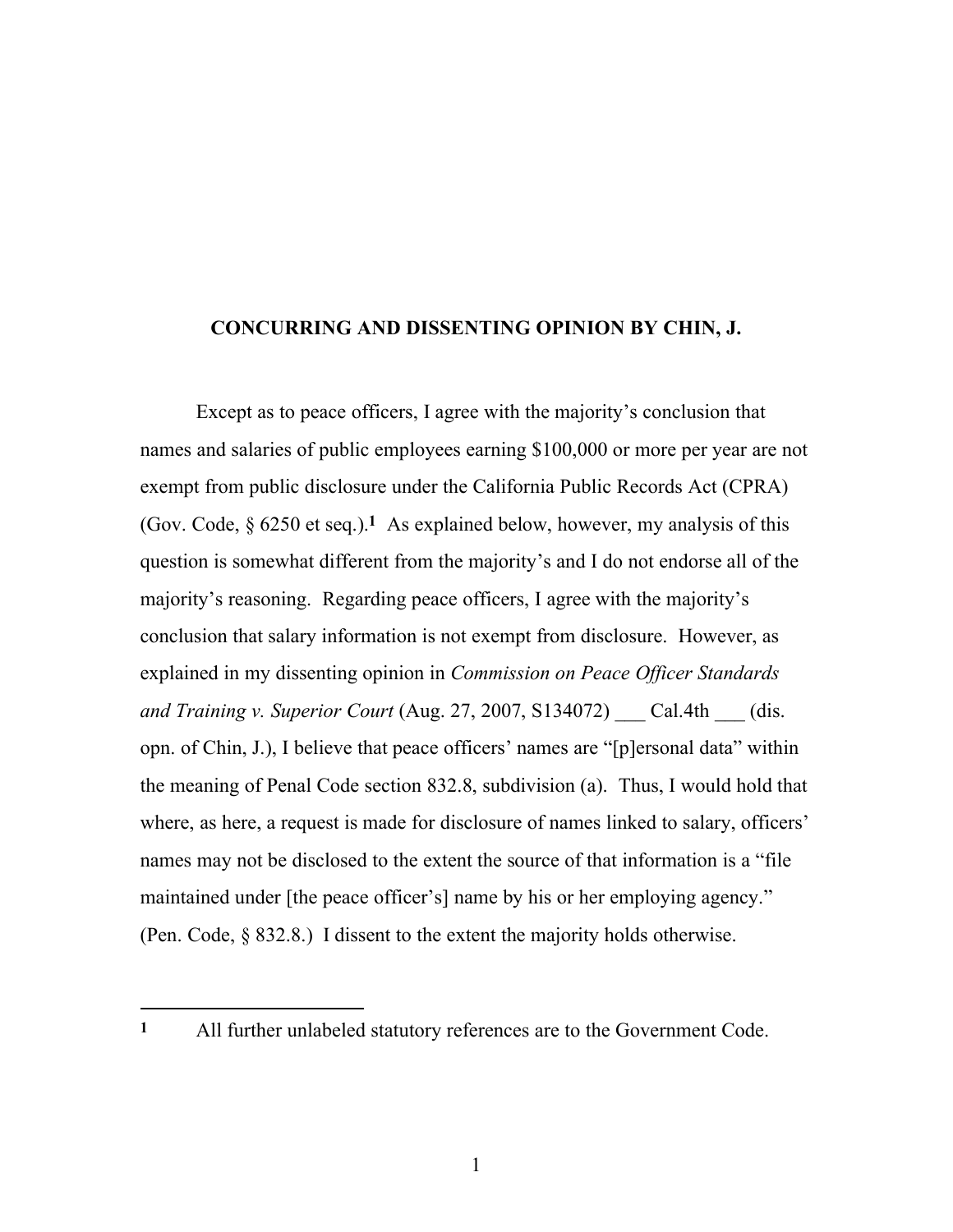## **I. THE NAMES AND SALARIES OF PUBLIC EMPLOYEES OTHER THAN PEACE OFFICERS ARE NOT EXEMPT FROM DISCLOSURE.**

The CPRA makes all "[p]ublic records . . . open to [public] inspection . . . except as" expressly provided by statute. (§ 6253, subd. (a).) Because, as the parties agree, the records in question are "public records" within the meaning of the CPRA  $(\S$  6254, subd. (d)), they are subject to inspection unless some statutory exception applies. As the majority explains (maj. opn., *ante*, at p. 5), the exception principally at issue here is found in section 6254, subdivision (c), which provides that nothing in the CPRA requires disclosure of "personnel, medical, or similar files, the disclosure of which would constitute an unwarranted invasion of personal privacy."

In the 40 years since the Legislature enacted this CPRA disclosure exception, we have said little about it. However, that fact does not leave us without significant guidance. The federal Freedom of Information Act (FOIA) ( 5 U.S.C. § 552 et seq.) contains an almost identical disclosure exception. Known as exemption 6, the FOIA exception provides for nondisclosure of "personnel and medical files and similar files the disclosure of which would constitute a clearly unwarranted invasion of personal privacy." (5 U.S.C. §552(b)(6).) "Because the FOIA provided a model for the [CPRA], and because they have a common purpose," they " 'should receive a parallel construction.' [Citation.] Therefore, federal decisions under the FOIA may be used to construe the [CPRA]. [Citations.]" (*Times Mirror Co. v. Superior Court* (1991) 53 Cal.3d 1325, 1350.)

Giving the CPRA a construction parallel to the FOIA's, I first conclude that the records at issue constitute "personnel . . . or similar files" under section 6254, subdivision (c). Based on evidence of congressional intent, the high court has broadly interpreted the scope of the term "personnel and medical files and similar files" in exemption 6 (5 U.S.C.  $\S552$ , subd. (b)(6)) to " 'cover [all] detailed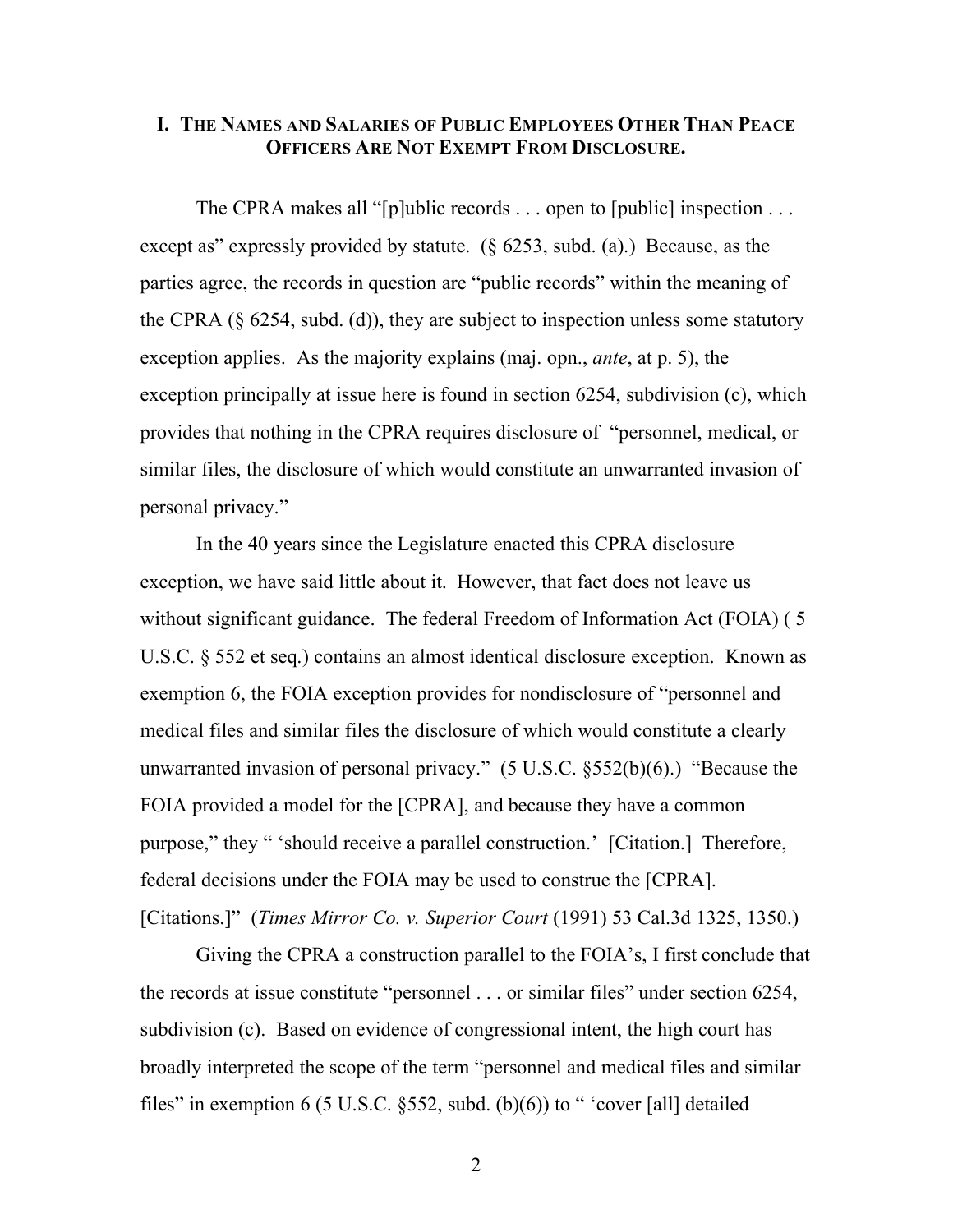Government records on an individual [that] can be identified as applying to that individual.' [Citation. Fn. omitted.]" (*Department of State v. Washington Post Co.* (1982) 456 U.S. 595, 602 (*Washington Post*).) The records sought here—the name of each employee of the City of Oakland (the City) who earned at least \$100,000 in fiscal year 2003-2004 linked to the employee's gross salary—clearly qualify under that definition. I see no basis for reaching a different conclusion in applying section 6254, subdivision (c). Indeed, in seeking disclosure, Contra Costa Newspapers, Inc. (the Newspapers), has never argued that the requested records are not "personnel . . . or similar files" under section 6254, subdivision (c); on the contrary, the Newspapers' assertion in its brief that the trial court "employed the proper 'statutory balancing analysis' " implicitly concedes that the requested records are "[p]ersonnel . . . or similar files" to which the balancing test applies. (§ 6254, subd. (c).) For the reasons stated above, I agree with this view, and thus will now proceed to the balancing the statute requires.**2**

Like the high court in applying exemption 6, I begin the balancing inquiry under section 6254, subdivision (c), by considering "the privacy interest at stake." (*Department of State v. Ray* (1991) 502 U.S. 164, 175 (*Ray*).) As the majority correctly notes (maj. opn., *ante*, at p. 6), almost 40 years ago, we held that "the protection of one's personal financial affairs . . . against compulsory public disclosure is an aspect of the [protected] zone of privacy . . . ." (*City of Carmelby-the-Sea v. Young* (1970) 2 Cal.3d 259, 268 (*Young*).) A person's salary generally falls within this protected category of information. (See *Moskowitz v. Superior Court* (1982) 137 Cal.App.3d 313.) As we have explained, "the

<sup>&</sup>lt;sup>2</sup> The majority merely assumes, without deciding, that the records are "[p]ersonnel . . . or similar files" under section 6254, subdivision (c). (Maj. opn., *ante*, at p. 5.)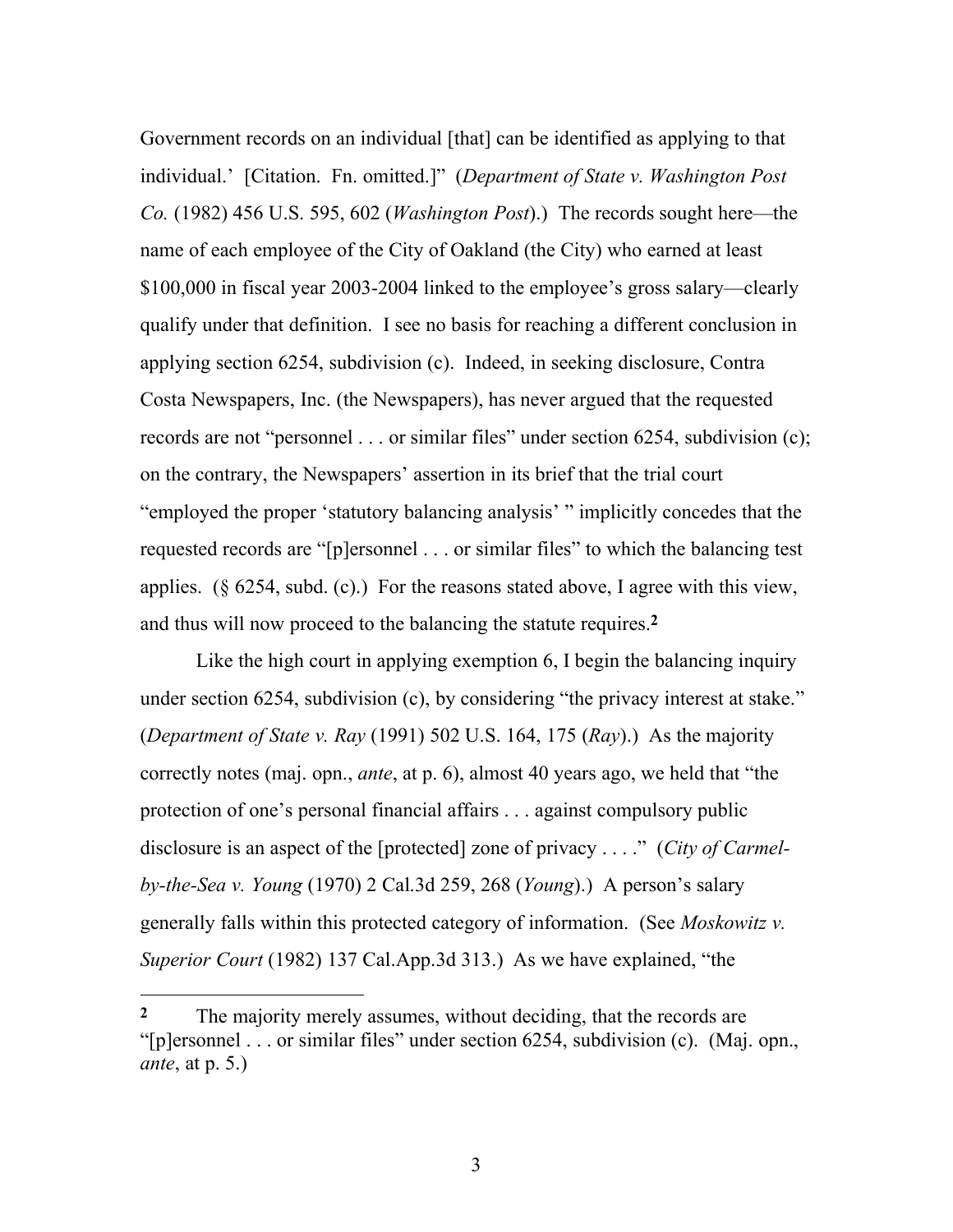newspaper publication of a [person's] assets . . . can be expected to bring unwanted solicitation from a variety of [salespeople] and others, could well encourage harassment lawsuits or demands of like nature, and could expose the [person] . . . to various criminal elements in our society." (*Young*, *supra*, 2 Cal.3d at p. 270.) The high court, in applying exemption 6, has similarly recognized "the individual privacy interest" at stake when disclosed information makes a person an inviting target of "commercial advertisers and solicitors."**3** (*Department of Defense v. FLRA* (1994) 510 U.S. 487, 501 (*FLRA*); see also *Painting Industry of Hawaii v. Dept. of Air Force* (9th Cir. 1994) 26 F.3d 1479, 1483 ["invasion of privacy . . . can result from release of a list of names and addresses coupled with a characteristic susceptible to commercial exploitation"]; *National Assn. of Retired Federal Emp. v. Horner* (D.C.Cir. 1989) 879 F.2d 873, 878 ["there is a substantial probability that the disclosure will lead to the threatened invasion: one need only assume that business people will not overlook an opportunity to get cheaply from the Government what otherwise comes dearly, a list of qualified prospects for all the special goods, services, and causes likely to appeal to financially secure retirees"]; *Aronson v. U.S. Dept. of Housing & Urban Dev.* (1st Cir. 1987) 822 F.2d 182, 186 ["[w]hen it becomes a matter of public knowledge that someone is

**<sup>3</sup>** The majority acknowledges the "interest" of public employees "in avoiding unwanted solicitations or marketing efforts," but finds that interest "comparatively weak" absent disclosure of other contact information, such as home address or telephone number. (Maj. opn., *ante*, at p. 19.) Given that publicly available databases on the Internet make it easy to link a name to an address or telephone number, I find the absence of disclosure of contact information to be of little, if any, significance. (See *Sheet Metal Workers Local No. 9 v. U.S. Air Force* (10th Cir. 1995) 63 F.3d 994, 998 ["redaction of addresses alone, leaving names on the payroll records and thereby directly linking detailed financial information about workers . . . to those workers, does not materially lessen the substantial privacy interest involved"].)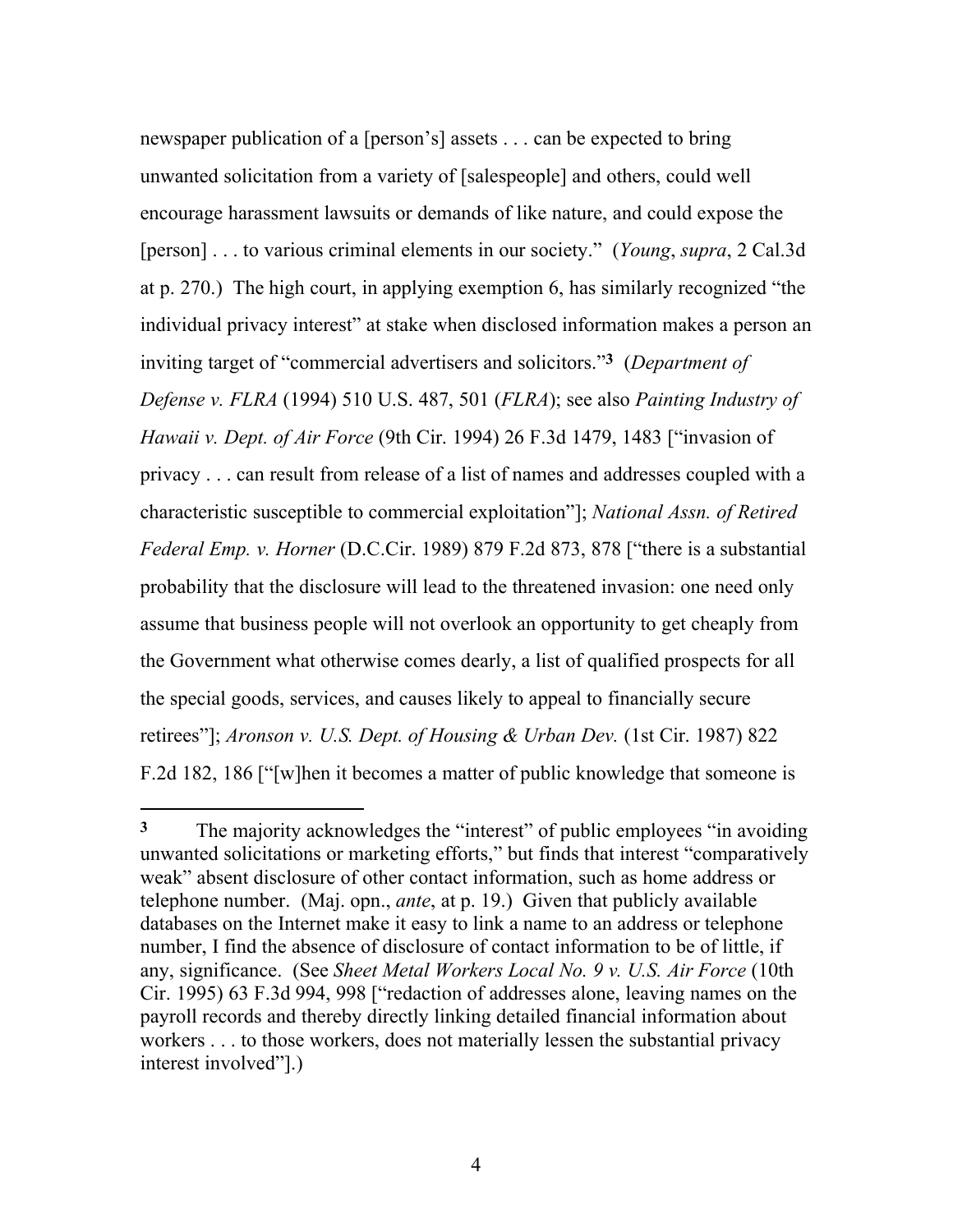owed a substantial sum of money, that individual may become a target for those who would like to secure a share of that sum by means scrupulous or otherwise".)

I find the majority's analysis of the privacy interest at stake unpersuasive in several respects. To begin with, for the most part, the majority asks not whether there are privacy interests at stake, but whether a public employee's "expectation of privacy" is "reasonable." (Maj. opn., *ante*, at p. 7). The two questions are not the same; notably, the high court, in applying both exemption 6 and another FOIA exemption that looks to whether disclosure "could reasonably be expected to constitute an unwarranted invasion of personal privacy" (5 U.S.C.  $\frac{1}{2}$  552(b)(7)(C)), has consistently considered only the nature of the privacy interest at stake, and has never considered whether a reasonable expectation of privacy exists.**4** (*National Archives and Records Admin. v. Favish* (2004) 541 U.S. 157, 160 [public interest must be balanced against any "personal privacy interest recognized by the statute"]; *FLRA*, *supra*, 510 U.S. at p. 497 [analysis requires court to "weigh the privacy interest"]; *Ray*, *supra*, 502 U.S. at p. 175 [proper to begin analysis "by considering the significance of the privacy interest at stake"]; *Washington Post*, *supra*, 456 U.S. at pp. 602-603 [remanding for lower court "to consider the effect of disclosure upon . . . privacy interests"]; *Reporters Committee*, *supra*, 489 U.S.

**<sup>4</sup>** The majority's "reasonable expectation of privacy" inquiry derives from the test we announced in *Hill v. National Collegiate Athletic Assn.* (1994) 7 Cal.4th 1 for determining whether a person's constitutional right of privacy has been violated. (See Maj. opn., *ante*, at pp. 6, fn. 3, 7-8, 19.) However, the issue under section 6254, subdivision (c), is not whether disclosure would violate the constitutional right of privacy, but whether it would be "an unwarranted invasion of privacy" under section 6254, subdivision (c). (Cf. *U.S. Dept. of Justice v. Reporters Committee* (1989) 489 U.S. 749, 762, fn. 13 (*Reporters Committee*) ["[t]he question of the statutory meaning of privacy under the FOIA is . . . not the same as . . . the question whether an individual's interest in privacy is protected by the Constitution"].)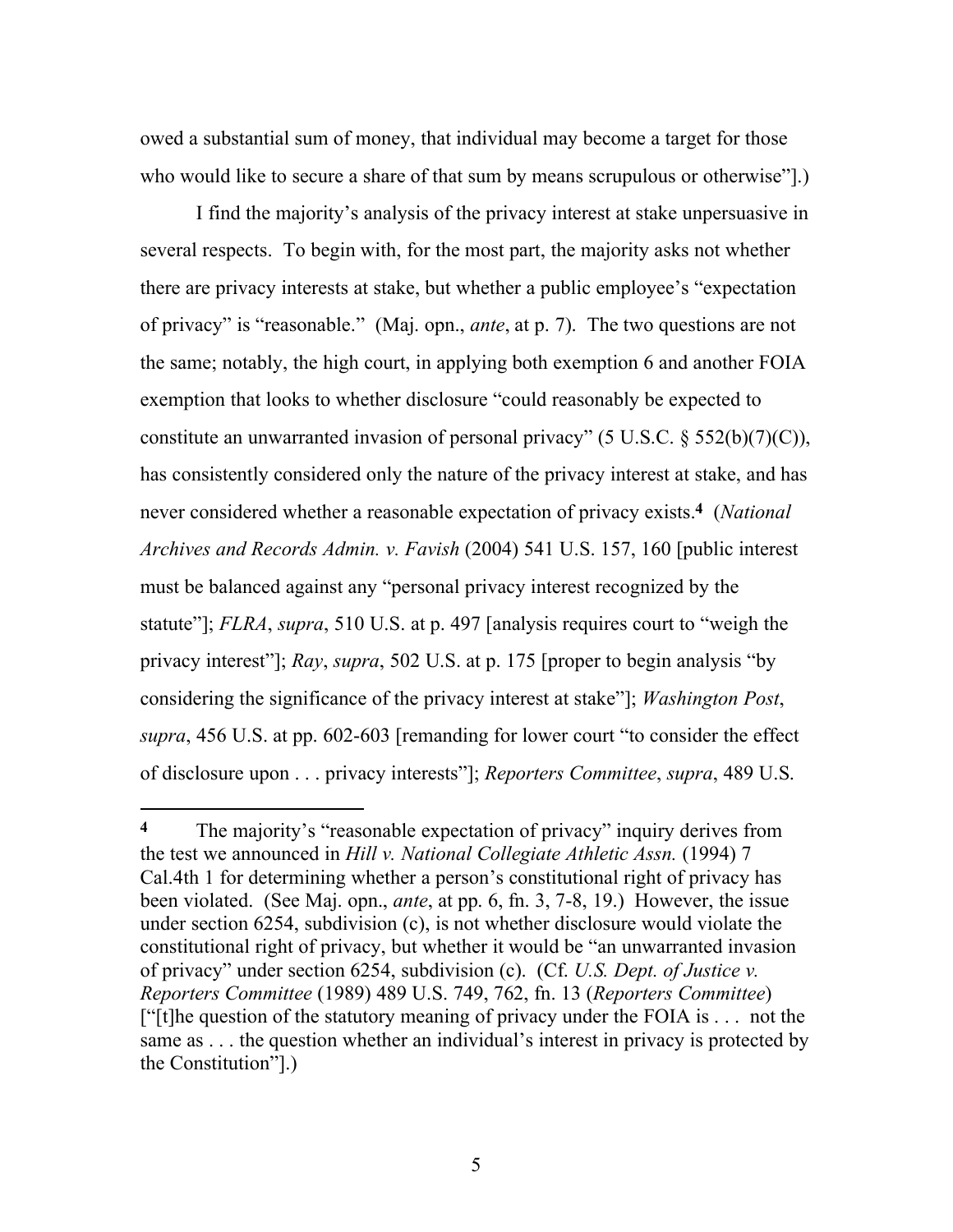at p. 762 [court must "balance the privacy interest . . . against the public interest in" disclosure]; *Dept. of Air Force v. Rose* (1976) 425 U.S. 352, 381 [discussing "the risk to . . . privacy interests".)

I also question the majority's conclusion that public employees have *no* reasonable expectation of privacy in their salary information. (Maj. opn., *ante*, at p. 7.) Nongovernmental employees most certainly have a reasonable expectation of privacy regarding this information and, as we have stated, "[t]he mere status of being employed by the government should not compel a citizen to forfeit his or her fundamental right of privacy. Public employees are not second-class citizens within the ken of the Constitution.  $[\P]$  ... [L]egal distinctions between public and private sector employees that operate to abridge basic rights cannot withstand judicial scrutiny unless justified by a compelling governmental interest. [Citation.] However much public service constitutes a benefit and imposes a duty to uphold the public interest, a public sector employee, like any other citizen, is born with a constitutional right of privacy. A citizen cannot be said to have waived that right in return for the 'privilege' of public employment, or any other public benefit, unless the government demonstrates a compelling need. [Citation.]" (*Long Beach City Employees Assn. v. City of Long Beach* (1986) 41 Cal.3d 937, 951-952). Moreover, although the majority cites evidence and authorities supporting the view that disclosure of the salaries of public employees is widespread (maj. opn., *ante*, at pp. 8-9), there is published authority in California and elsewhere recognizing that public employees have at least some reasonable expectation of privacy in their personnel records, including salary information.**5** Notably, in a decision involving exemption 6, the high court held

**<sup>5</sup>** *People v. Mooc* (2001) 26 Cal.4th 1216, 1220 [statutory scheme recognizes a peace officer's "legitimate expectation of privacy in his or her personnel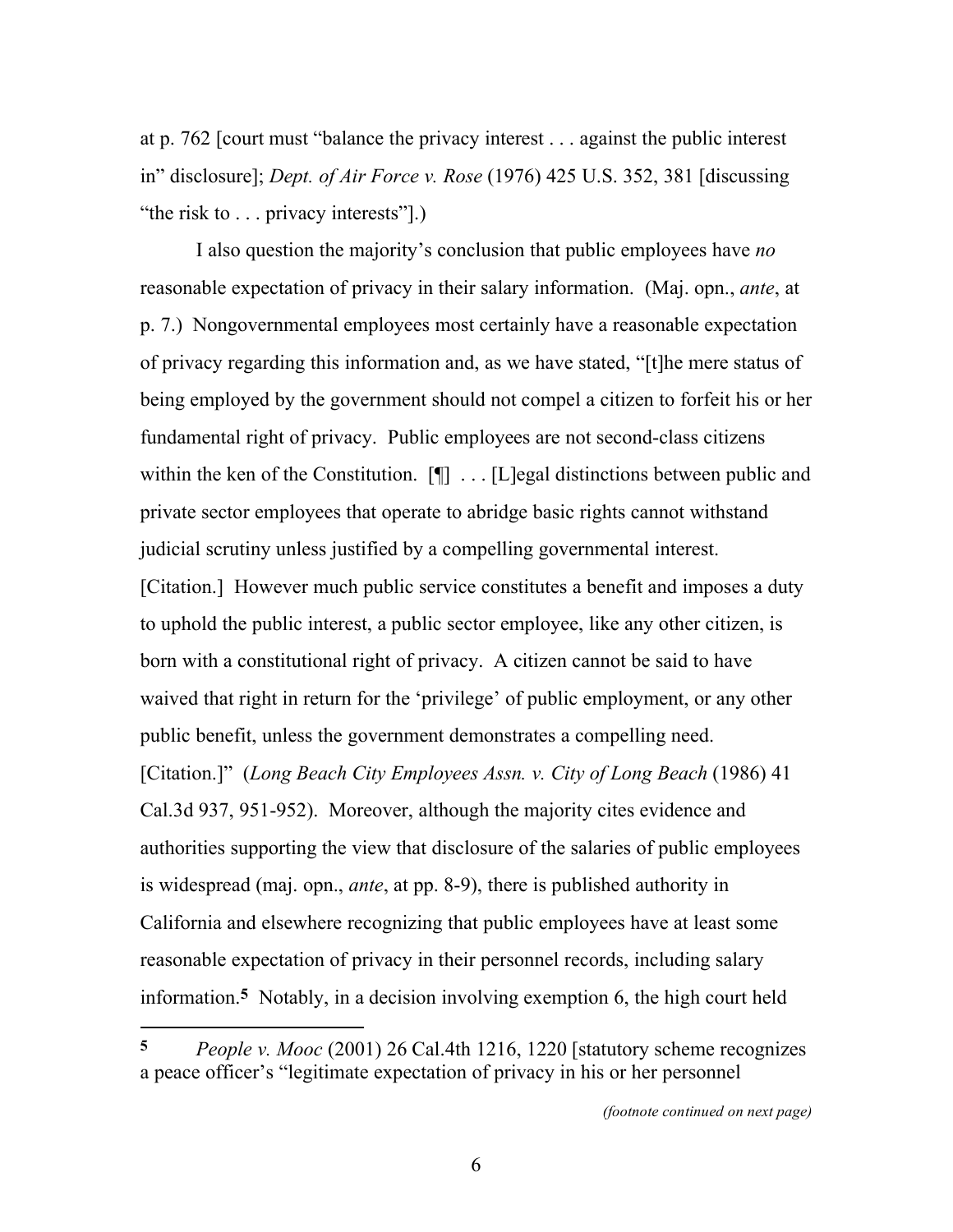that the "privacy interest" of federal employees in nondisclosure of their home addresses "outweigh[ed] the relevant public interest" in disclosure, even though that information was "publicly available through sources such as telephone directories and voter registration lists . . . ." (*FLRA*, *supra*, 510 U.S. at p. 500.)

Ultimately, I need not resolve this question because I agree with the majority that "any cognizable [privacy] interest . . . public employees may have" is insufficient to justify nondisclosure. (Maj. opn., *ante*, at p. 11.) Section 6254, subdivision (c), does not preclude *all* "invasions of personal privacy," only "unwarranted" ones. Borrowing again from the high court's discussion of exemption 6, whether an invasion of privacy would be "unwarranted" within the meaning of section 6254, subdivision (c), depends on "the extent to which disclosure of the information sought would 'shed light on an agency's

#### *(footnote continued from previous page)*

l

records"]; *BRV, Inc. v. Superior Court* (2006) 143 Cal.App.4th 742, 756 ["[p]ublic employees have a legally protected interest in their personnel files"]; *Versaci v. Superior Court* (2005) 127 Cal.App.4th 805, 821; *Teamsters Local 856 v. Priceless, LLC* (2003) 112 Cal.App.4th 1500, 1516 [public employees have "a legally protected privacy interest" in their personnel files, including "salary details"]; *City of Los Angeles v. Superior Court* (2003) 111 Cal.App.4th 883, 892 [disclosure of peace officer's payroll records, including his salary, "would constitute one of the greatest 'unwarranted invasions of personal privacy' "]; *San Diego Trolley, Inc. v. Superior Court* (2001) 87 Cal.App.4th 1083, 1097 ["personnel records . . . are within the scope of the protection provided by the state and federal Constitutions"]; *Eastbank Consolidated Special Service Fire Protection Dist. v. Crossen* (La.App. 2004) 892 So.2d 666, 670; *Beck v. Department of Justice* (D.C.Cir. 1993) 997 F.2d 1489, 1494 ["A government employee has at least some privacy interest in his own employment records"]; *Campbell v. U.S. Civil Service Commission* (10th Cir. 1976) 539 F.2d 58, 62 [disclosure of federal employees' salary "would be a serious invasion of privacy"]; *Columbia Packing Co., Inc. v. U.S. Dept. of Agri.* (D.C. Mass. 1976) 417 F.Supp. 651, 655 [recognizing "privacy interest in nondisclosure" of federal employees' "earnings statements reflecting" their "remuneration"].)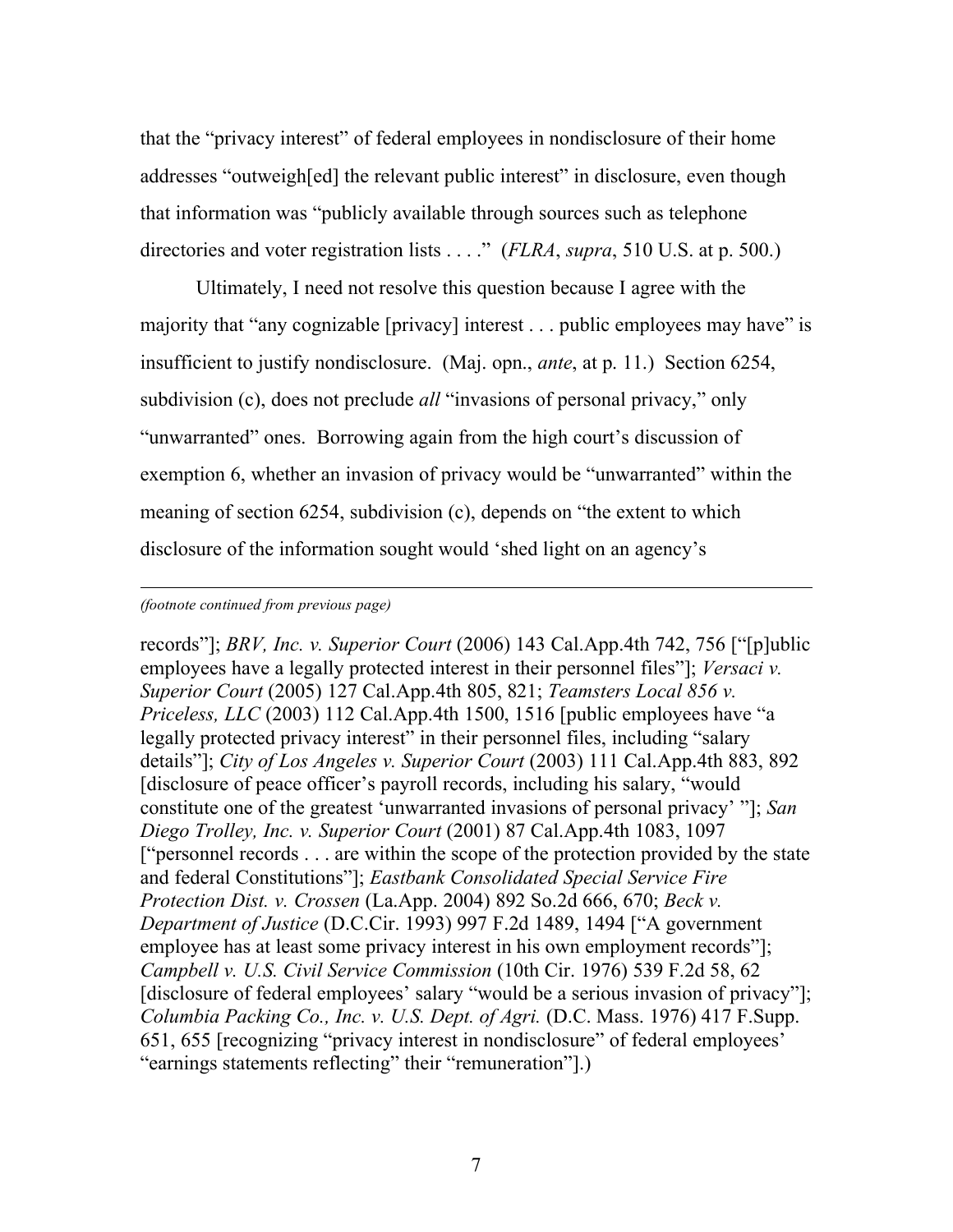performance of its statutory duties' or otherwise let citizens know 'what their government is up to.' [Citation.]" (*FLRA*, *supra*, 510 U.S. at p. 497.) "[T]he public has a legitimate interest in knowing how public funds are spent" (*Copley Press, Inc. v. Superior Court* (1998) 63 Cal.App.4th 367, 376), and the names and compensation paid to public employees directly relate to that issue. Disclosure of this information would directly reflect on the City's management of public funds and its employees' performance of public duties. I therefore conclude that any invasion of privacy from disclosure of this information would not be "unwarranted" within the meaning of section 6254, subdivision (c), and that the information therefore is not exempt from disclosure under that provision.

Like the majority, but for a different reason, I reject the view that balancing under section 6254, subdivision (c), must be done on a case-by-case basis, taking into account the particular privacy interests of each public employee. (Maj. opn., *ante*, at pp. 15-17.) As the high court has explained in construing the FOIA, "categorical decisions" regarding disclosure of records "may be appropriate and individual circumstances disregarded when a case fits into a genus in which the balance characteristically tips in one direction." (*Reporters Committee*, *supra*, 489 U.S. at p. 776.) Regarding salary information of public employees, for the reasons stated above, the balance characteristically tips in the direction of disclosure. Thus, as to this information, case-by-case balancing under section 6254, subdivision (c), is unnecessary.

The claim that disclosure of public employees' names linked to their salaries violates the state constitutional right to privacy (Cal. Const., art. I,  $\S$  1) fails for similar reasons. The state constitutional right to privacy is not absolute; "it is subject to a balancing of interests. . [¶] . . 'Invasion of a privacy interest is not a violation of the state constitutional right to privacy if the invasion is justified by a competing interest.' [Citation.]." (*Jacob B. v. County of Shasta* (2007) 40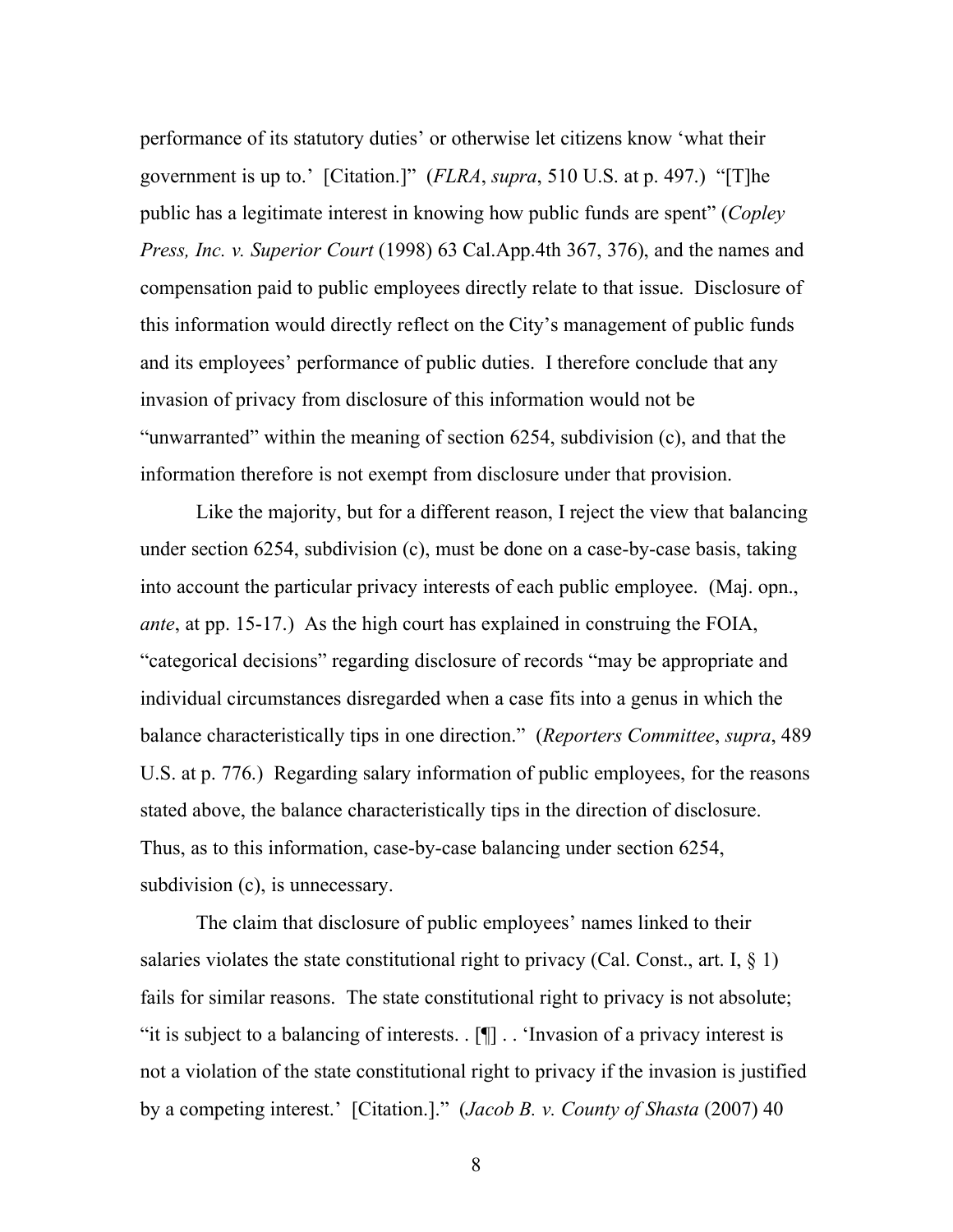Cal.4th 948, 961.) For the reasons discussed above, I conclude that any invasion of a public employee's privacy interest that would result from disclosure of the requested information would be justified by the public's competing interest in knowing what the government is up to and how the government is spending public funds.**6** Thus, as to public employees other than peace officers, I agree with the majority's holding that the names and salaries of public employees earning \$100,000 or more per year are not exempt from disclosure under the CPRA.

### **II. THE NAMES AND SALARIES OF PEACE OFFICERS.**

The Oakland Police Officers Association (Police Officers Association), which intervened in this action, does not object to disclosure of the actual salary paid to each peace officer, so long as the officers are identified only by job title. It does, however, object to disclosures that link the actual salary paid to the officer's name. It asserts that the latter disclosure would violate Penal Code section 832.7, subdivision (a), which provides in relevant part that "[p]eace officer . . . personnel records . . . or information obtained from these records, are confidential and shall not be disclosed" except as otherwise provided by statute. According to the Police Officers Association, individually identifiable salary information constitutes either a confidential "personnel record[]" or "information obtained from" personnel records within the meaning of Penal Code section 832.7, subdivision (a), by virtue of Penal Code section 832.8. The latter defines the term "personnel records" in Penal Code section 832.7, subdivision (a), as "any file maintained under [a peace officer's] name by his or her employing agency and containing records relating to any of the following: [¶] (a) Personal data, including marital status, family members, educational and employment history, home addresses, or similar

**<sup>6</sup>** In light of this conclusion, I need not decide whether public employees have a reasonable expectation of privacy regarding their specific salaries.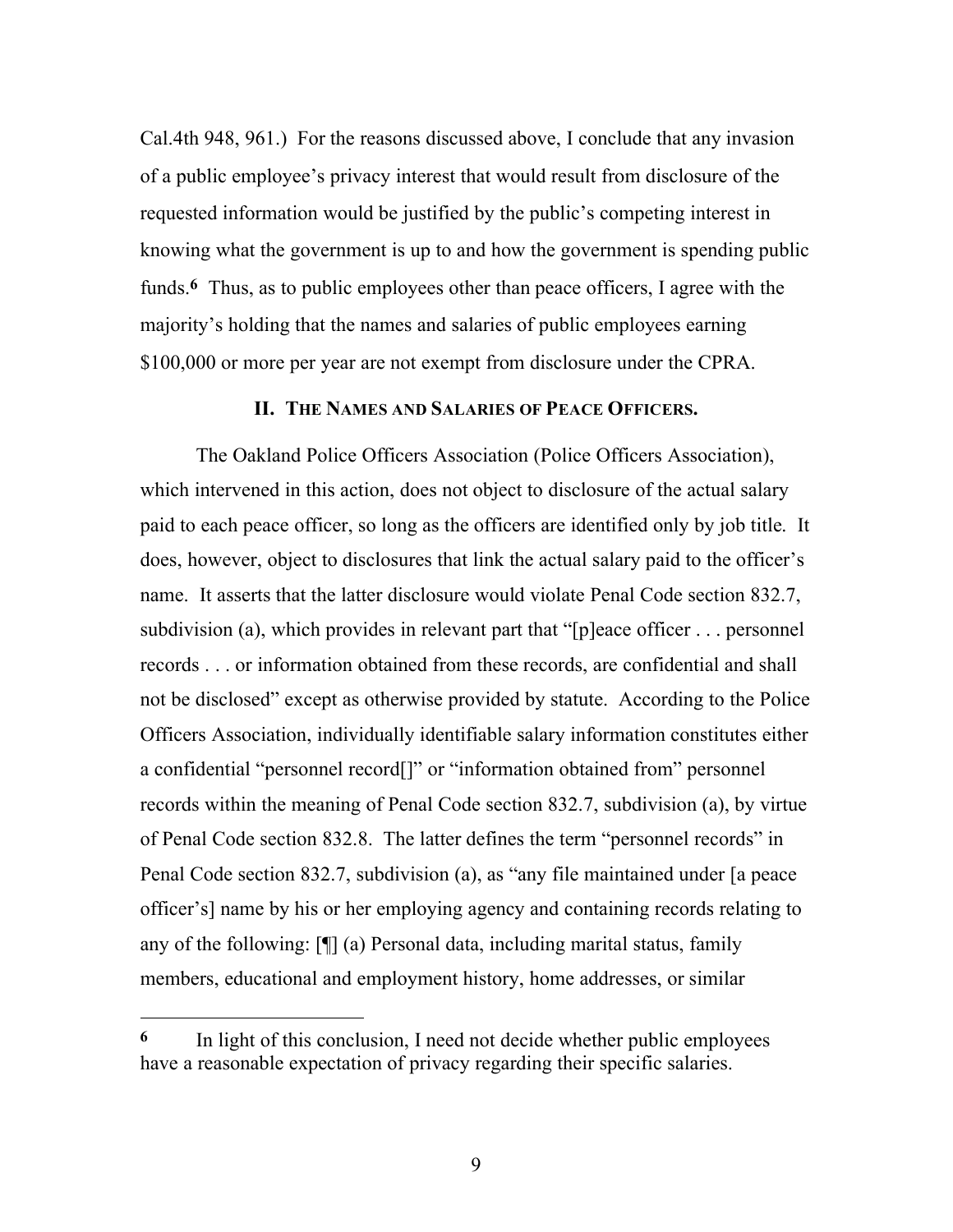information. [¶] (b) Medical history. [¶] (c) Election of employee benefits. [¶] (d) Employee advancement, appraisal, or discipline. [¶] (e) Complaints, or investigations of complaints, concerning an event or transaction in which he or she participated, or which he or she perceived, and pertaining to the manner in which he or she performed his or her duties. [¶] (f) Any other information the disclosure of which would constitute an unwarranted invasion of personal privacy."**7** (Pen. Code, § 832.8.)

In making its argument, the Police Officers Association first emphasizes that an officer's actual pay is based on the following information that is expressly included within the term "personnel records" in Penal Code section 832.7: "educational and employment history" (*id.*, § 832.8, subd. (a)), and "[e]mployee advancement" and "appraisal" (*id.*, § 832, subd. (d)). Because of this fact, the Police Officers Association asserts, an officer's actual pay constitutes "information obtained" from personnel records within the meaning of Penal Code section 832.7. It also qualifies independently as a confidential personnel record under Penal Code section 832.7, subdivision (a), because it is, in the words of Penal Code section 832.8, "relat[ed] to" the information specified elsewhere in the section. I agree with the majority's analysis and rejection of these arguments. (Maj. opn., *ante*, at pp. 26-27, 29-30.)

The Police Officers Association also argues that individualized salary information qualifies for protection because it "constitutes '[p]ersonal data' or 'other similar information' under Penal Code section 832.8[, subdivision] (a)." It asserts that anything "unique to the person . . . qualiffies]" as "[p]ersonal data" under Penal Code section 832.8, subdivision (a), and that a particular officer's

**<sup>7</sup>** Penal Code sections 832.7 and 832.8 establish a disclosure exception under the CPRA by virtue of Government Code sections 6254, subdivision (k), and 6276.34. (See *Copley Press, Inc. v. Superior Court* (2006) 39 Cal.4th 1272, 1283.)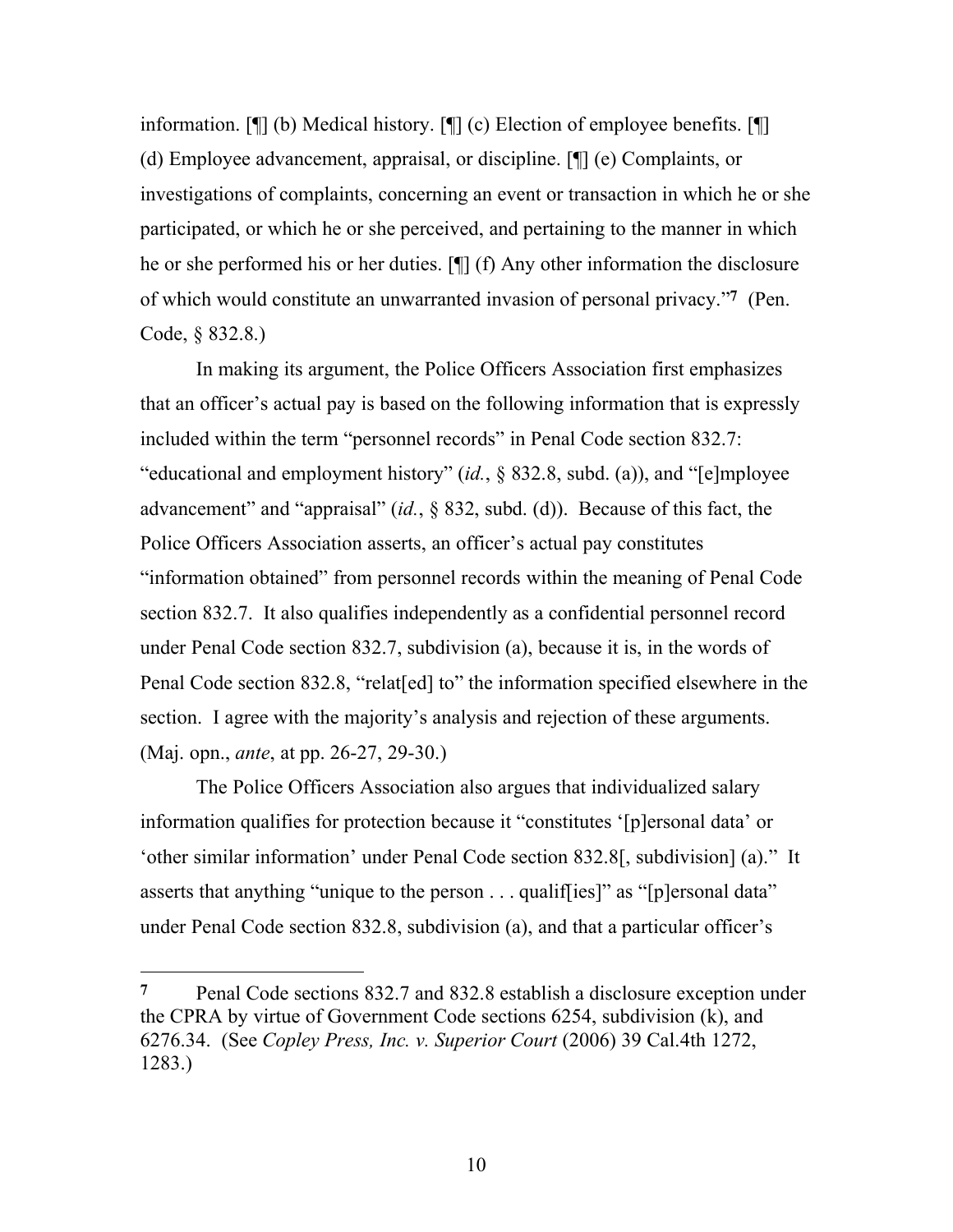salary is unique because it depends on the officer's years of service, performance, education and specialties.

Like the majority, I reject this argument. As the majority explains, because all of the information specified in subdivisions (b) through (e) of Penal Code section 832.8 also is unique to the individual officer, those subdivisions would be unnecessary were we to construe the term "[p]ersonal data" in subdivision (a) to include everything that is unique to the person. (Maj. opn., *ante*, at p. 25.) Wellestablished canons of statutory construction preclude us from interpreting statutory language so as to render other parts of the statute unnecessary. (*Manufacturers Life Ins. Co. v. Superior Court* (1995) 10 Cal.4th 257, 274.) As the majority also explains, that the Legislature expressly specified another form of compensation— "election of employee benefits"—in a separate subdivision of the statute (Pen. Code, § 832.8, subd. (c)) counsels against adopting an interpretation of the term "[p]ersonal data" in subdivision (a) that includes an officer's salary. (Maj. opn., *ante*, at pp. 25-26.) For these reasons, I agree that salary information does not constitute "[p]ersonal data" within the meaning of section 832.8, subdivision (a).**8**

Amicus curiae Operating Engineers Local Union No. 3 argues that individualized salary information regarding peace officers qualifies for protection under subdivision (f) of Penal Code section 832.8, because disclosure of this information "would constitute an unwarranted invasion of personal privacy." I reject this argument because, as explained above in connection with Government Code section 6254, subdivision (c), I do not believe that any invasion of privacy from disclosure of the requested salary information would be unwarranted.

Regarding the names of peace officers, as explained in my dissenting opinion in *Commission on Peace Officer Standards and Training v. Superior* 

**<sup>8</sup>** Except as expressly noted above, I do not join the majority's analysis of this issue.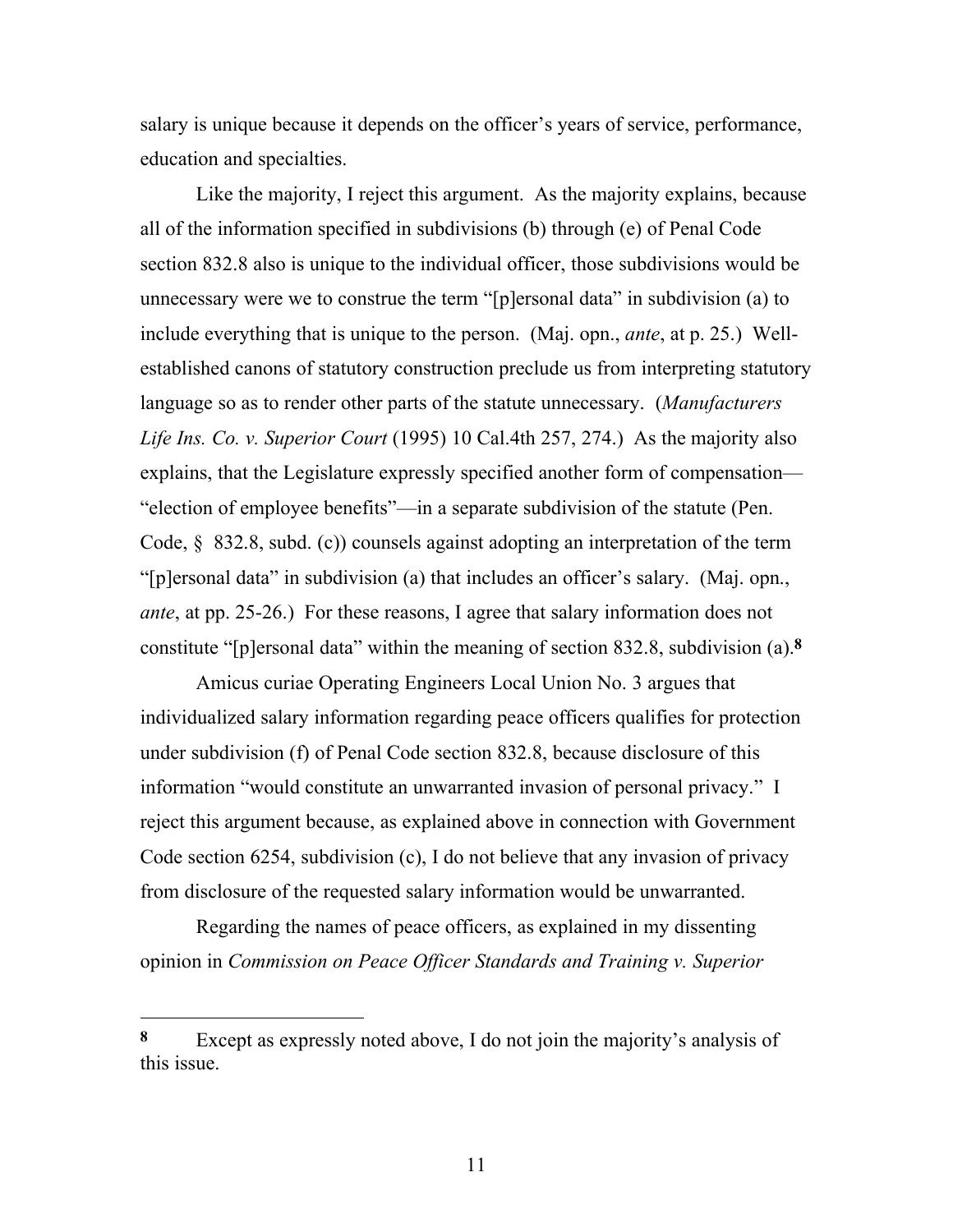*Court* (Aug. 27, 2007, S134072) *Cal.4th (dis. opn. of Chin, J.), I believe* that peace officers' names are "[p]ersonal data" within the meaning of Penal Code section 832.8, subdivision (a). Thus, I would hold that where, as here, a request is made for disclosure of names linked to salary, officers' names may not be disclosed to the extent the source of that information is a "file maintained under [the peace officer's] name by his or her employing agency." (Pen. Code, § 832.8.) Where, however, the request identifies officers by name and asks for disclosure of their salaries, Penal Code section 832.7 does not preclude disclosure.

CHIN, J.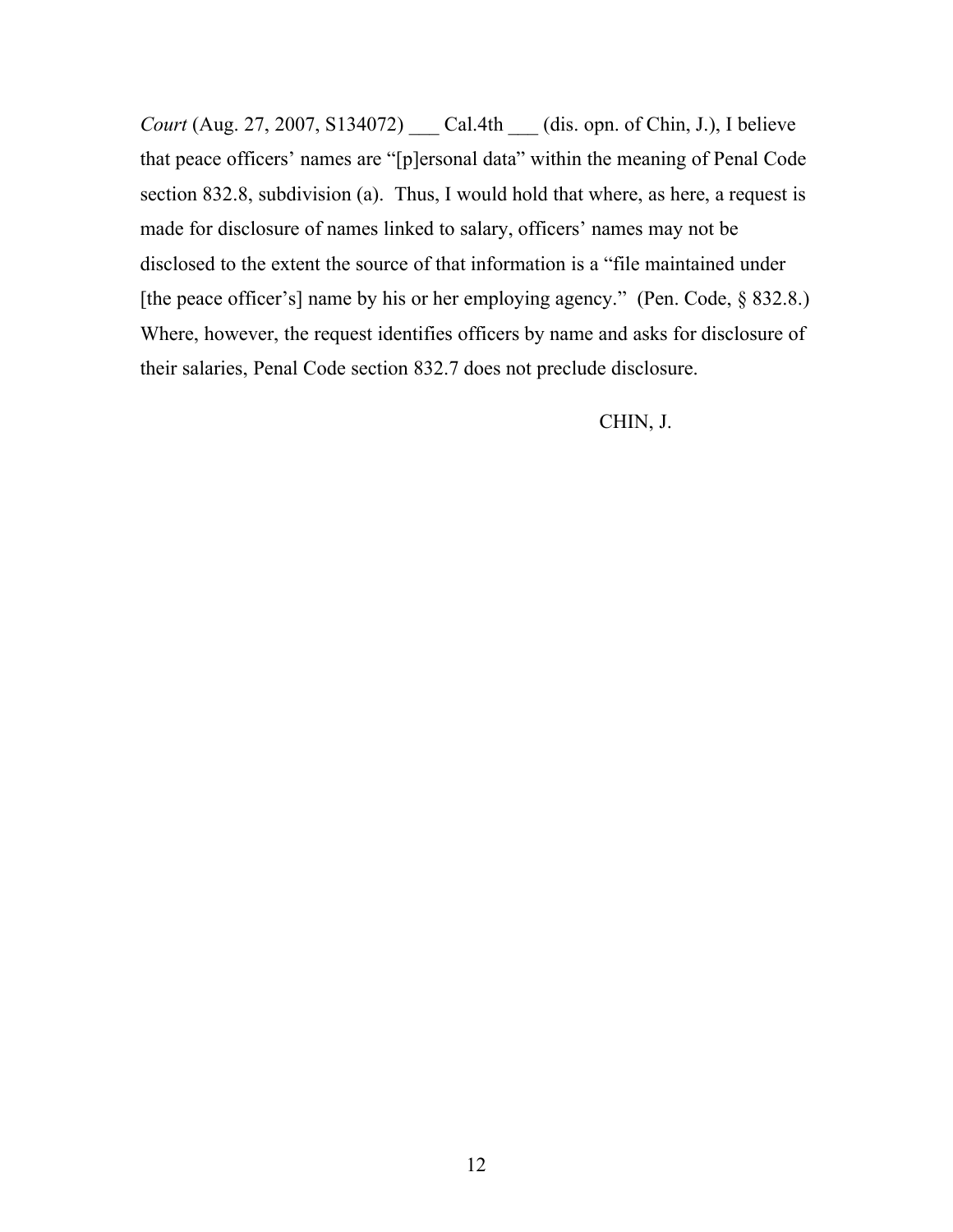*See lasext page for addresses and telephone numbers for counsel who argued in Supreme Court.*

**Name of Opinion** International Federation of Professional & Technical Engineers v. Superior Court  $\mathcal{L} = \{ \mathcal{L} \mathcal{L} \mathcal{L} \mathcal{L} \mathcal{L} \mathcal{L} \mathcal{L} \mathcal{L} \mathcal{L} \mathcal{L} \mathcal{L} \mathcal{L} \mathcal{L} \mathcal{L} \mathcal{L} \mathcal{L} \mathcal{L} \mathcal{L} \mathcal{L} \mathcal{L} \mathcal{L} \mathcal{L} \mathcal{L} \mathcal{L} \mathcal{L} \mathcal{L} \mathcal{L} \mathcal{L} \mathcal{L} \mathcal{L} \mathcal{L} \mathcal{L} \mathcal{L} \mathcal{L} \mathcal{L} \$ 

**\_\_\_\_\_\_\_\_\_\_\_\_\_\_\_\_\_\_\_\_\_\_\_\_\_\_\_\_\_\_\_\_\_\_\_\_\_\_\_\_\_\_\_\_\_\_\_\_\_\_\_\_\_\_\_\_\_\_\_\_\_\_\_\_\_\_\_\_\_\_\_\_\_\_\_\_\_\_\_\_\_\_**

 $\mathcal{L} = \{ \mathcal{L} \mathcal{L} \mathcal{L} \mathcal{L} \mathcal{L} \mathcal{L} \mathcal{L} \mathcal{L} \mathcal{L} \mathcal{L} \mathcal{L} \mathcal{L} \mathcal{L} \mathcal{L} \mathcal{L} \mathcal{L} \mathcal{L} \mathcal{L} \mathcal{L} \mathcal{L} \mathcal{L} \mathcal{L} \mathcal{L} \mathcal{L} \mathcal{L} \mathcal{L} \mathcal{L} \mathcal{L} \mathcal{L} \mathcal{L} \mathcal{L} \mathcal{L} \mathcal{L} \mathcal{L} \mathcal{L} \$ 

**\_\_\_\_\_\_\_\_\_\_\_\_\_\_\_\_\_\_\_\_\_\_\_\_\_\_\_\_\_\_\_\_\_\_\_\_\_\_\_\_\_\_\_\_\_\_\_\_\_\_\_\_\_\_\_\_\_\_\_\_\_\_\_\_\_\_\_\_\_\_\_\_\_\_\_\_\_\_\_\_\_\_**

**Unpublished Opinion Original Appeal Original Proceeding Review Granted** XXX 128 Cal.App.4th 586 **Rehearing Granted**

**Opinion No.** S134253 **Date Filed:** August 27, 2007

**Court:** Superior **County:** Alameda **Judge:** Steven Brick

#### **Attorneys for Appellant:**

Davis & Reno and Duane W. Reno for Petitioners.

Carroll, Burdick & McDonald, Ronald Yank, David M. Rice and Troy M. Yoshino for CDF Firefighters as Amicus Curiae on behalf of Petitioners and Real Party In Interest Oakland Police Officers' Association.

Weinberg, Roger & Rosenfeld, Antonio Ruiz and M. Suzanne Murphy for Operating Engineers Local Union No. as Amicus Curiae on behalf of Petitioners and Real Party In Interest Oakland Police Officers' Association.

Mastagni, Holstedt, Amick, Miller, Johnsen & Uhrhammer, David E. Mastagni, Will M. Yamada and Stesha R. Hodges for California Correctional Peace Officers Association, Legal Defense Fund of the Peace Officers' Research Association of California, CAUSE-Statewide Law Enforcement Association, Deputy Sheriffs' Association of Alameda County, Placer County Deputy Sheriffs' Association, Sacramento County Deputy Sheriffs' Association, Sacramento Police Officers' Association, Stockton Police Officers' Association, San Mateo County Deputy Sheriffs' Association and San Francisco Deputy Sheriffs' Association as Amici Curiae on behalf of Petitioners and Real Party In Interest Oakland Police Officers' Association.

#### **Attorneys for Respondent:**

No appearance for Respondent

#### **Attorneys for Real Party Interest:**

Levy, Ram & Olson, Karl Olson and Erica L. Craven for Real Party in Interest Contra Costa Newspapers, Inc.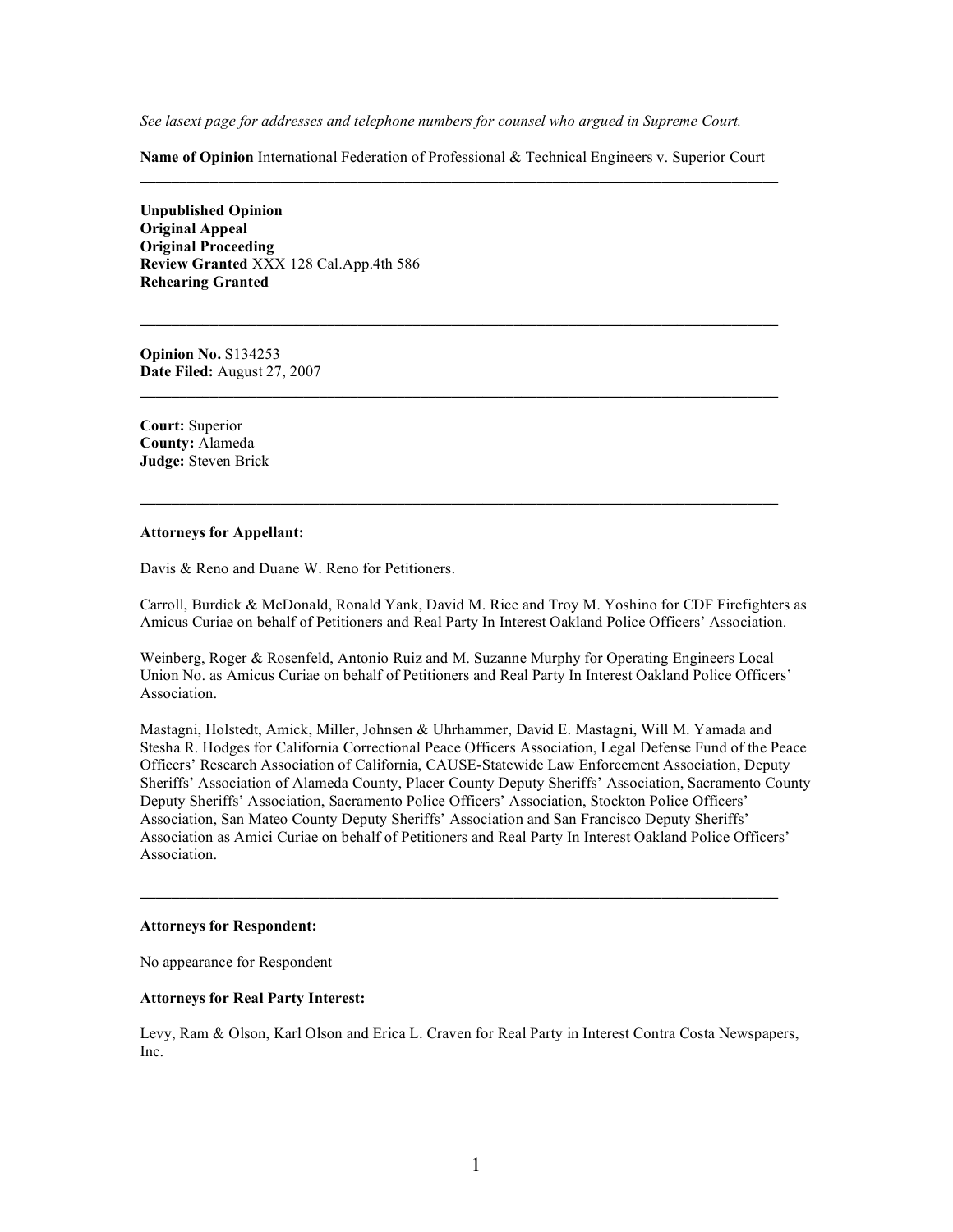#### **Page 2 – counsel continued – S134253**

#### **Attorneys for Real Party Interest:**

Rains, Lucia & Wilkinson and Allison Berry Wilkinson for Real Party in Interest Oakland Police Officers' Association.

Davis Wright Tremaine and Thomas R. Burke for Coalition of University Employees as Amicus Curiae on behalf of Real Party in Interest Contra Costa Newspapers, Inc.

Trevor A. Grimm, Jonathan M. Coupal and Timothy A. Bittle for Howard Jarvis Taxpayers Association as Amicus Curiae on behalf of Real Party in Interest Contra Costa Newspapers, Inc.

Law Office of Judy Alexander and Judy Alexander for ANG Newspapers, Bakersfield Californian, California Newspaper Publishers Association, The Copley Press, Inc., Embarcadero Publishing Company, Gannett, Hearst Corporation, Los Angeles Times Communications LLC, McClatchy Company, Metro Newspapers, New York Times, Orange County Register, The Press Enterprise Company and San Jose Mercury News as Amici Curiae on behalf of Real Party in Interest Contra Costa Newspapers, Inc.

Alan L. Schlosser, Mark Schlosberg; Peter Eliasberg; Law Offices of Amitai Schwartz, Amitai Schwartz, Lisa Sitkin; and Jordan C. Budd for ACLU of Northern California, ACLU Foundation of Southern California and ACLU Foundation of San Diego & Imperial Counties as Amici Curiae on behalf of Real Party in Interest Contra Costa Newspapers, Inc.